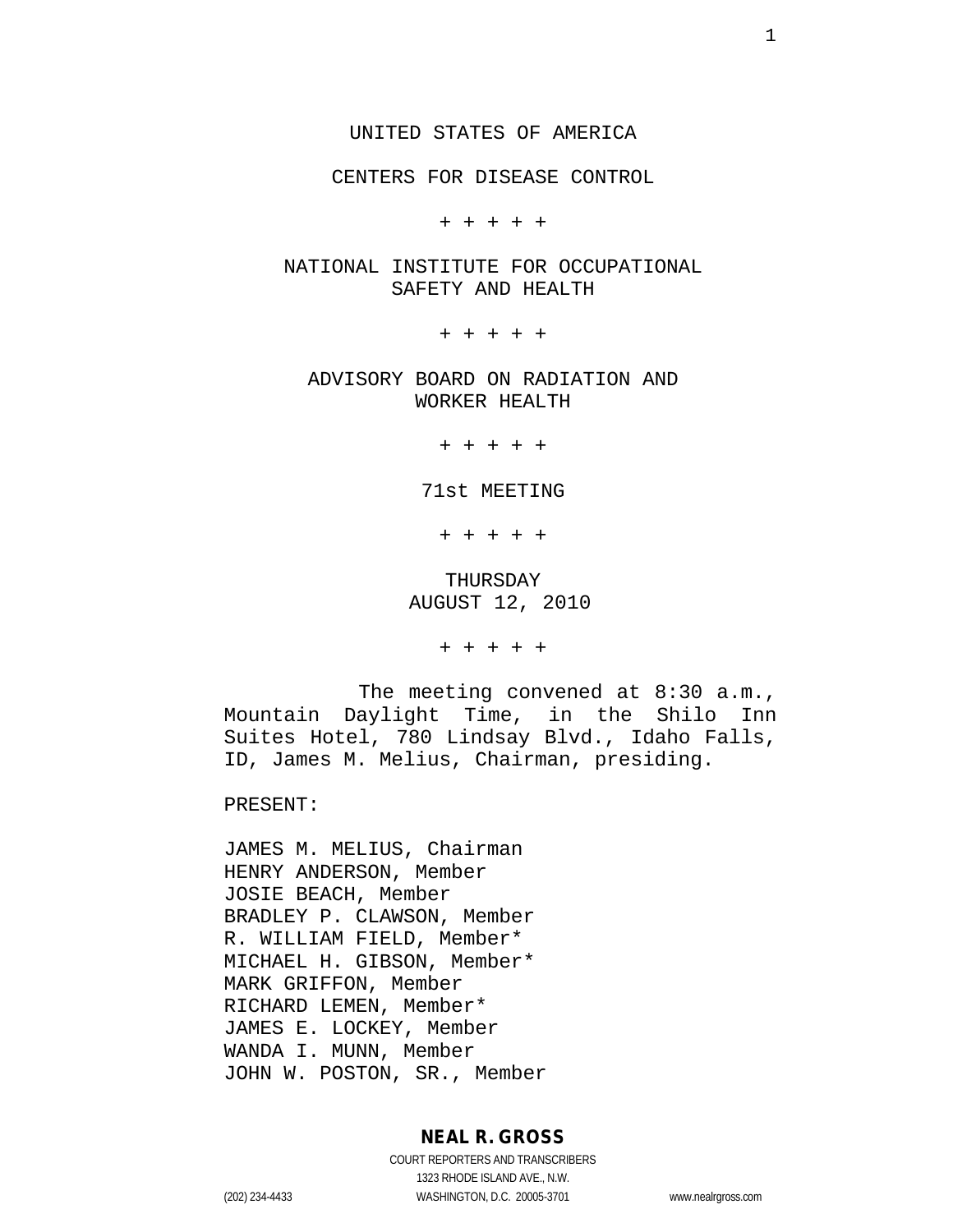PRESENT: (CONTINUED)

ROBERT W. PRESLEY, Member GENEVIEVE S. ROESSLER, Member PHILLIP SCHOFIELD, Member PAUL L. ZIEMER, Member TED KATZ, Designated Federal Official

#### **NEAL R. GROSS**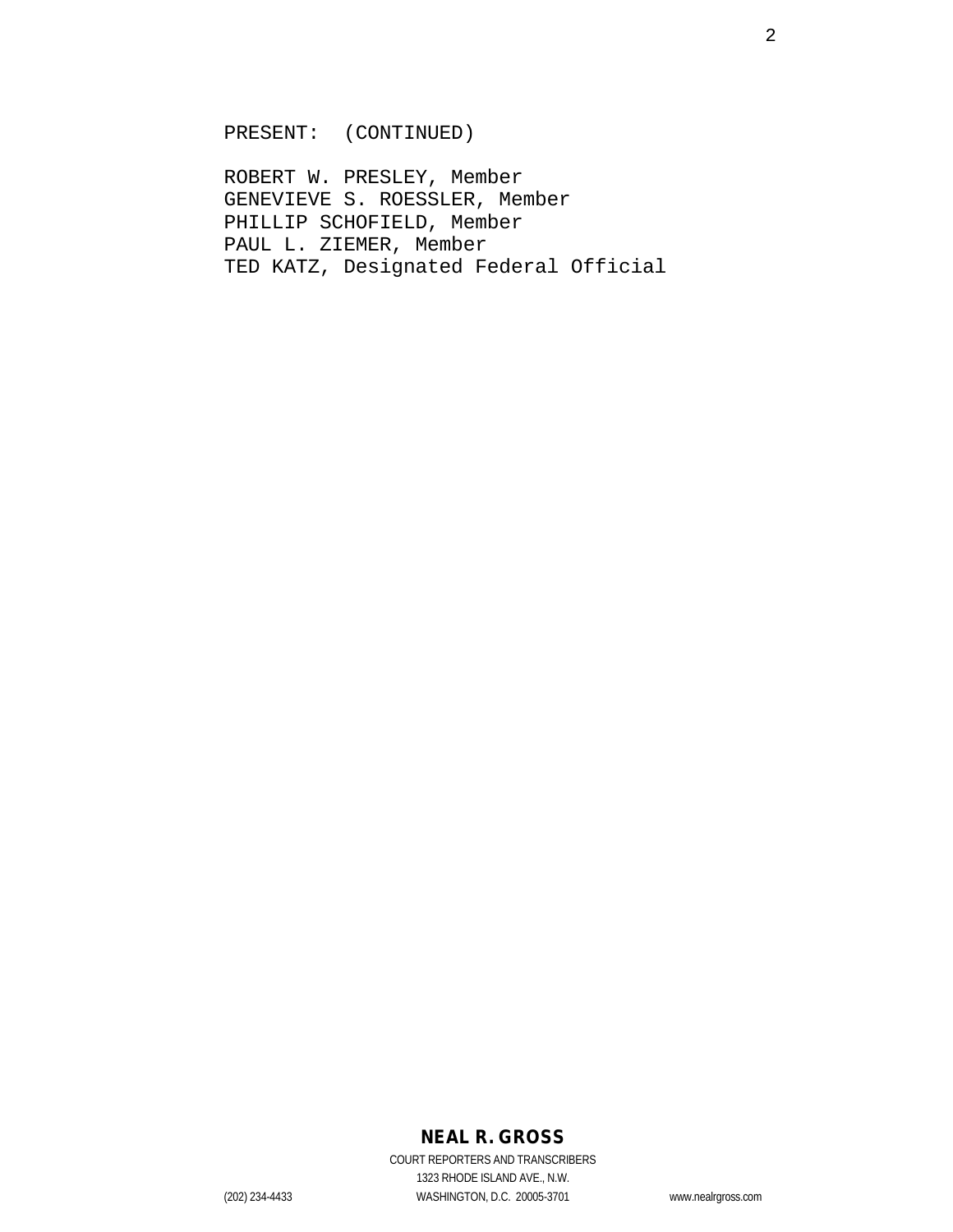REGISTERED AND/OR PUBLIC COMMENT PARTICIPANTS:

ADAMS, NANCY, NIOSH Contractor BRADFORD, SHANNON, DCAS BURGOS, ZAIDA, NIOSH Contractor CANO, REGINA, DOE CRAWFORD, CHRIS, DCAS DARNELL, PETE, DCAS FITZGERALD, JOE, SC&A GLOVER, SAM, DCAS HOWELL, EMILY, HHS HINNEFELD, STU, DCAS KOTSCH, JEFF, DOL LEWIS, GREG, DOE LIN, JENNY, HHS MAKHIJANI, ARJUN, SC&A MCFEE, MATTHEW, ORAU Team NETON, JIM, DCAS OSTROW, STEVE, SC&A PETERSON, SHIRLEY PRESLEY, LOUISE RABINOWITZ, RANDY, NIOSH Contractor RUTHERFORD, LaVON, DCAS STEARNS, LISA WADE, LEW, DCAS

\*Participating via telephone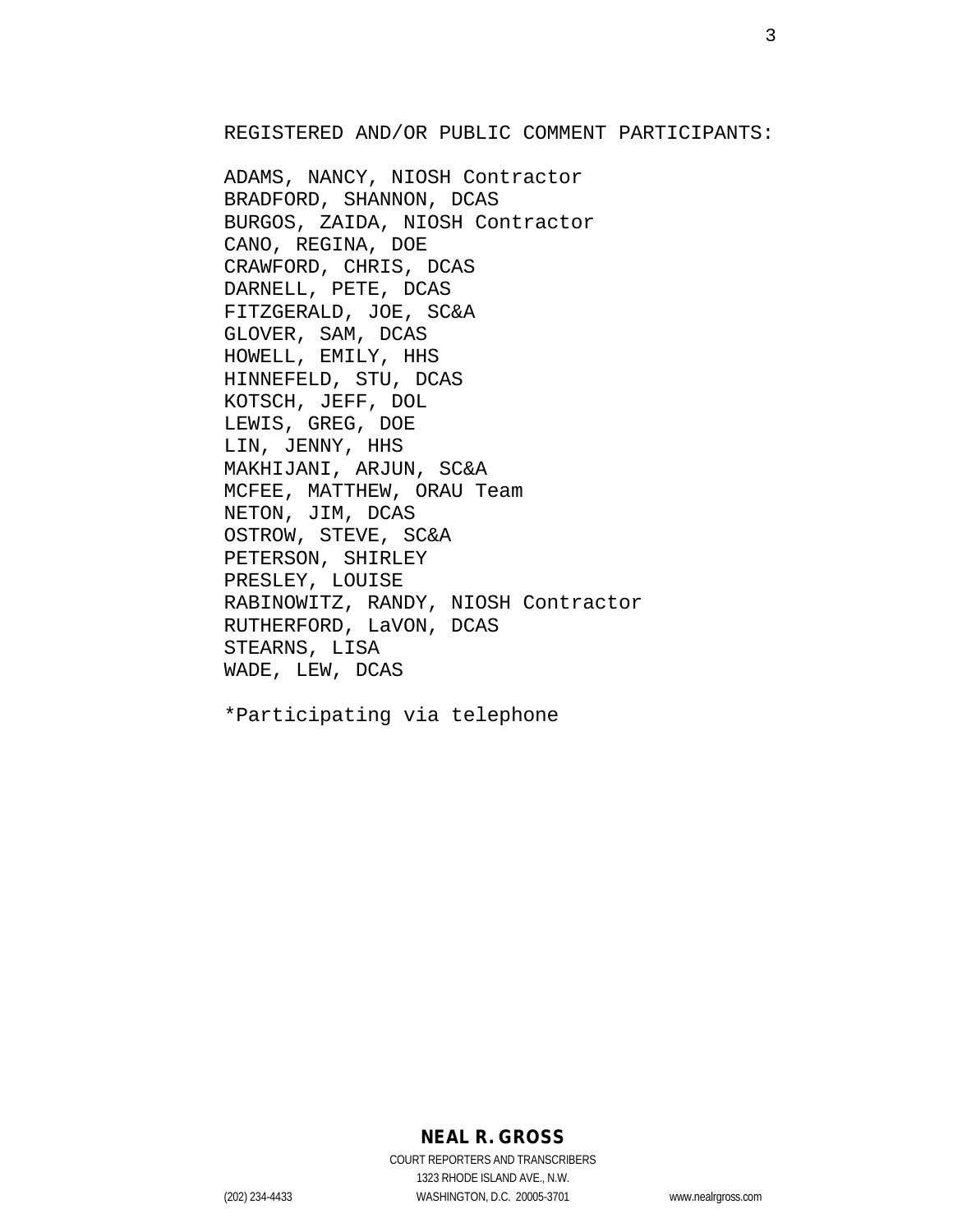#### C-O-N-T-E-N-T-S

Page

| Welcome - Dr. James Melius, Chairman   | 5  |
|----------------------------------------|----|
| Selection of Cases, Mark Griffon       | 6  |
| Board Working Time - Dr. James Melius, | 41 |
| Chairman                               |    |
| SEC Recommendation Letters             |    |
| Dose Reconstruction Selection          |    |
| Process                                |    |
| Complete SC and WG Reports/WG          |    |
| Correspondence                         |    |
| Scheduling:                            |    |
| Teleconference week of:                |    |
| $04/11 - 15$                           |    |

04/18-22

Meeting week of:

05/16-20

05/23-27

05/31-06/03

Adjournment 69

### **NEAL R. GROSS** COURT REPORTERS AND TRANSCRIBERS 1323 RHODE ISLAND AVE., N.W.

(202) 234-4433 WASHINGTON, D.C. 20005-3701 www.nealrgross.com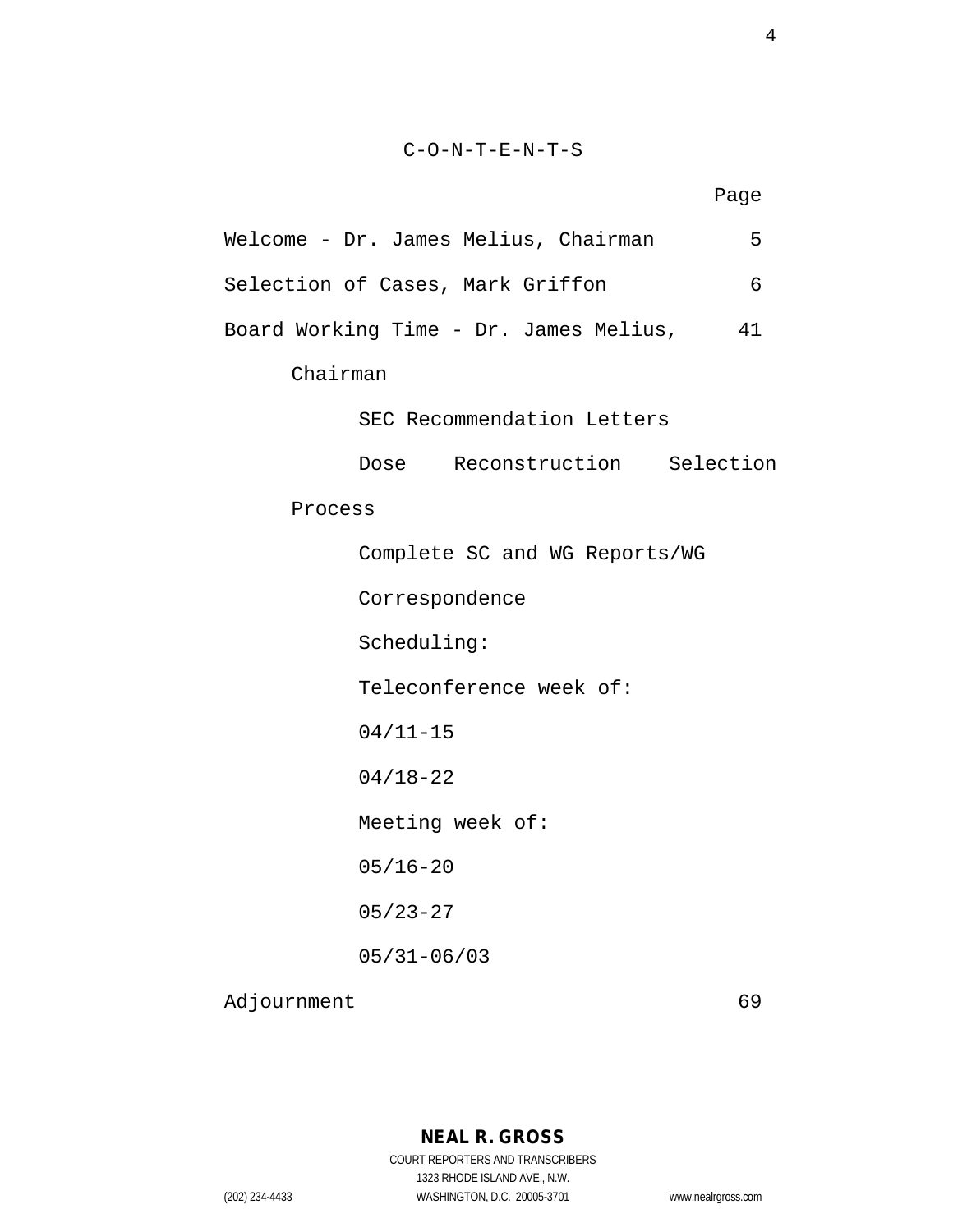P-R-O-C-E-E-D-I-N-G-S 2 8:30 a.m. CHAIRMAN MELIUS: We'll get started now. Ted, do you want to -- MR. KATZ: Yes. Good morning, everyone in the room, and on the line. This is the third day of our Advisory Board on Radiation and Worker Health meeting here in Idaho Falls. Let me check on the lines and see if I have our Board Members. So, we have Mr. Gibson, are you with us? MEMBER GIBSON: Yes, Ted, I'm here. 17 MR. KATZ: And Dr. Lemen? 18 MEMBER LEMEN: I'm here. MR. KATZ: And Dr. Field? Dr. Field? Okay, not present at the moment. And, let me note, everyone in the room is here except for Dr. Richardson.

**NEAL R. GROSS**

COURT REPORTERS AND TRANSCRIBERS 1323 RHODE ISLAND AVE., N.W. (202) 234-4433 WASHINGTON, D.C. 20005-3701 www.nealrgross.com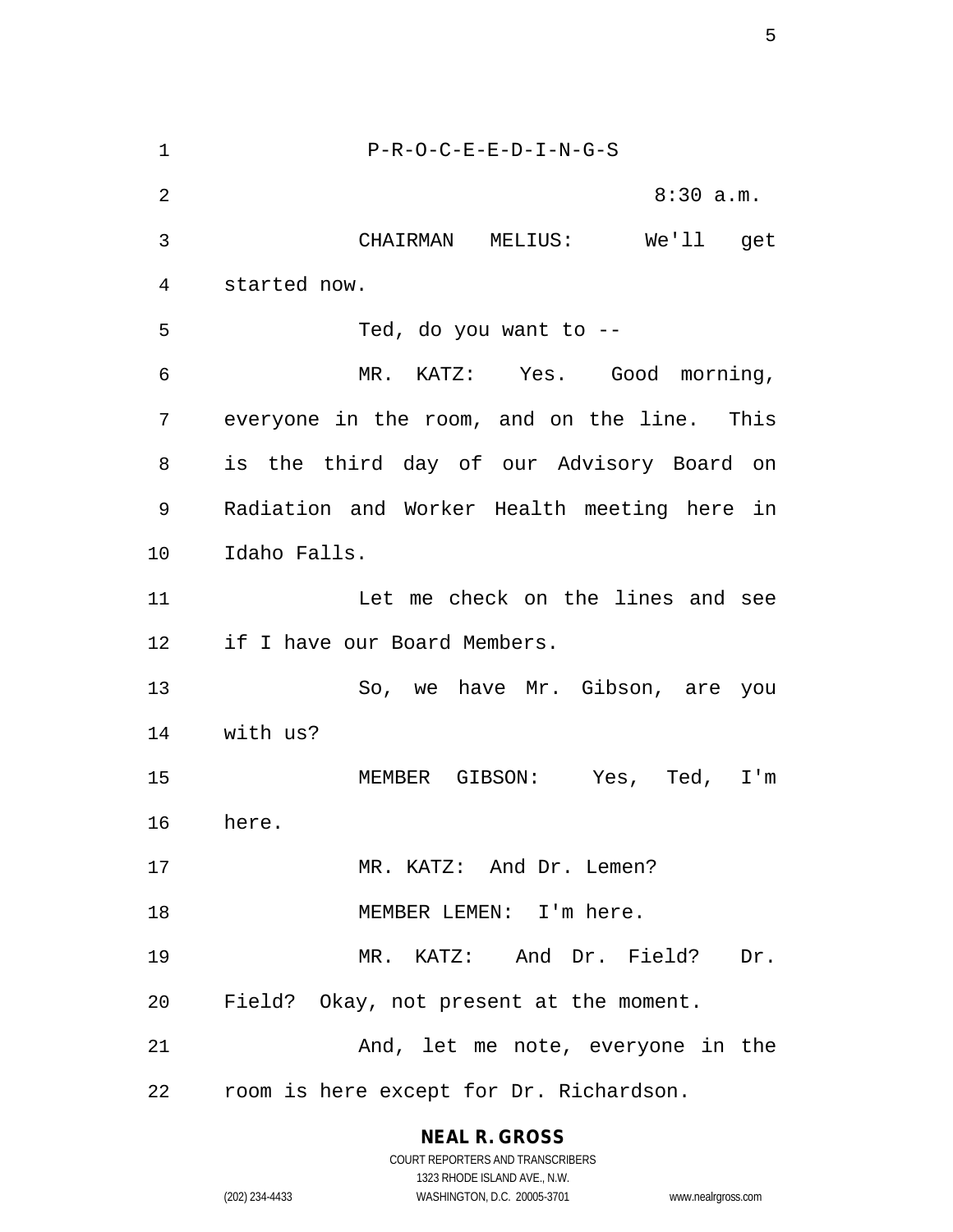CHAIRMAN MELIUS: Okay. We will - - select cases will probably be our first and our main activity for this morning, so we'll get started with that, and then we have a couple of other small items to take care of. That's all for the agenda this morning.

7 So, Mark?

 MEMBER GRIFFON: Yes, I think that everybody should have a copy, although very small font, a copy of the -- okay, I didn't have it, so Stu helped us out here, so I shouldn't complain, it's a copy of the 13th set of cases. This is a product from the Subcommittee, and if you look in the second column the Xs indicate the ones out of these 50, I think it's 49 or 50, that we looked at with the additional information provided in the last three or four columns, the external dose method, internal dose method, et cetera, that we thought still should be included in the set to give SC&A to do for the review.

So, this comes as a, I guess as a

#### **NEAL R. GROSS**

COURT REPORTERS AND TRANSCRIBERS 1323 RHODE ISLAND AVE., N.W. (202) 234-4433 WASHINGTON, D.C. 20005-3701 www.nealrgross.com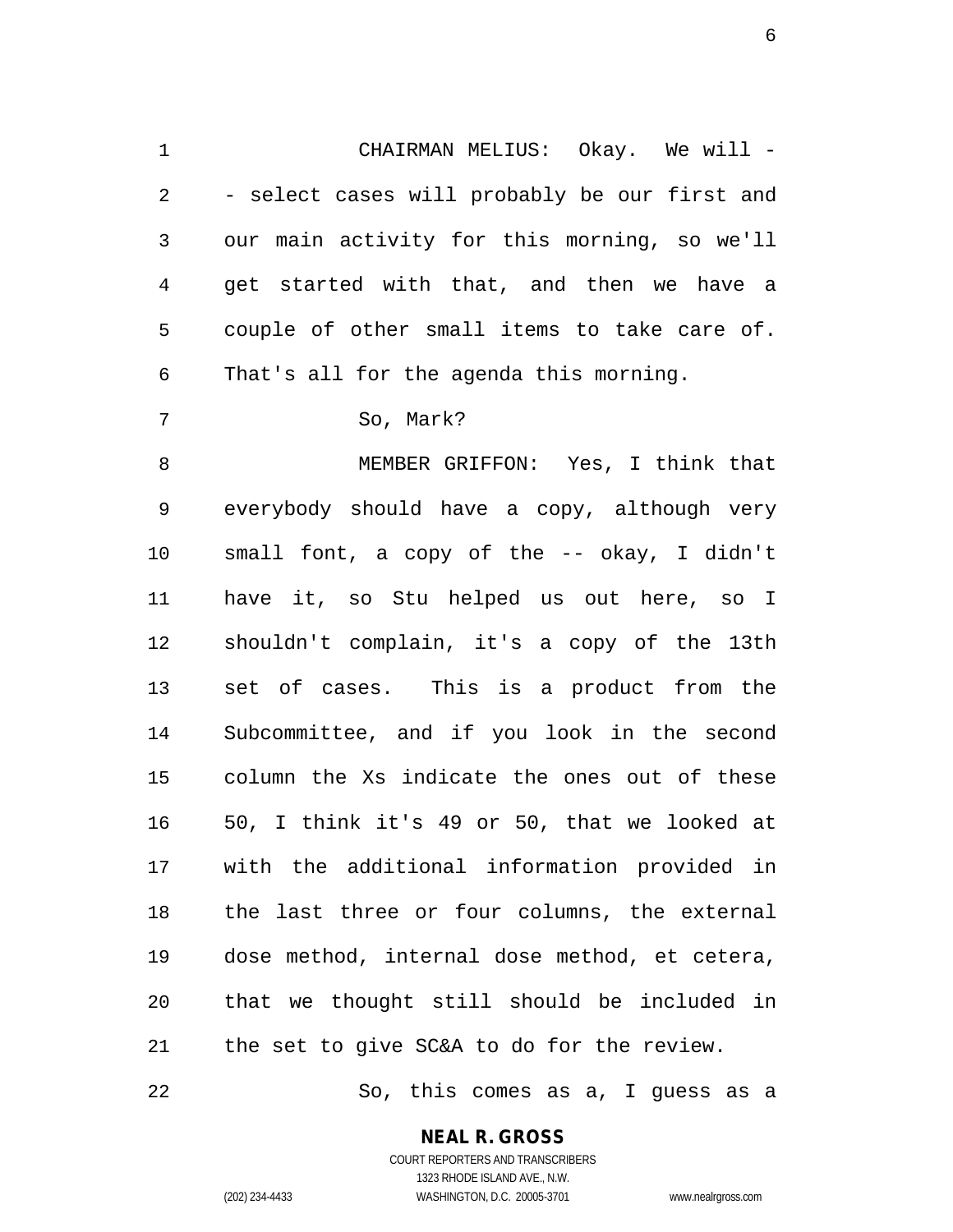motion or, you know, a selection from the Subcommittee to the full Board for its consideration, and then once we -- if we want to modify anything as a full Board we can, and those will be tasked to SC&A. So, just going -- you know, I

 think it comes out to 30, is that correct? I didn't count through the Xs.

 MEMBER BEACH: I did. There's 30. MEMBER GRIFFON: I think there's 30 cases that have the Xs in them that we, as a Subcommittee, felt were good for consideration by SC&A.

 I guess I would just open up the discussion, if the Board thinks this is fine as is, or if they have any comments, or want to add any or delete any, this is the time to have that discussion.

Paul.

 MEMBER ZIEMER: Mark, I'm fine with the list. I did have a question on one which is not on the list, and just was

#### **NEAL R. GROSS** COURT REPORTERS AND TRANSCRIBERS

1323 RHODE ISLAND AVE., N.W. (202) 234-4433 WASHINGTON, D.C. 20005-3701 www.nealrgross.com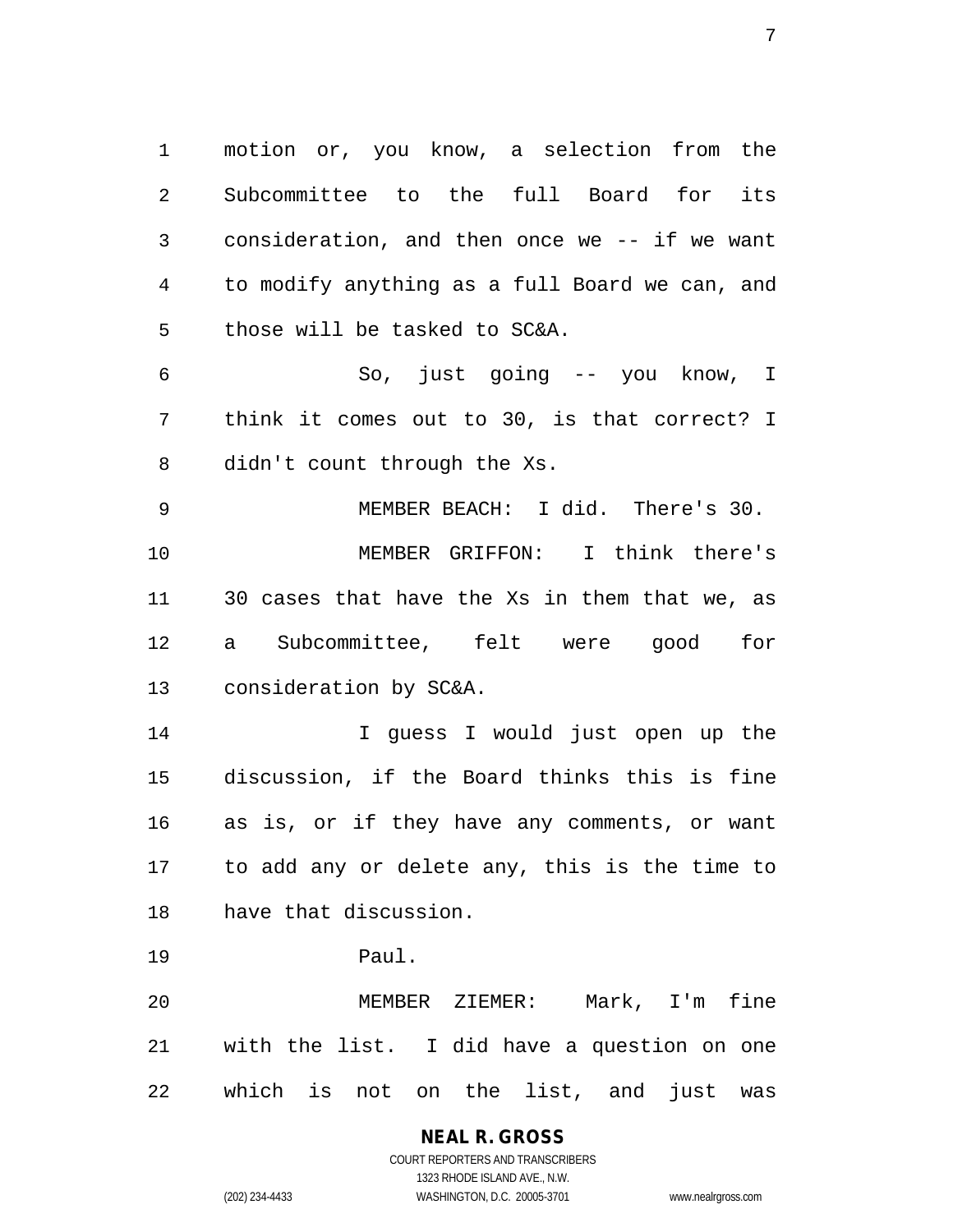wondering about, and that was -- let me get the right page number on this version of what we have, it's on the bottom of the second page, and it's -- I don't know if we are allowed to give the case numbers here.

 MEMBER GRIFFON: Those are unique numbers.

 MR. HINNEFELD: You can use these numbers. Those are selected numbers assigned strictly to this process.

 MEMBER ZIEMER: Okay, so it's Case No. 604, the last three digits on it. It's the bottom of the second page, second from the bottom. It's a Nevada Test Site case. It's full internal and external with a Probability of Causation near 40 percent of thyroid cancer, and I was wondering why it had been excluded, unless, perhaps, it might be on the SEC, and that, I think, we don't really know at this point. If it ended up being a reconstruction, which is later removed from the list.

**NEAL R. GROSS**

COURT REPORTERS AND TRANSCRIBERS 1323 RHODE ISLAND AVE., N.W. (202) 234-4433 WASHINGTON, D.C. 20005-3701 www.nealrgross.com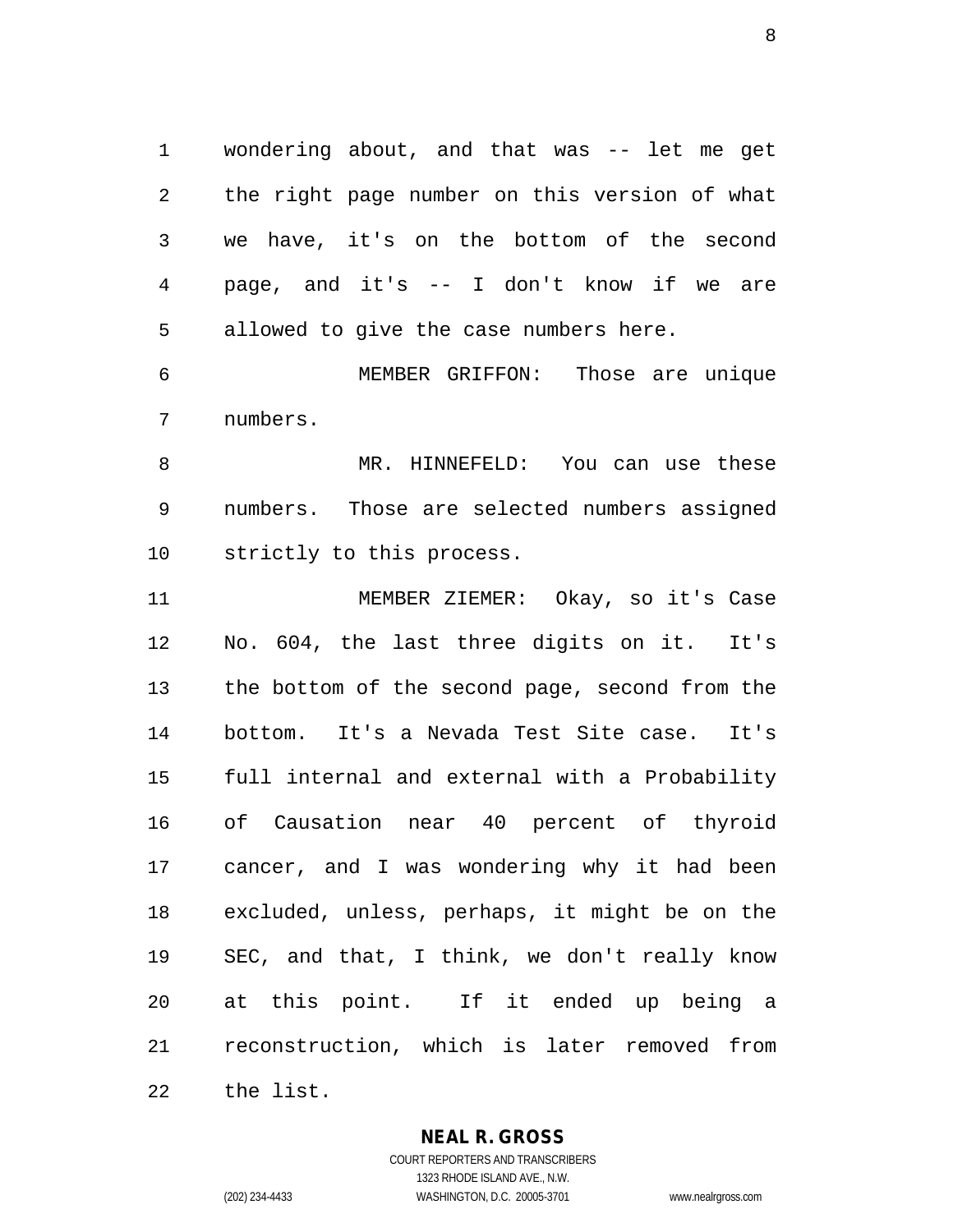So, just for the record, I wanted to raise that question. I guess I would ask if it is not on the SEC, perhaps, it could be considered as well.

 MEMBER GRIFFON: Yes, I just talked to Paul about this before we started, and I think, you know, one way we can handle it, I'm pretty sure it should be -- and we considered this as the Subcommittee, and every factor we looked at said this has to be in the SEC. But we can add it to the list, and then if it is determined to be in the SEC we can just, you know, have it not tasked to SC&A. I think that would be, you know, fine, if everybody is okay with that we can just add it for now, and if it ends up being in the SEC it can be dropped off.

 MEMBER CLAWSON: That will be fine.

 MEMBER PRESLEY: Yes, I've got no problem with that.

CHAIRMAN MELIUS: Anybody else

#### **NEAL R. GROSS** COURT REPORTERS AND TRANSCRIBERS 1323 RHODE ISLAND AVE., N.W.

(202) 234-4433 WASHINGTON, D.C. 20005-3701 www.nealrgross.com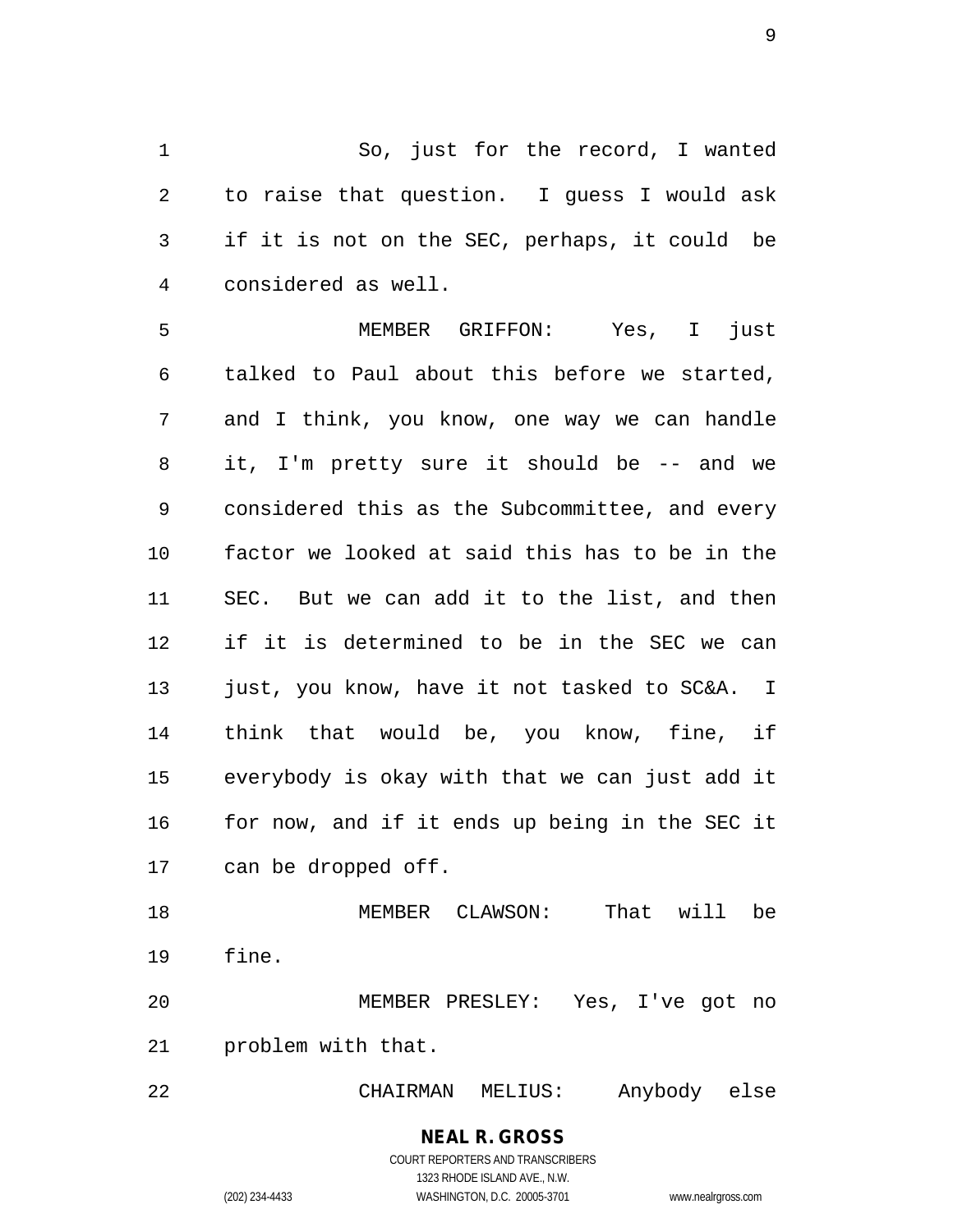with questions or comments on the proposed list?

 Any of the Board Members on the phone have questions, Dick or Mike? MEMBER LEMEN: I don't have any questions. This is Dick. MEMBER GIBSON: Jim, this is Mike. I'm on the Subcommittee, so I helped pick them out. CHAIRMAN MELIUS: Okay. I just want to make sure you didn't get outvoted and had another chance to -- Bill Field, are you on the phone yet? MEMBER FIELD: Yes, no questions. CHAIRMAN MELIUS: Oh, okay, thanks, Bill. Yes, just for the record, Bill Field is present. So, we have a motion from the Subcommittee. MEMBER GRIFFON: Yes, a motion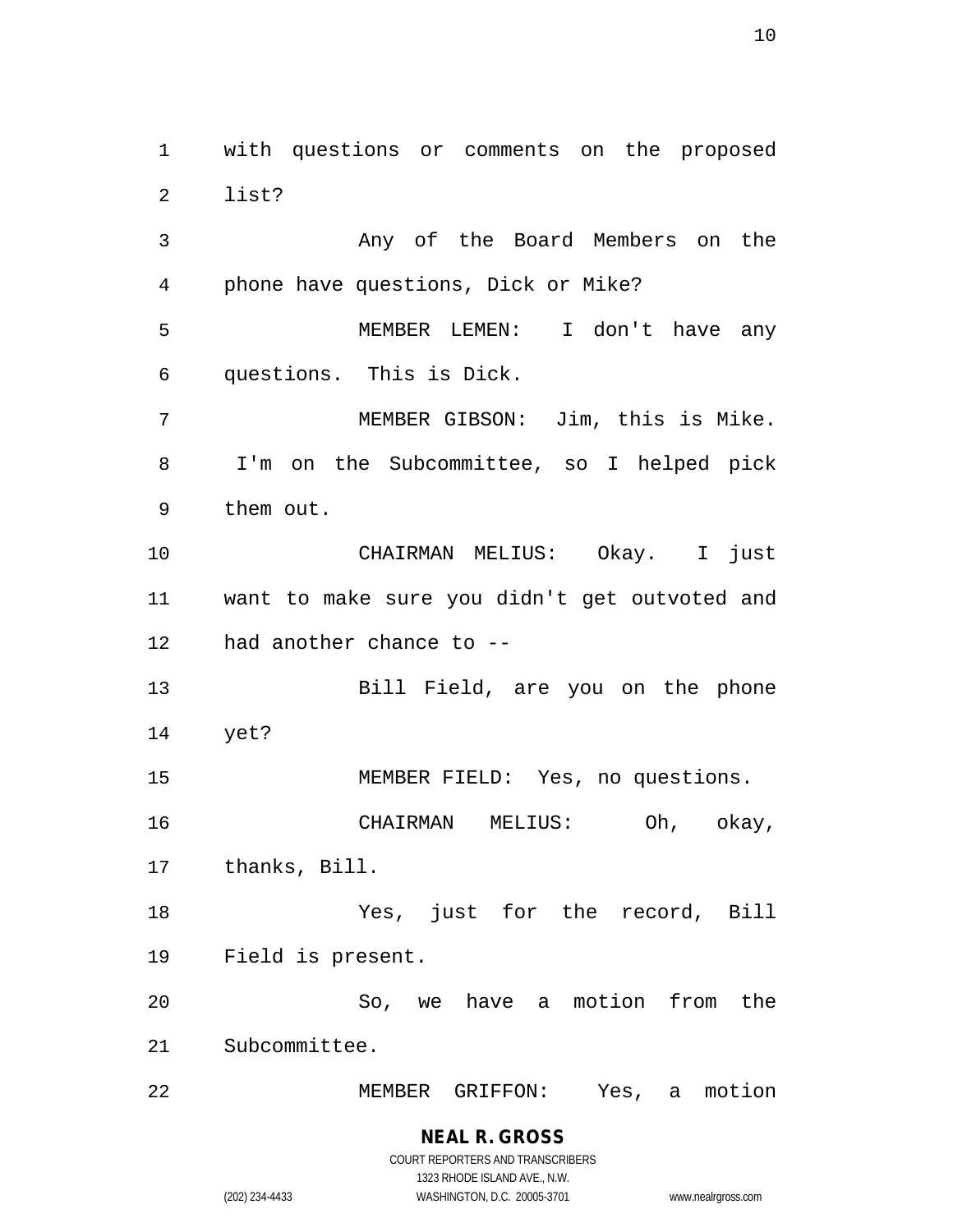from the Subcommittee, and I don't know that it needs a second. CHAIRMAN MELIUS: So, we'll vote. MEMBER GRIFFON: Roll call or just a  $-$  CHAIRMAN MELIUS: Yes, okay, all in favor of accepting this list? (Chorus of ayes.) CHAIRMAN MELIUS: Opposed? Abstaining? (No response.) Motion passes. We'll continue. Mark has some -- MEMBER GRIFFON: All right, I'm just going to -- I committed over a phone call to do a brief review of our dose reconstruction selection process, and, actually, David Richardson had to leave, which is a little unfortunate because I think he was the one that was requesting it. So, I can always go into a little more depth at the next meeting as well, and I also agreed to talk

#### **NEAL R. GROSS**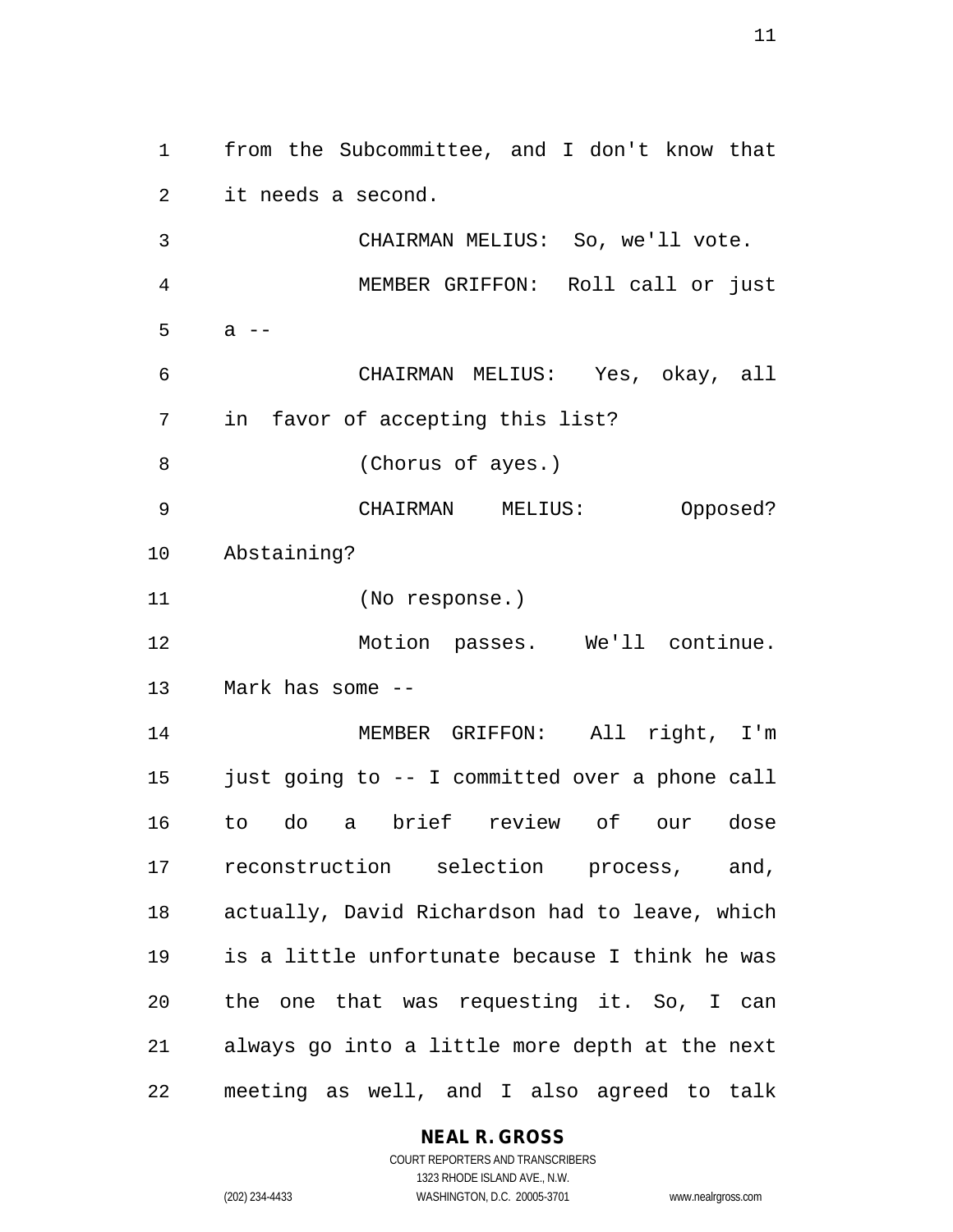with David, you know, on the side about this. But, I think it might be worthwhile just for us to spend a few minutes. I've got some overheads, mainly provided to me by SC&A, Kathy Behling was nice enough to pull together some updated statistics for the first 300 cases. So, it might be useful for us as a full Board to look back and see how this has worked out. That's the utility in this exercise, I think, so I'll just go up to the slides and walk through this.

 Okay, so I guess reflecting back on this, when we thought about how to do this we at first talked about possibly doing a random selection from all the cases.

 Part of what we ran into was, it was sort of an uneven process that was happening. In other words, we didn't have all the cases concluded, and a full population of the cases to randomly select from when we started as a Board. And, in fact, NIOSH, you know, for efficiency purposes, was often in

**NEAL R. GROSS**

COURT REPORTERS AND TRANSCRIBERS 1323 RHODE ISLAND AVE., N.W. (202) 234-4433 WASHINGTON, D.C. 20005-3701 www.nealrgross.com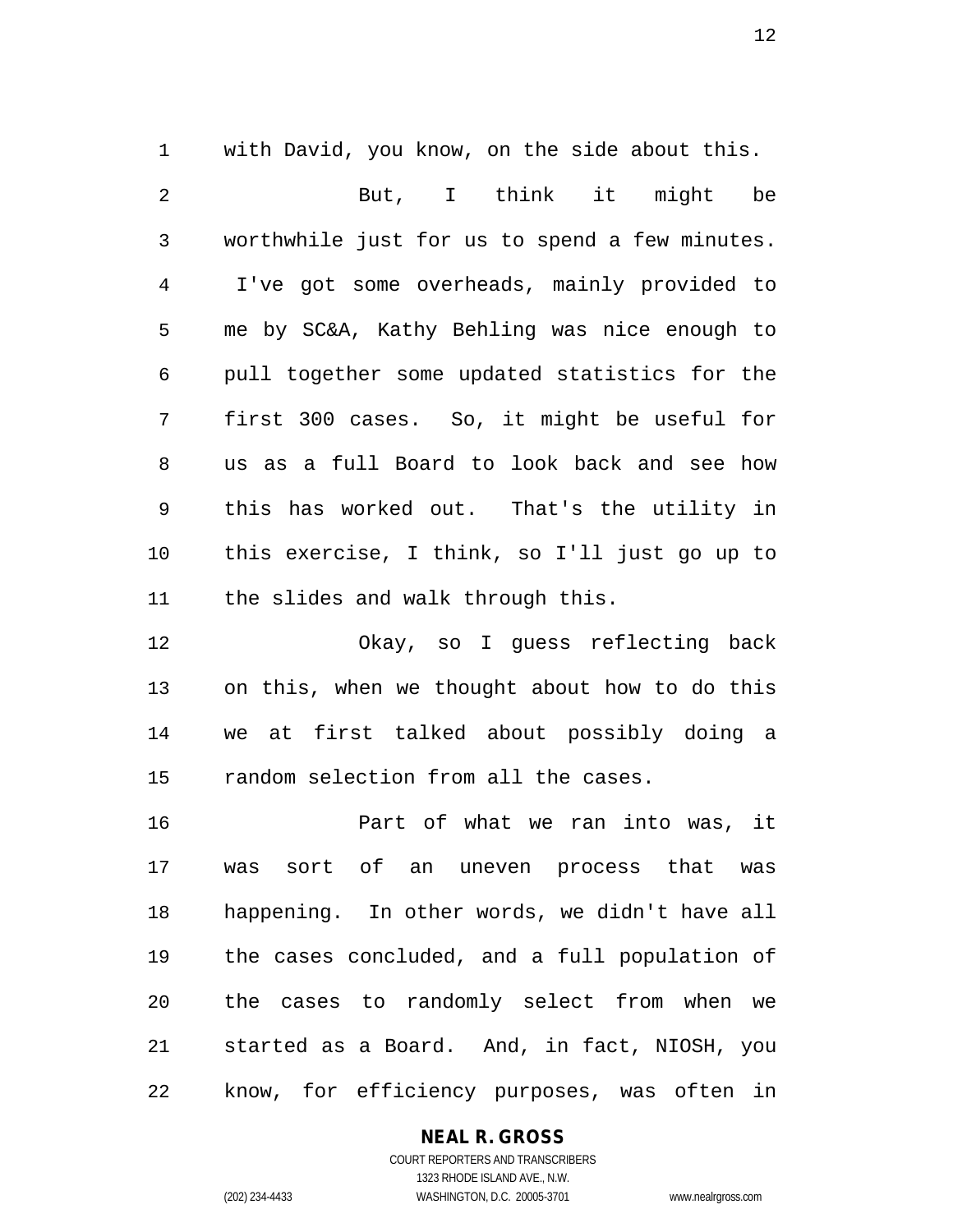the early days selecting the overestimating or underestimating cases to clear them off, to do them quickly, which made a lot of sense.

 But, from our -- we realized that a lot of our focus should be on the cases that were near the border of compensability, and so randomly selecting from that population that existed in the beginning didn't make a lot of sense.

 So, we sort of evolved into a stratified approach and not randomly selecting, basically looking at the cases, because sometimes the parameters that we wanted to select from were not easily retrievable from the database that was being put together by NIOSH.

 So, we started with some obvious factors. First of all, we always -- or we started with this 2.5 percent review, and that was based in part on what had been done with John Till's review of the Veterans Program, and it seemed like a reasonable number to all

#### **NEAL R. GROSS**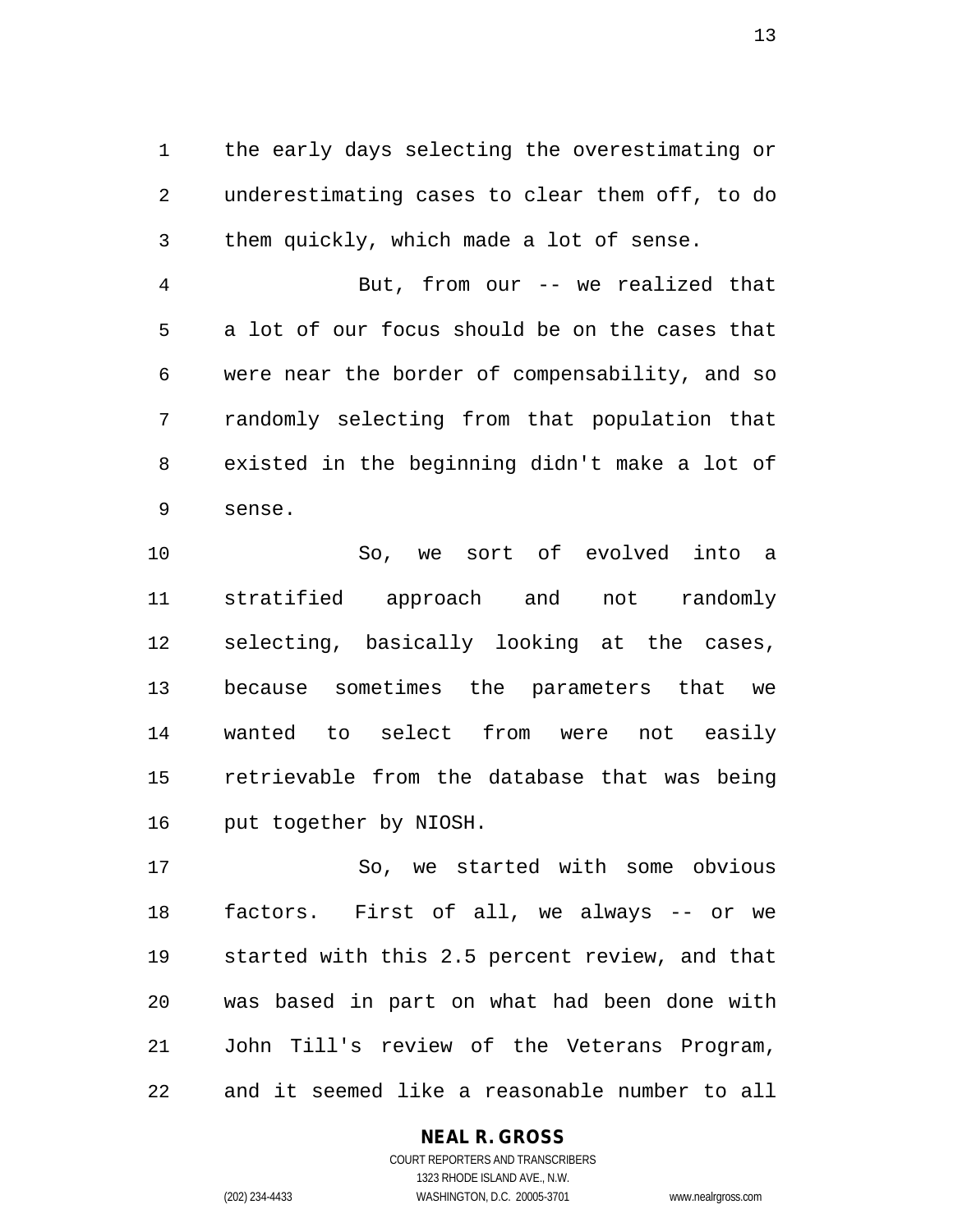of us at the time, 2.5 percent of the overall cases, look at them.

 And then, we thought at least for the bigger facilities that number made a lot of sense, 2.5 percent should be applied even to big -- like Savannah, or to the big DOE facilities, we should try to get 2.5 percent of cases from each of those sites.

 Where you run into trouble, obviously, is the smaller AWEs, the numbers of cases go way down, the availability wasn't there, especially in the beginning.

13 So, we have sort of  $--$  you know, we don't always have that 2.5 percent for those smaller sites. In fact, our goal presently is to get at least one case from a lot of those sites, and we've evolved into this sort of, if we get one case from these sites we've realized that NIOSH's model is often a site-wide model, sort of a one -- you know, they don't have individual dose data, so it's a one-size-fits-all model. So, if we

#### **NEAL R. GROSS** COURT REPORTERS AND TRANSCRIBERS

1323 RHODE ISLAND AVE., N.W. (202) 234-4433 WASHINGTON, D.C. 20005-3701 www.nealrgross.com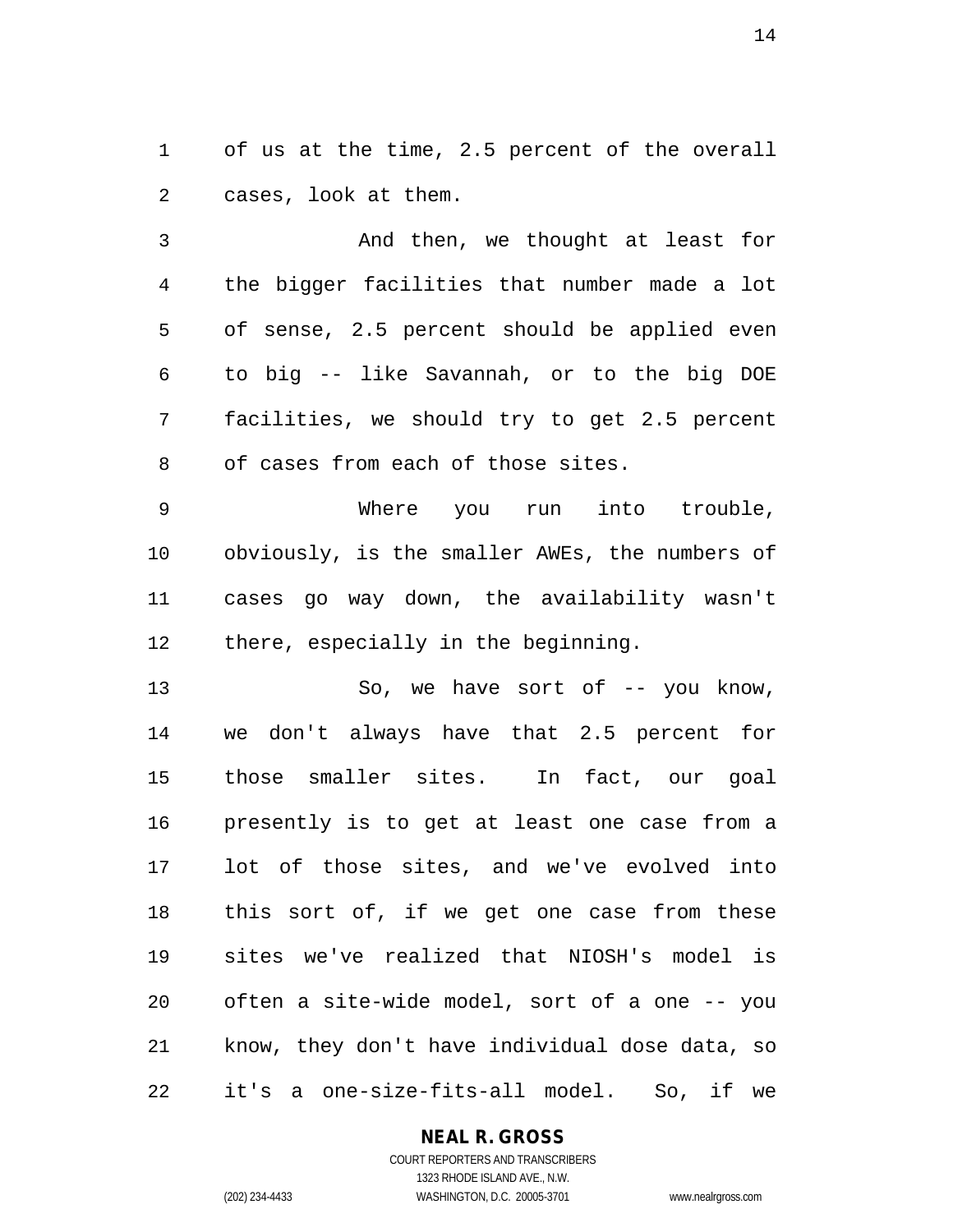review one case, we are really reviewing all the cases. The method has been used for all the cases. So, that's really what we want to look at, and we don't need to do additional cases for a lot of those sites.

 So, certainly, in our selection process one factor was facility. We also thought it would be useful to make sure we had covered a good cross-section of the cancer models, although sometimes, you know, reflecting back on this also, it often doesn't really impact on the dose reconstruction aspect of it. The cancer model comes into play, really, when you get into IREP. So, it's not as big a factor, usually, I guess it might have some bearing on, like, skin cancers and things like that, but overall the dose that's assigned -- you know, it's an organ dose, and the methods are very similar to get to the dose aspect of it.

 The other factor we wanted to look at was the -- and this has been a very

# **NEAL R. GROSS**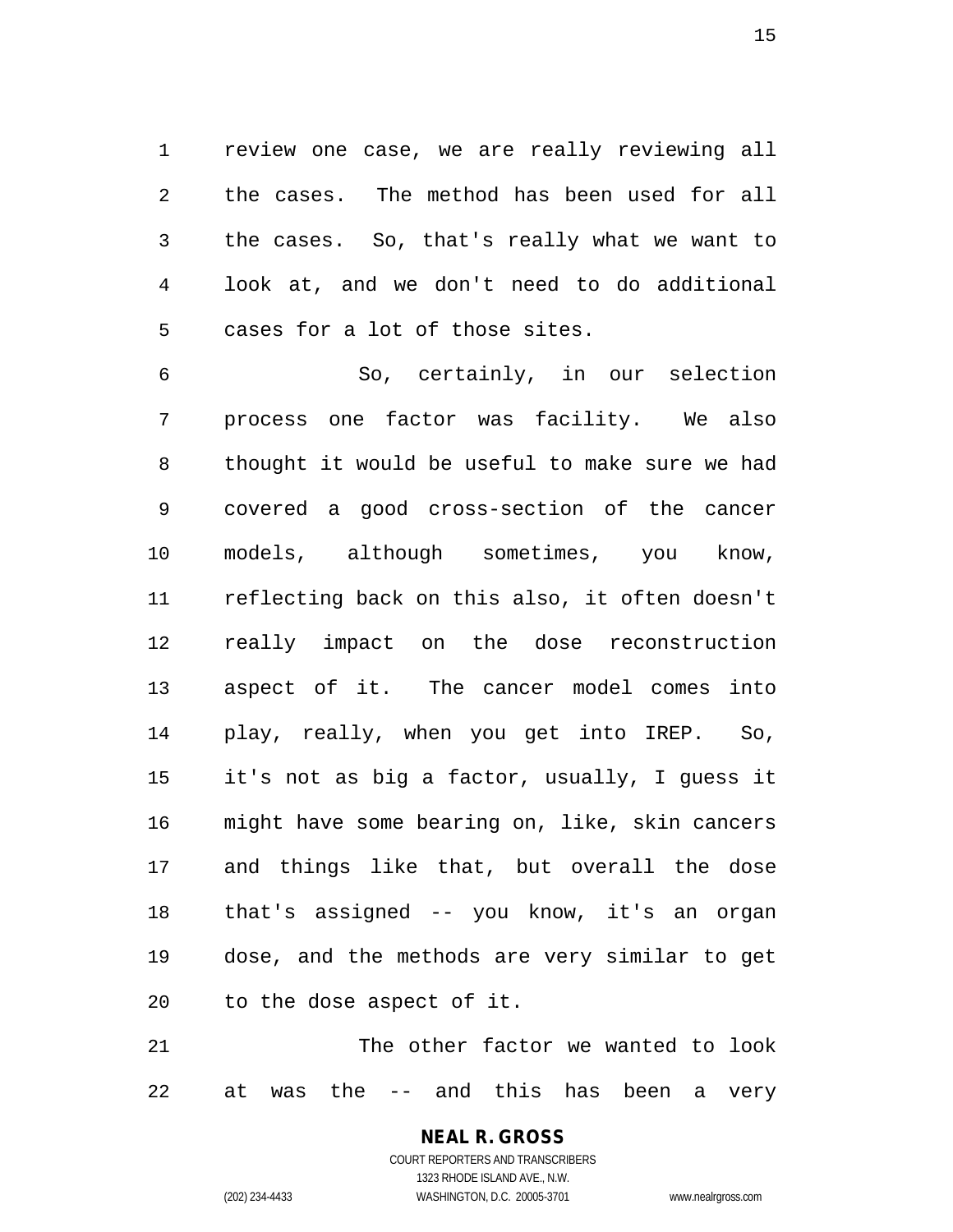important driving factor for us, is the Probability of Causation category. We started off, this is -- Kathy pulled this from our early criteria, we started off looking for approximately 40 percent of our cases from the 0 to 45 percent range, and then you can see, 45 to 49.9, we wanted a sample of 40 percent of our overall cases from that area, for obvious reasons. They are close to the cutoff, but they weren't compensated. And then, we wanted 20 percent over 50 percent, and that has been a useful exercise, to look at some of the ones that are being compensated, to make sure that we are not giving too much -- being too favorable, being too generous. So, we wanted to look at those aspects as well.

 One problem we found in going through this, now we are up to over 300 cases that SC&A has done, the Subcommittee hasn't gotten that far, but over 300 cases, is that the number of cases available for review in

**NEAL R. GROSS**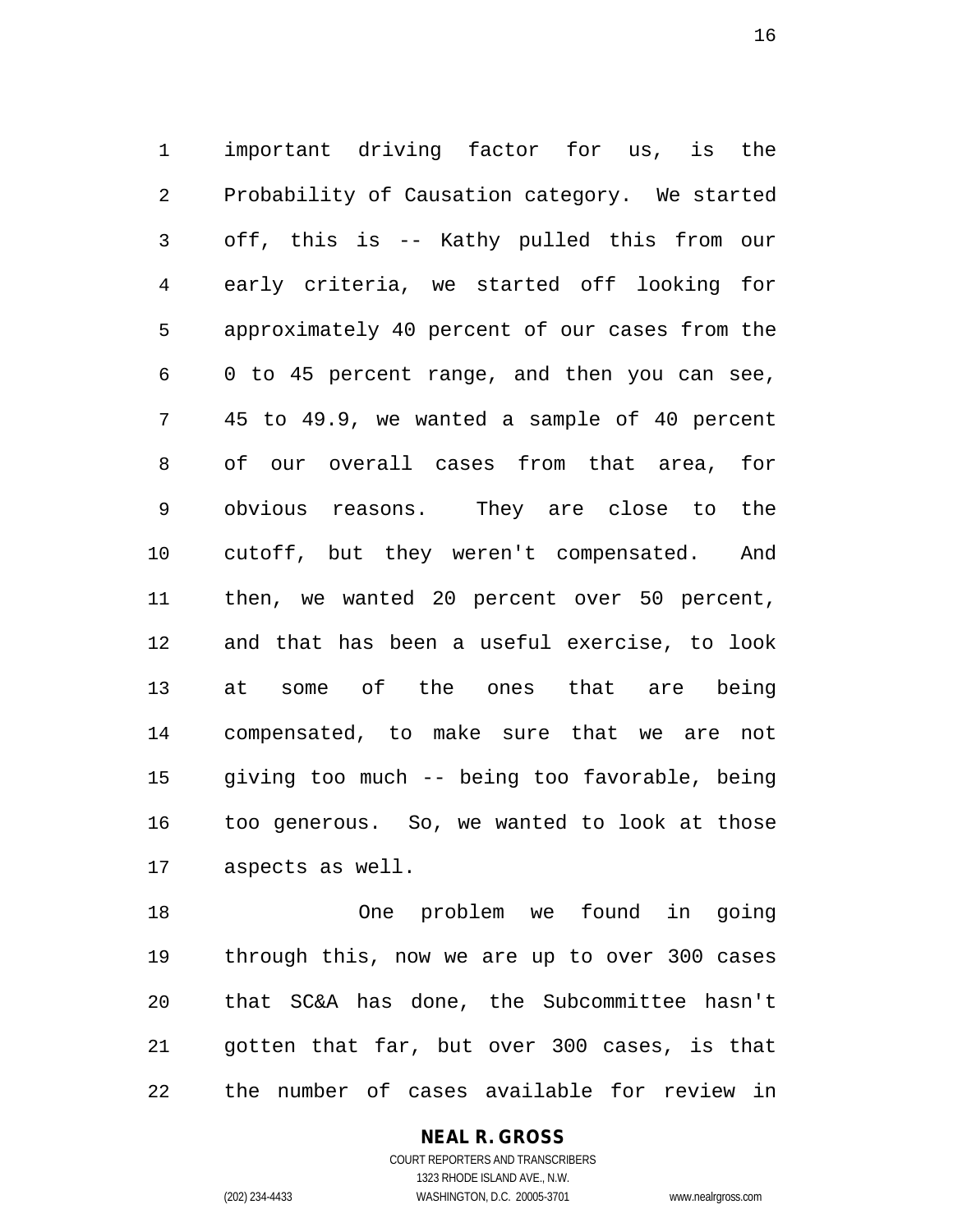the 45 to 50 percent range might fall short of our overall target. It seems like there's not as many that fall into that narrow band, so we may not be able to reach that goal. That's something we probably want to watch going forward.

 Then other factors we had in our initial criteria was the decade first employed, and the duration of employment, and I think, if anything, I've got some follow-up slides here that show how we've fallen out on those criteria. Certainly, for obvious reasons, they are important factors, I think we've skewed to the longer duration and the earlier time periods, but we'll see how that falls out. Arrow key down. I'm hitting the down arrow key and it's not going down. Okay. The first 300 -- and I'm not sure why it's 303 cases, but anyway, the first 303 cases, this gives a graphic, and I don't have it a tabular form, but a graphic, and this is something Kathy Behling just put together for

#### **NEAL R. GROSS**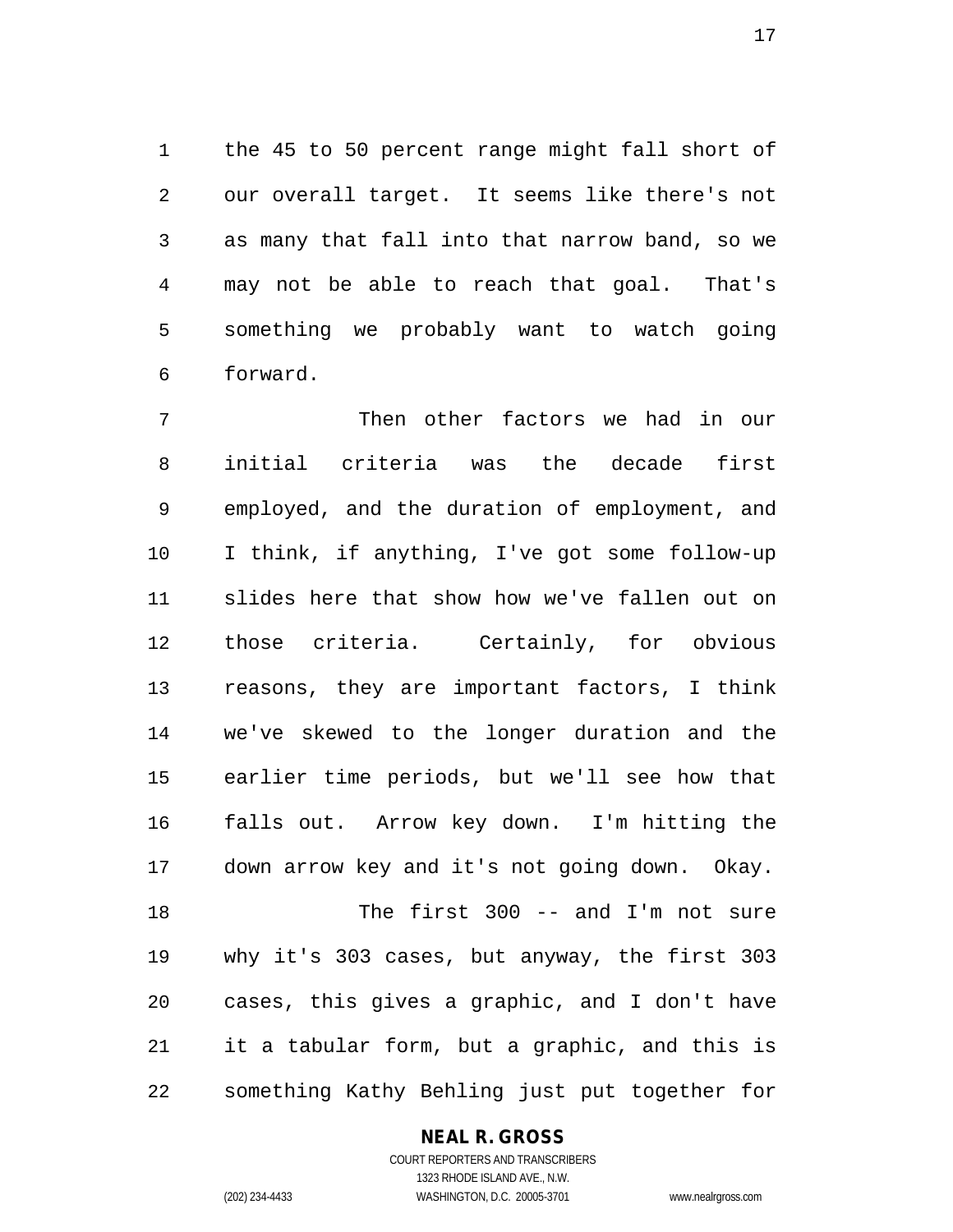me before this meeting, and I can certainly email it to everyone to look at further. But, I think the main take-away point here is that the 2.5 percent of available cases would be in the red, and the blue is what we've done so far. And, even for sites like Hanford, where we've done a fair amount of cases, we are at about 35 and the projected would be over 90, I think, if I'm reading that last bar correctly. Now, other ones, some of the smaller sites, you can actually see Bridgeport Brass, you know, we've done four or five cases, and we were only projected to do one or two, probably, so we probably overshot a little bit. But, generally speaking, we are

 either under the overall target or right around the overall target.

- MEMBER PRESLEY: Mark?
- MEMBER GRIFFON: Yes.
- MEMBER PRESLEY: Those three cases

up there --

**NEAL R. GROSS**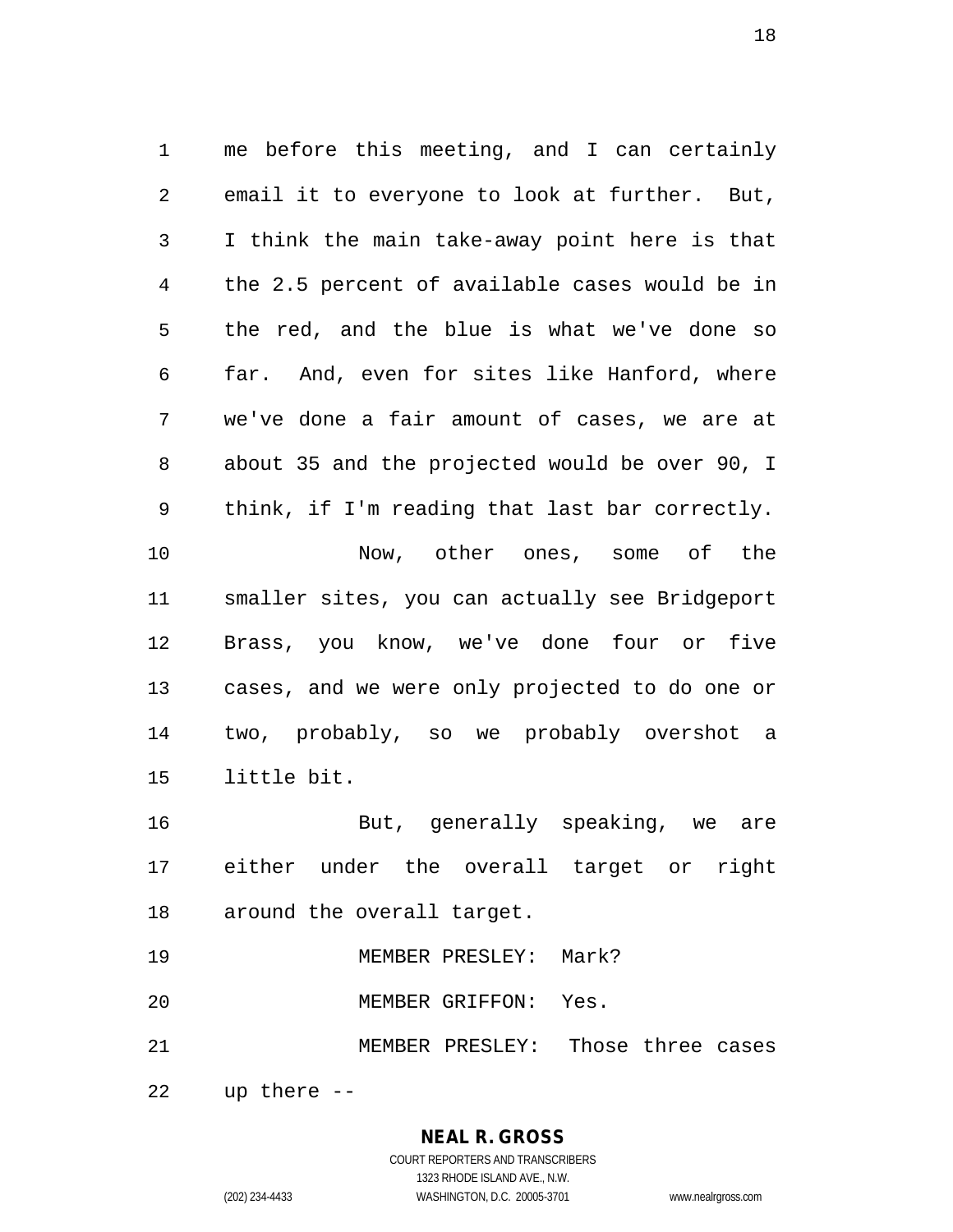MR. KATZ: Bob, can you please speak into the mic? Thanks. MEMBER PRESLEY: The three cases, if I remember correctly, we tasked SC&A early on to do three blind cases. MEMBER GRIFFON: Yes, I thought there was two, but -- MEMBER PRESLEY: I think it was three, but I believe that's probably what the three is, is those three special blind cases. MEMBER GRIFFON: That might be the difference, yes. All right, and so -- and this is part two of that, and I was particularly interested in Savannah River, because every -- it seems like lately a lot of our available cases for review are Savannah River cases. But we've had a lot of claims filed for Savannah River, obviously, and even for Savannah River we are up to about 50 cases that we've reviewed, or at least SC&A has, that hasn't gone through the Subcommittee

**NEAL R. GROSS**

COURT REPORTERS AND TRANSCRIBERS 1323 RHODE ISLAND AVE., N.W. (202) 234-4433 WASHINGTON, D.C. 20005-3701 www.nealrgross.com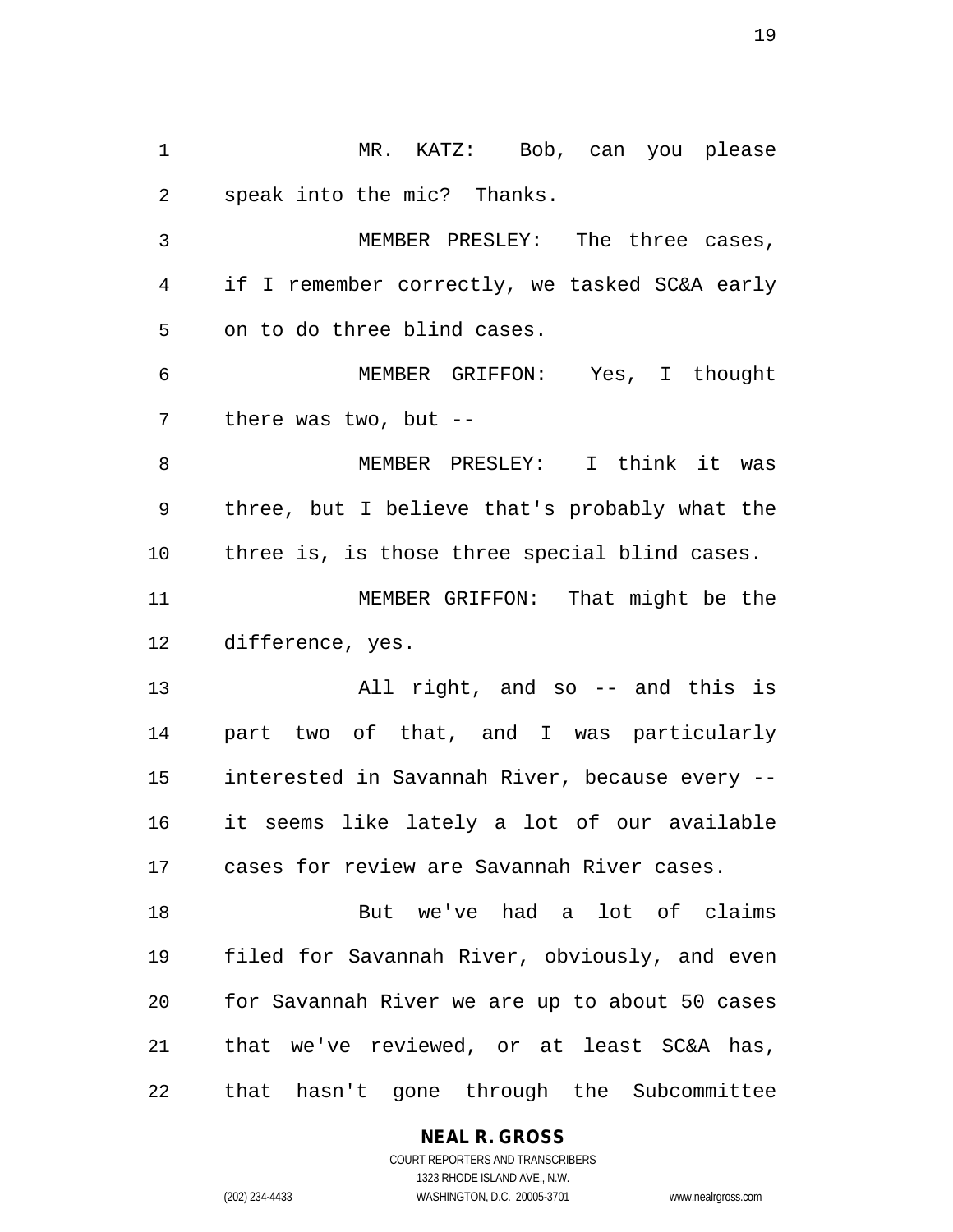entirely, but the projection based on 2.5 percent would be over 90. So, we are still well within -- well within the projections.

 And again, on this slide, it's just the rest of the sites, I think it says by site, part two -- again, our projections are usually -- or number of cases we've done are usually below those projected for the 2.5 percent.

10 Now, here is the by decade, and, you know, the takeaway here, I guess, is in the 1950s, if anything, we are skewed a little high toward the 1950s, as far as covering all the decades. Possibly a little low in the 80s, and the 90s I note that it's only 2 percent, and, you know, I think this is something we have to look at as in our future selections, because, while the 50s and 60s may have a lot more data and in some ways be more interesting cases to some on the Board, the 80s and 90s, and into the 2000s, gets into a new era, a clean-up era, a different kind of

#### **NEAL R. GROSS**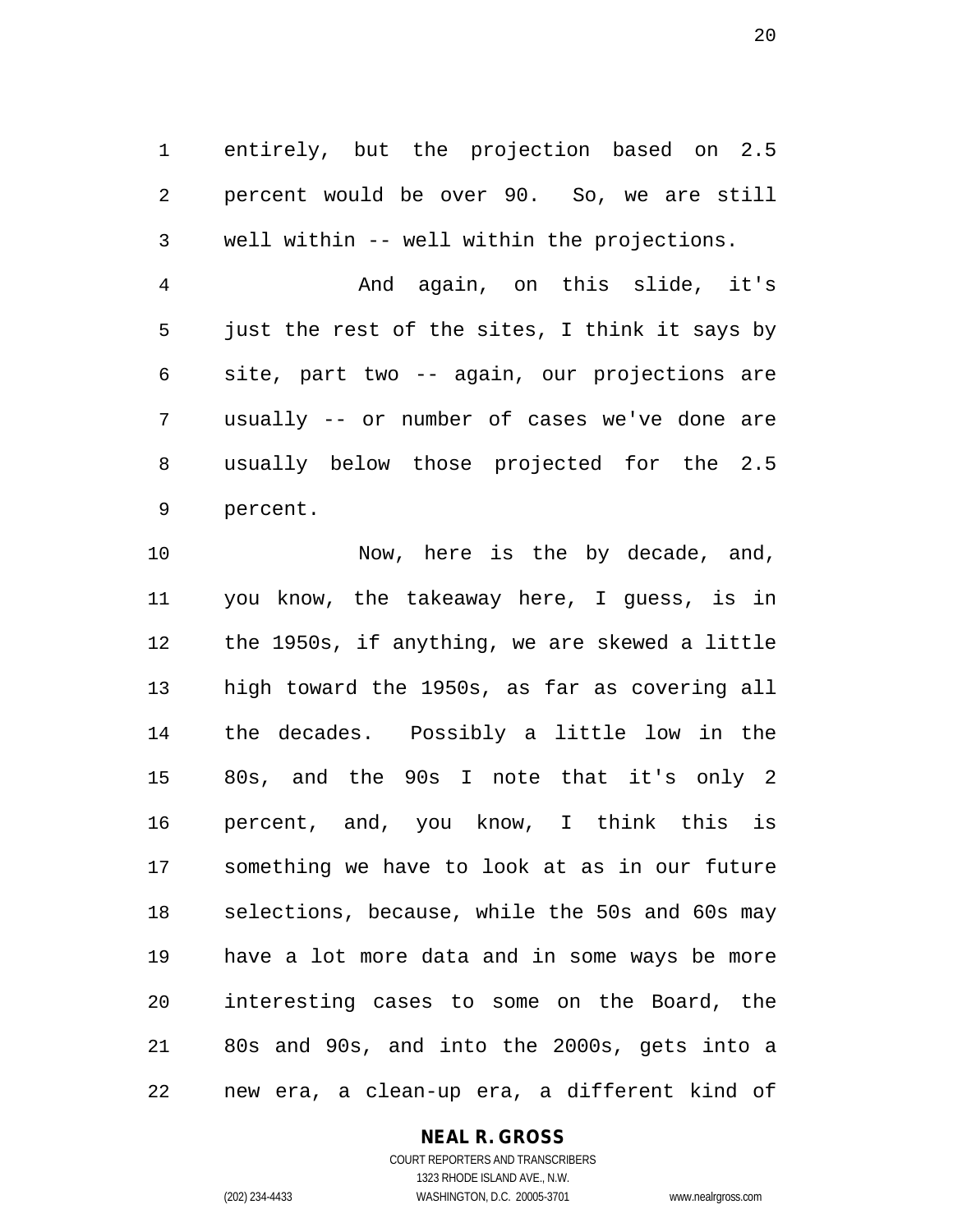cases, and I think we certainly want to look at that group of workers and workforce in that era.

 So, this is useful to look at, because it appears that we don't have as many cases from that time frame.

 Part of this might be an outcome of what we've been looking for, which is best estimate cases, and sometimes in those later years, when they had lower exposures, they used overestimating models and things like that so we don't -- you know, but anyway, just something to keep in mind as we move forward.

 And, this is the years, and also, obviously, look at the greater than 20 years. We've been looking at the people that have done, you know, a lot of work at the sites, more complicated cases, but, you know, I would argue that that skew is not that bad, and it makes some sense to look at those cases.

 You might want to look at the 0 to 1 or 1 to 5 a little more, because there might

#### **NEAL R. GROSS**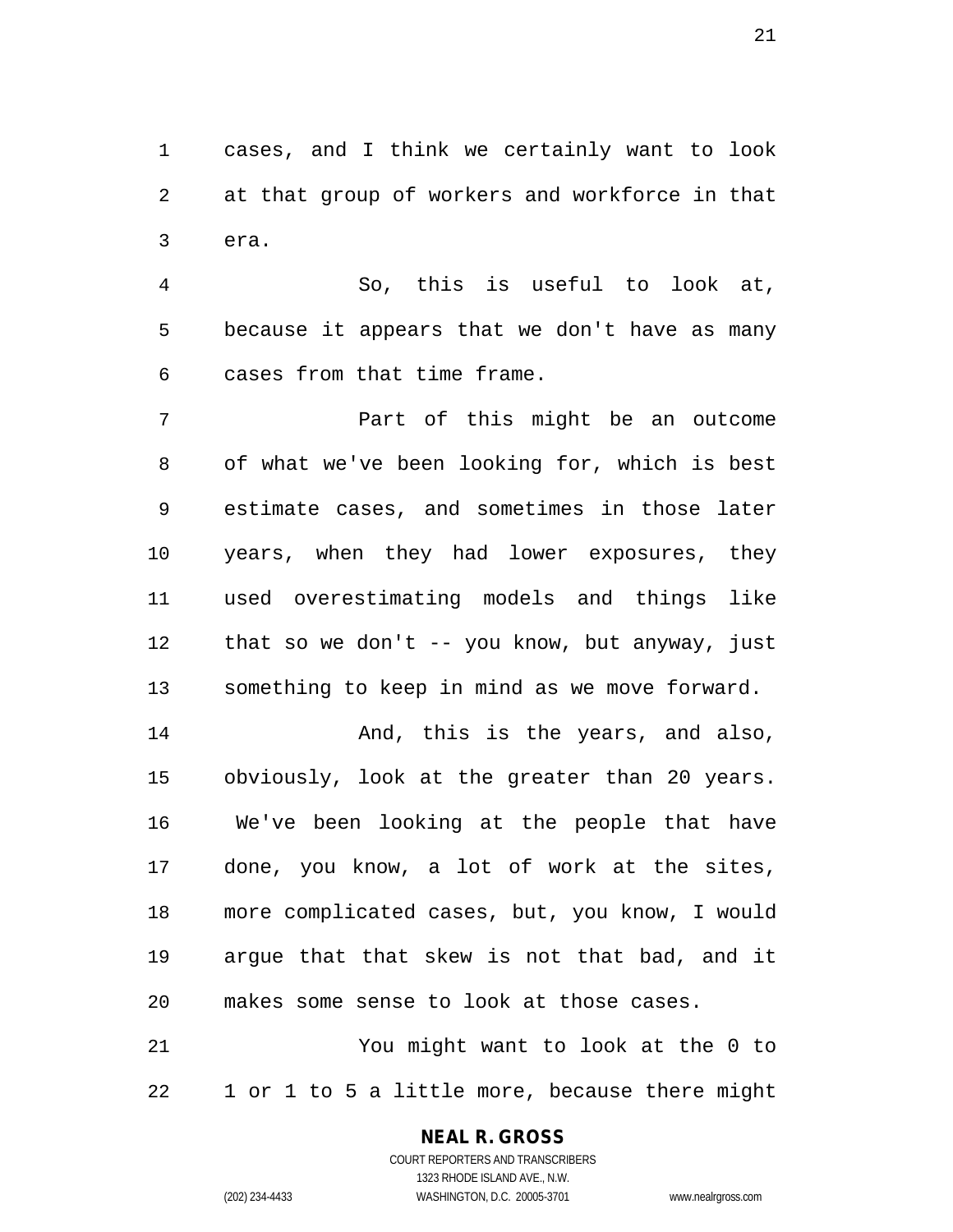be more workers that were in and out of the site, short-term projects, things like that. We don't want to overlook that aspect of DOE work.

 This is the risk model, and the thing that jumped out to me here is the skin cancers that we've looked at, non-melanoma skin, that bar seems fairly high for me, in terms of a balance, and again, I think part of this is availability of cases. And, sometimes -- sometimes when we are looking at the smaller sites, and we just -- we know that it's a site model, we are not so concerned that it's a skin cancer, since they are going to use the same model for any type of cancer. But, you know, it seems like that's awfully highly skewed toward skin cancers, and we might want to keep that in mind as we move forward in our selection process.

 Lung cancer, obviously, is another one that comes out very high. That's no surprise, and probably appropriate.

## **NEAL R. GROSS**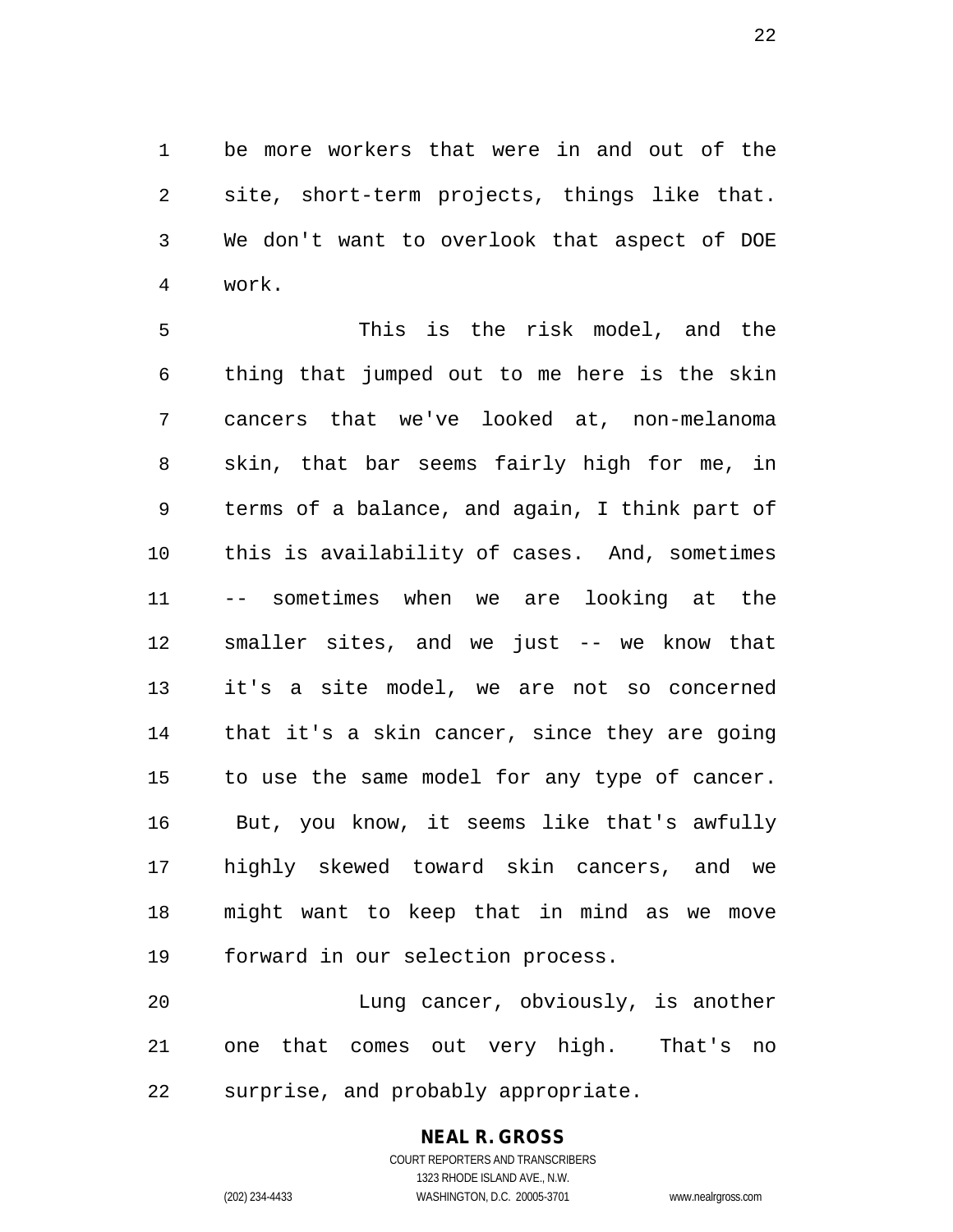And then, for the Probability of Causation, remember the projections, 20 percent over 50, we are not that far off, 25 percent of the cases have been over 50 percent. We wanted 40 percent in the 0 to 45 percent range, and 40 percent in the 45 to 49.9 percent range. We are a little low on that 45 to 49.9 percent range, but, like I said, we've been pretty focused on that as a criteria, and I think we've picked almost all the ones that are of interest in that range. There's just not as many there as, you know, as we originally thought we'd want to review. So, you know, we've actually looked, and I think it's kind of evolved to looking at cases from 40 to 50, so we've changed that band a little bit. So, I might ask, we can probably

 get a different breakdown on this, but I expect that a lot of our cases in that 0 to 45 percent range, a lot of them are probably going to be from 35 or so up, not a lot from 0

**NEAL R. GROSS**

COURT REPORTERS AND TRANSCRIBERS 1323 RHODE ISLAND AVE., N.W. (202) 234-4433 WASHINGTON, D.C. 20005-3701 www.nealrgross.com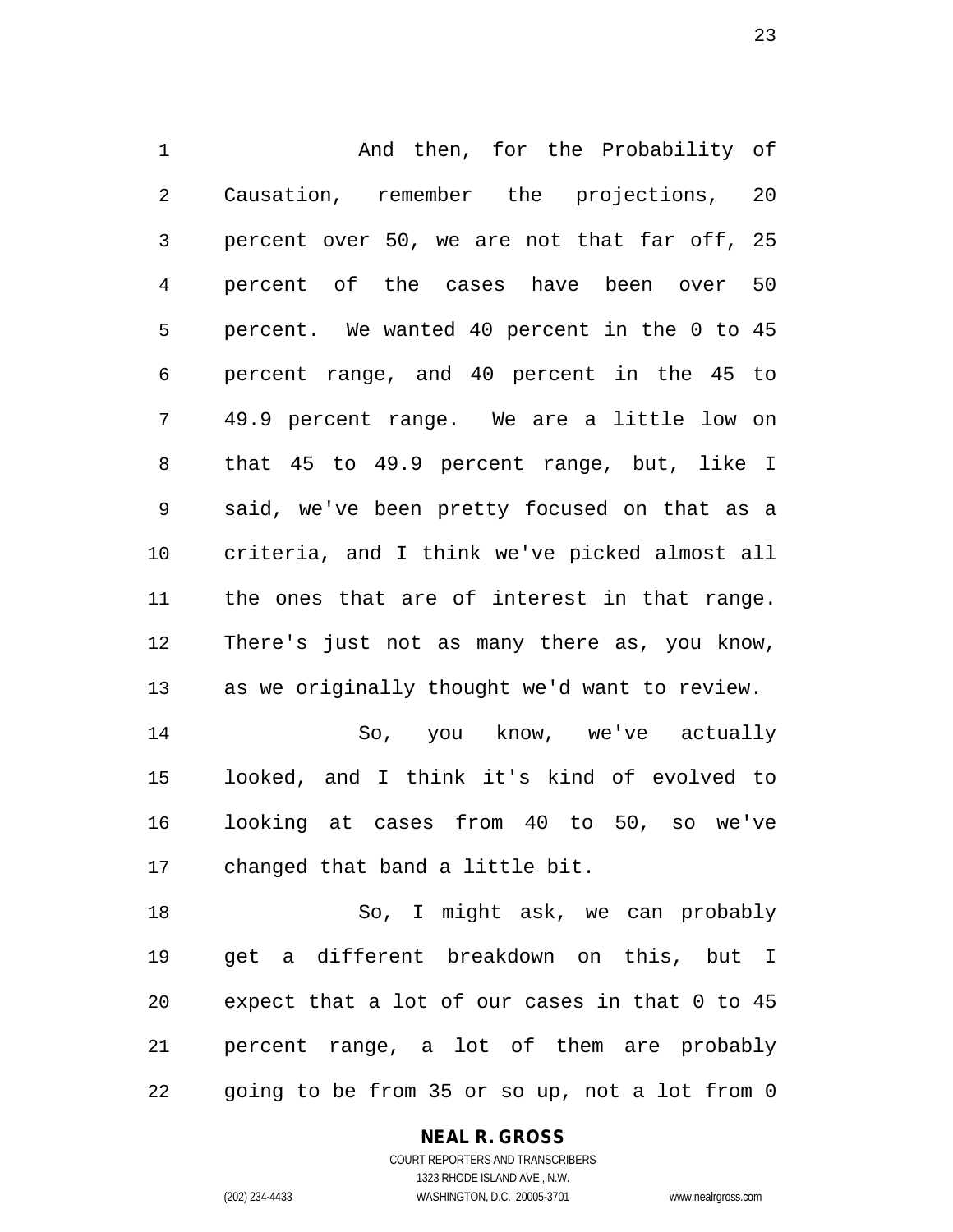to 35 I don't think. We can break that out further. We have the numbers.

 And, that might be it, but I missed one slide that I wanted to -- I didn't miss a slide, we just put the wrong version on here, that's my fault.

 There was one, after this original criteria, I did want to mention additional criteria, and this sort of came up as we were working through some of these cases and we realized some of the limitations on selecting from the database that NIOSH had. And this is why we are in this process we are now, where we do this pre-screening step, and we select ones that look like they are interesting. But then, we, as you all know on the Board, we get these additional columns at the end of the spreadsheet, which includes, I'm going from memory here, job title, work area, internal dose method, external dose method, and I think neutrons, whether neutrons were considered or not, and whether it was pre- or post-1970.

#### **NEAL R. GROSS**

COURT REPORTERS AND TRANSCRIBERS 1323 RHODE ISLAND AVE., N.W. (202) 234-4433 WASHINGTON, D.C. 20005-3701 www.nealrgross.com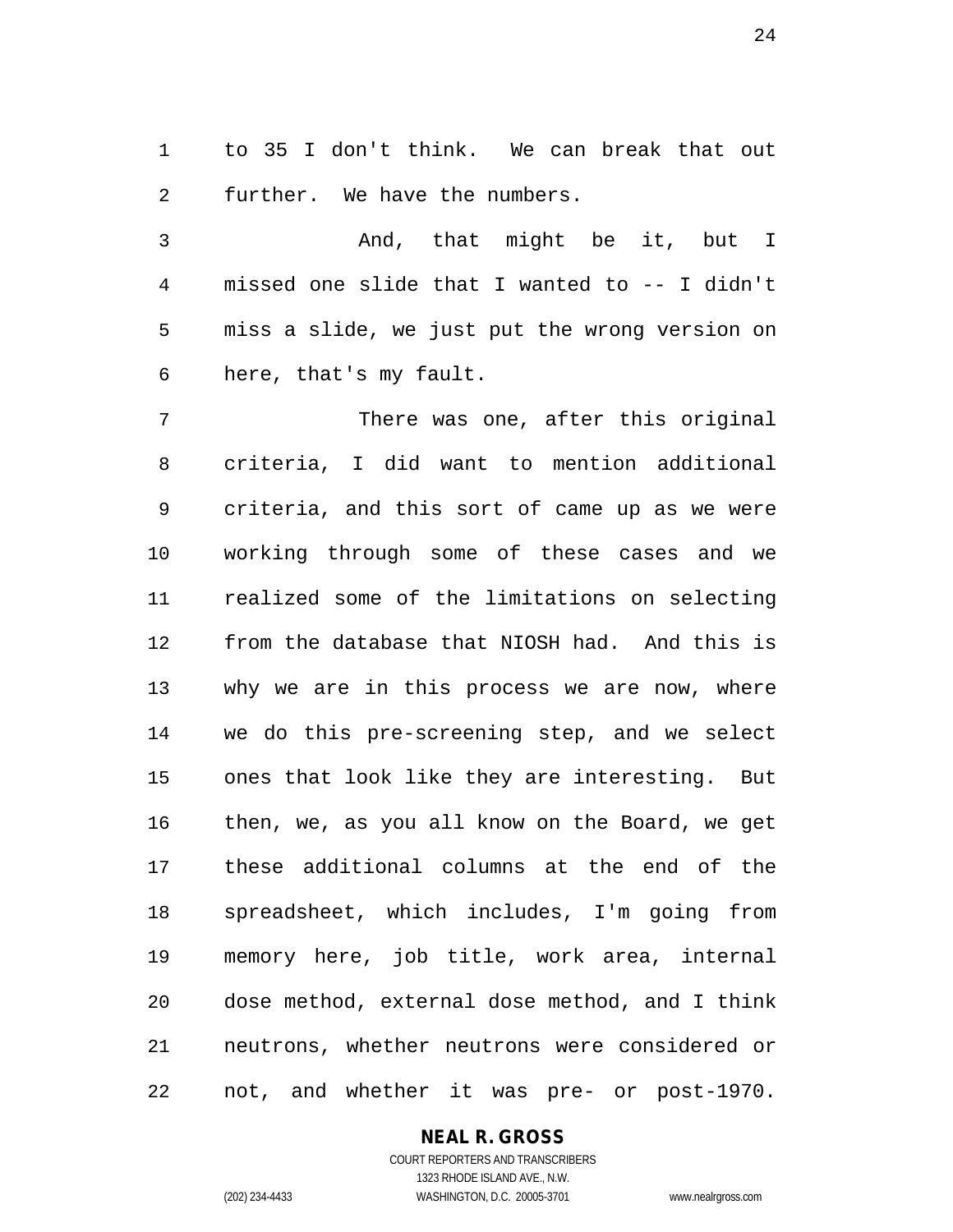And, those factors were things that are not -- you can't just select on those from the NIOSH database, you have to actually open the case up. So, we do this pre-screening stuff, where we preselect cases, and then we ask NIOSH to, out of these 50 in this case, go back and give us the more in-depth information.

 Even that is not perfect, as we've learned, right, Stu, that sometimes when things say best estimate, best estimate is checked off, but it might be a site model, it's not sometimes data, individual data. So, we've learned some of those things as we've gone along.

 Prior to this, we had cases where best estimate was checked off, but it would have been sort of a partial best estimate, in other words, they used the external dosimetry data and did a best estimate with that, but then for the internal dose they did a site- wide model or an over-estimating technique or something like that. So, it wasn't a full --

#### **NEAL R. GROSS**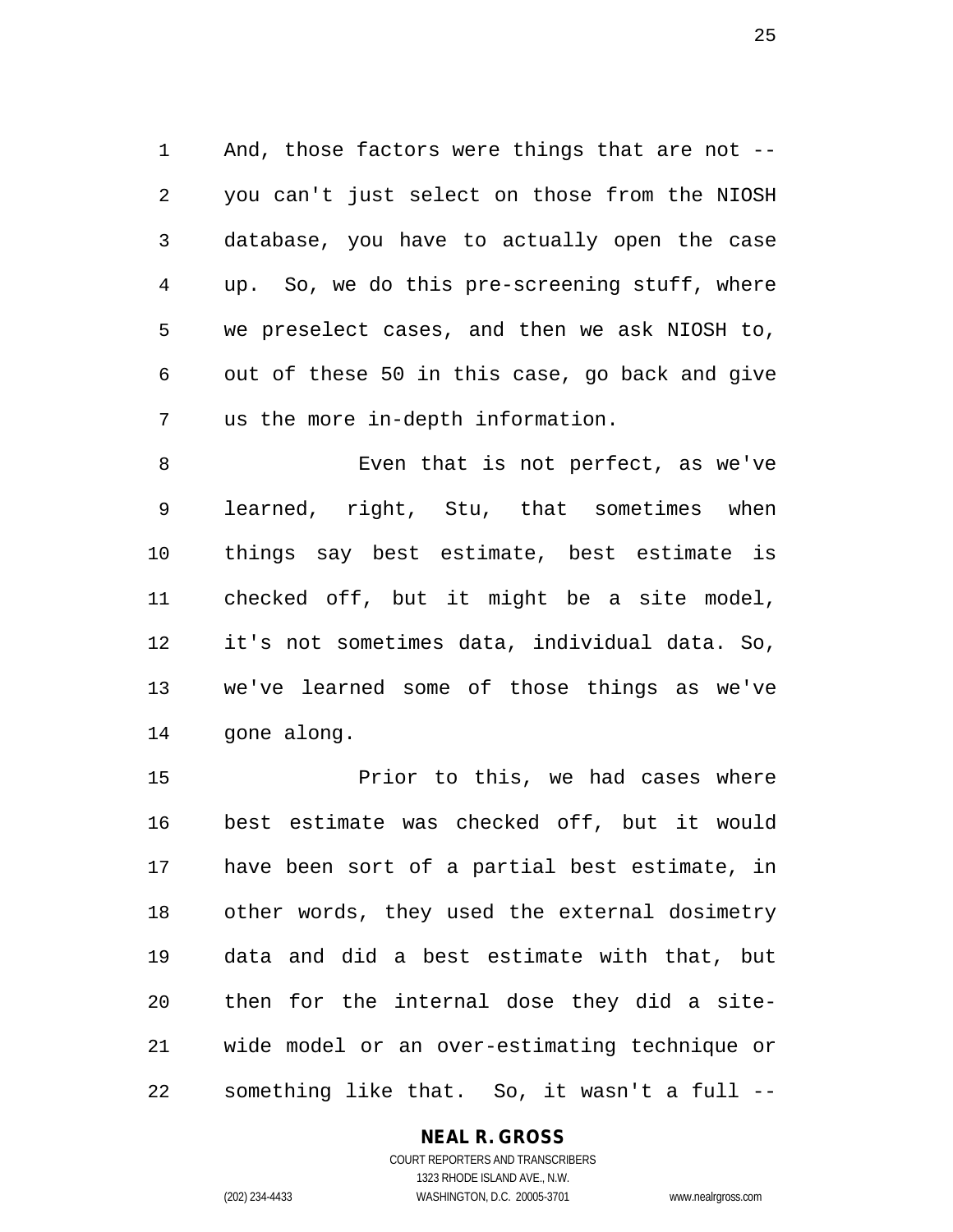sort of full best estimate case, which is what we were looking for.

 So, this additional information helps us. The work area and the job information certainly came up, I think, in our Board-wide discussions. Work area is important at the sites, you know, some of the larger sites were getting 40, 50, 60 cases, we would like to see a distribution around the different work areas on those larger sites.

11 And, the other, for job title, one obvious thing we want to look at is construction/non-construction, but I think it breaks down further than that, it's looking at administrative-type work versus operations, versus service, versus construction, breaking that out a little more and making sure we have a sort of representative look at all the different trades that went on at the DOE sites over the years.

 I am going to ask SC&A to give us a breakdown on that, those other criteria.

> **NEAL R. GROSS** COURT REPORTERS AND TRANSCRIBERS 1323 RHODE ISLAND AVE., N.W. (202) 234-4433 WASHINGTON, D.C. 20005-3701 www.nealrgross.com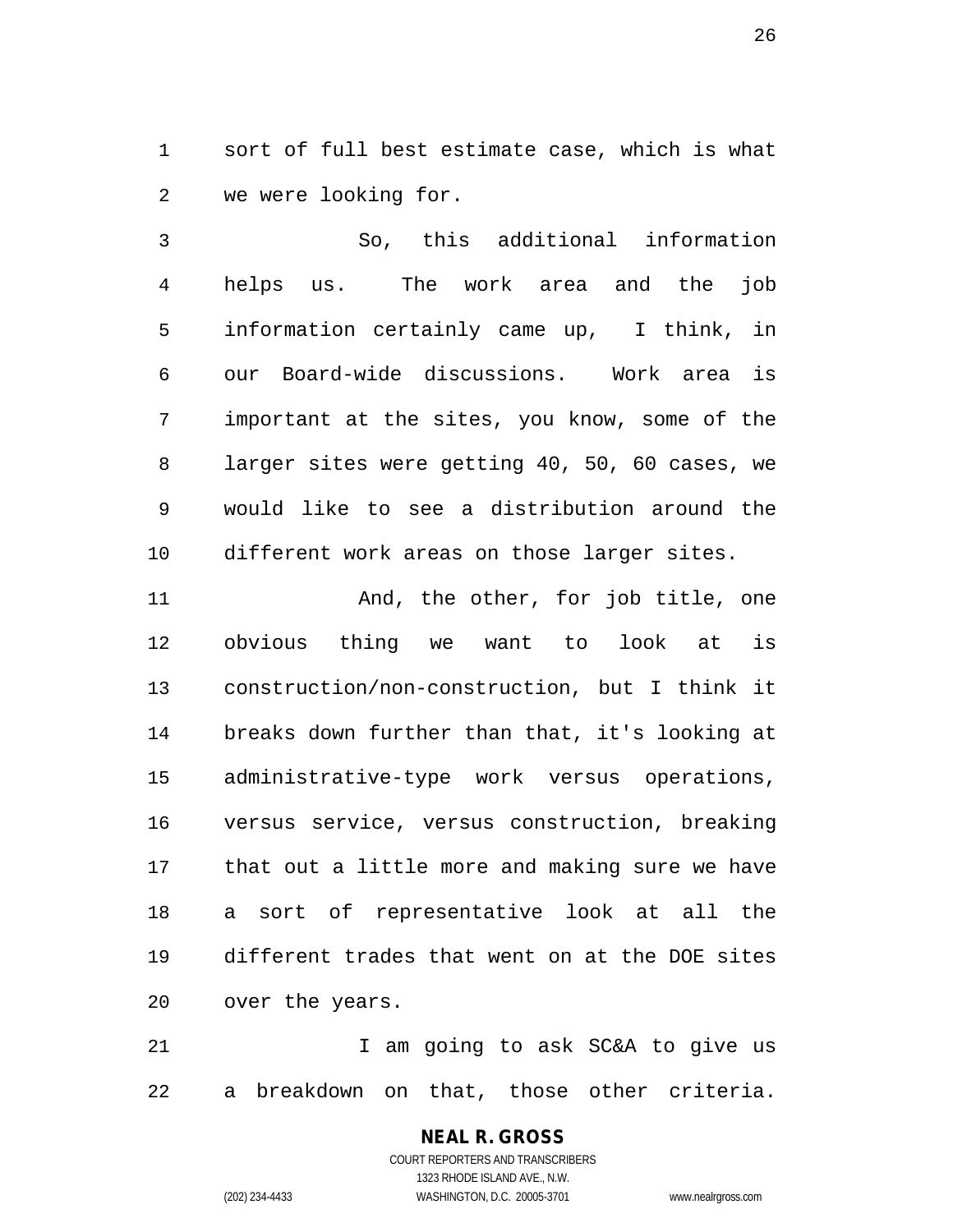I'm not sure how far they can go back with that, in other words, if they collected that from the first cases that we did or not, but I do want to get a breakdown on that so we can look at that and make sure, for example, that we are getting enough construction worker reviews and things like that.

 So, that's sort of a little history of how the case selections worked, and I guess we can discuss it a little.

Yes.

 MEMBER ANDERSON: I mean, this has occurred over a considerable period of time, it would be interesting to know how many of these subsequently became part of an SEC, and take a look at, you know, the dose reconstructions, and, you know, what the review findings were, and then if the person subsequently -- or, we subsequently determine some doses couldn't be reconstructed, take a look at how those compare.

Do we have any sense of that?

**NEAL R. GROSS** COURT REPORTERS AND TRANSCRIBERS 1323 RHODE ISLAND AVE., N.W.

(202) 234-4433 WASHINGTON, D.C. 20005-3701 www.nealrgross.com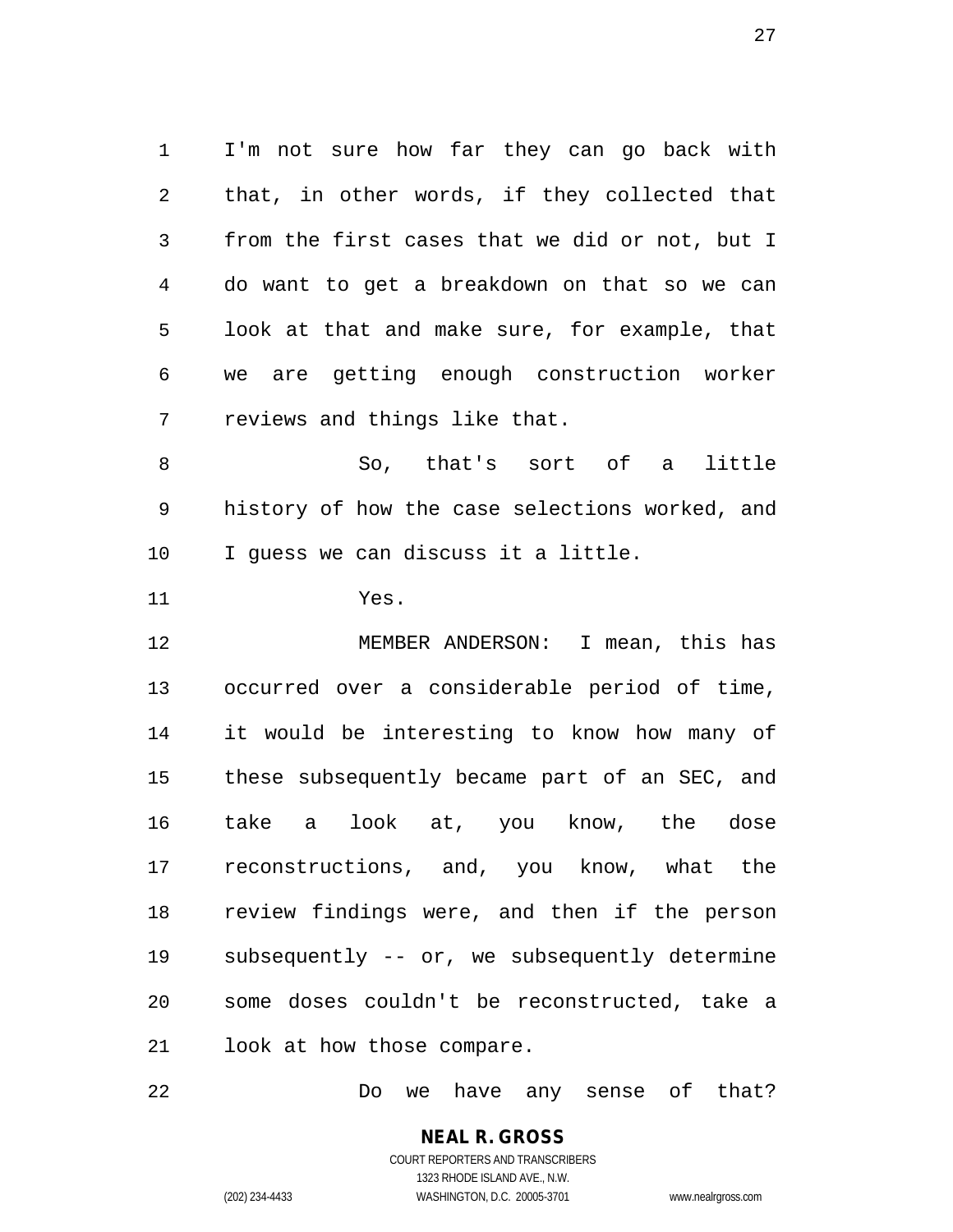Randomly, some of these, I would think, would have gotten into that.

 MEMBER GRIFFON: Yes, I'm not sure. We can probably get those numbers going back, but I don't think Stu can --

 MR. HINNEFELD: We have not done that, but, I mean, for the 303, I guess we can find out.

 MEMBER ANDERSON: Yes, I am just curious.

 MR. HINNEFELD: It'll take some data search, and we can find out how many we did, and once we have that list you can kind of decide how you want to go about looking at it.

16 MEMBER GRIFFON: Right.

 CHAIRMAN MELIUS: Yes, Wanda, then Phil. MEMBER MUNN: In a sense of being contentious as possible here, what will that tell us? I mean, I'm concerned because, especially in this particular Subcommittee the amount of data with which we deal is pretty

**NEAL R. GROSS**

COURT REPORTERS AND TRANSCRIBERS 1323 RHODE ISLAND AVE., N.W. (202) 234-4433 WASHINGTON, D.C. 20005-3701 www.nealrgross.com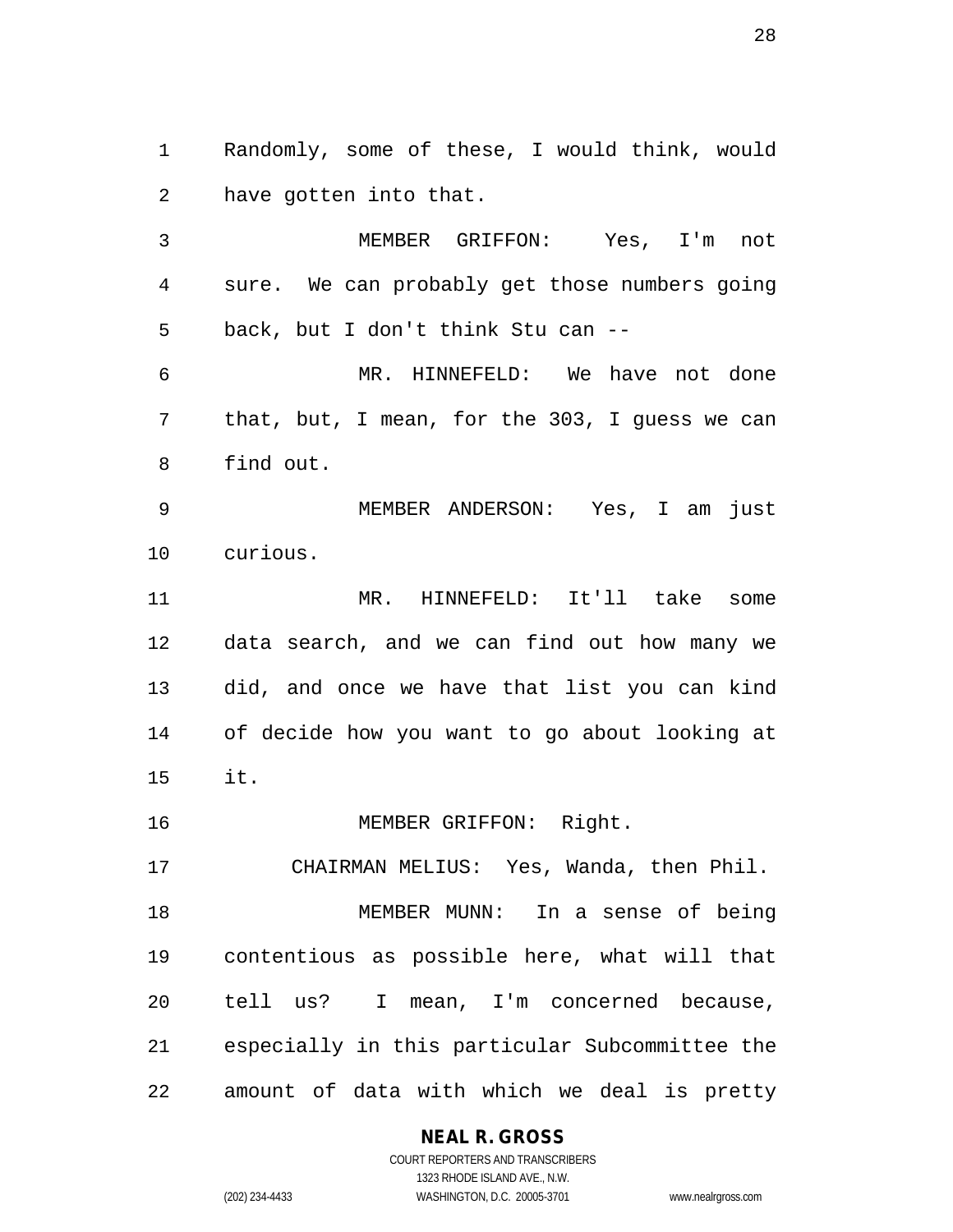complex. And, if we -- if we are looking for a piece of information that would be of value to us, or would in some way change our process, then that's a wonderful thing. But, I'm not at all sure how knowing this would change anything, simply because there may be adequate information for one set of claimants and inadequate data for other sets of claimants on the same site.

 So, I guess I'm wondering what this would really and truly get us, if we went back to look at it.

 MEMBER ANDERSON: I think it would be worthwhile knowing how many there are, and then we could decide whether it's worth looking at it.

17 For instance, many of these may well have been done with the overestimating methodology, which would be perfectly appropriate, but then the alternative would be if, in fact, you know, it would be interesting to see how were -- if it is a case that would

#### **NEAL R. GROSS**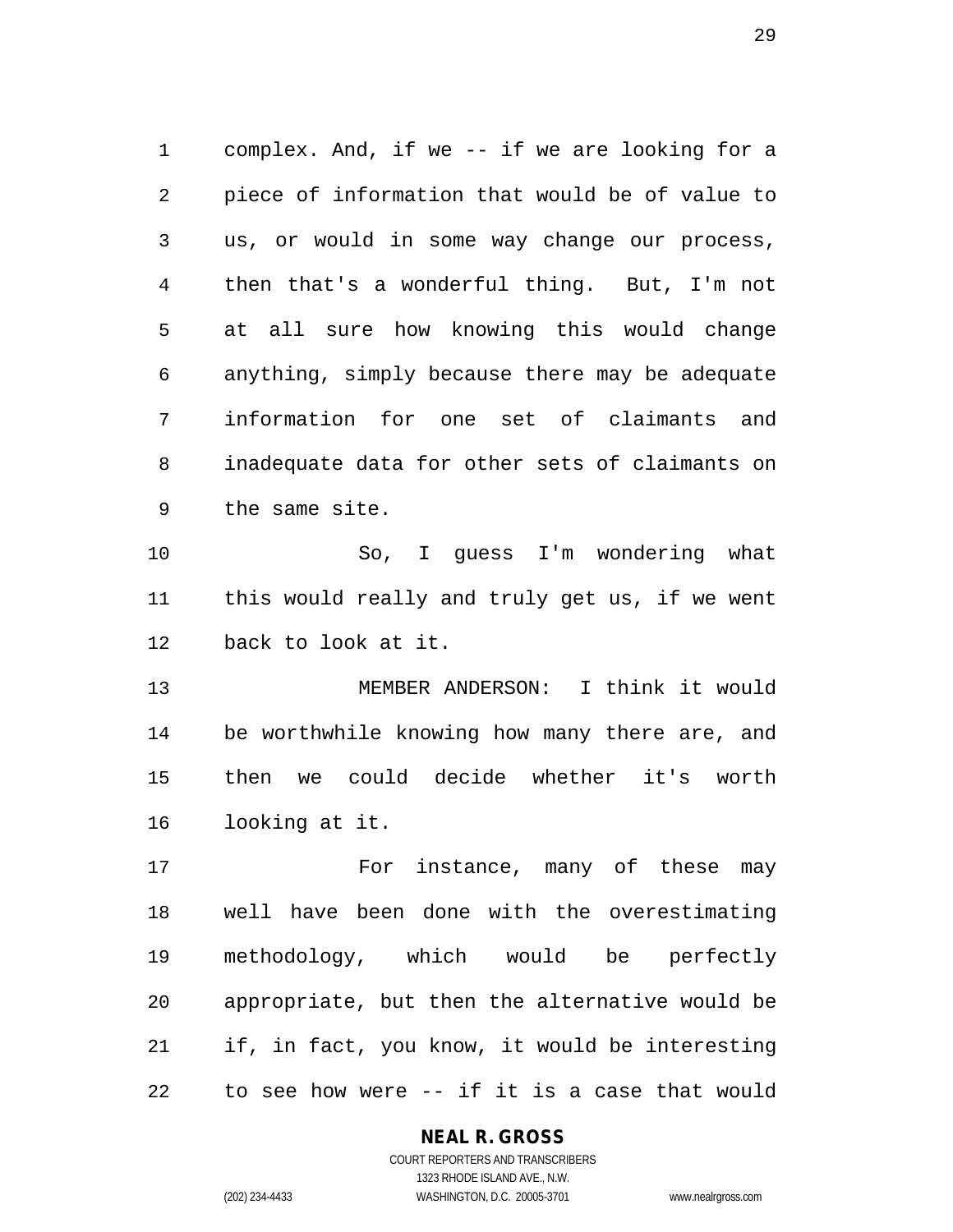fit into this, how was the dose reconstructed, and then see whether this would have been an early alert for a need to have an SEC that was somehow missed, so that the process could have been started a lot earlier if somehow there was a missed exposure. So, moving forward, specifically, I think that happens in procedures that have changed since that would lead to an earlier onset of NIOSH-identified SECs.

 So, clearly, these cases would not have been the triggers, it would appear would not have been the triggers for a subsequent SEC. Now, if they don't fit the SEC Class, that's worth knowing.

 So, you know, I think it's useful information if we could say, well, what's going to change, we can look at what the exposures were, and what there may have been models that were used that subsequently, you know, we've reviewed. So, that I think would be useful to see how it went through the

#### **NEAL R. GROSS**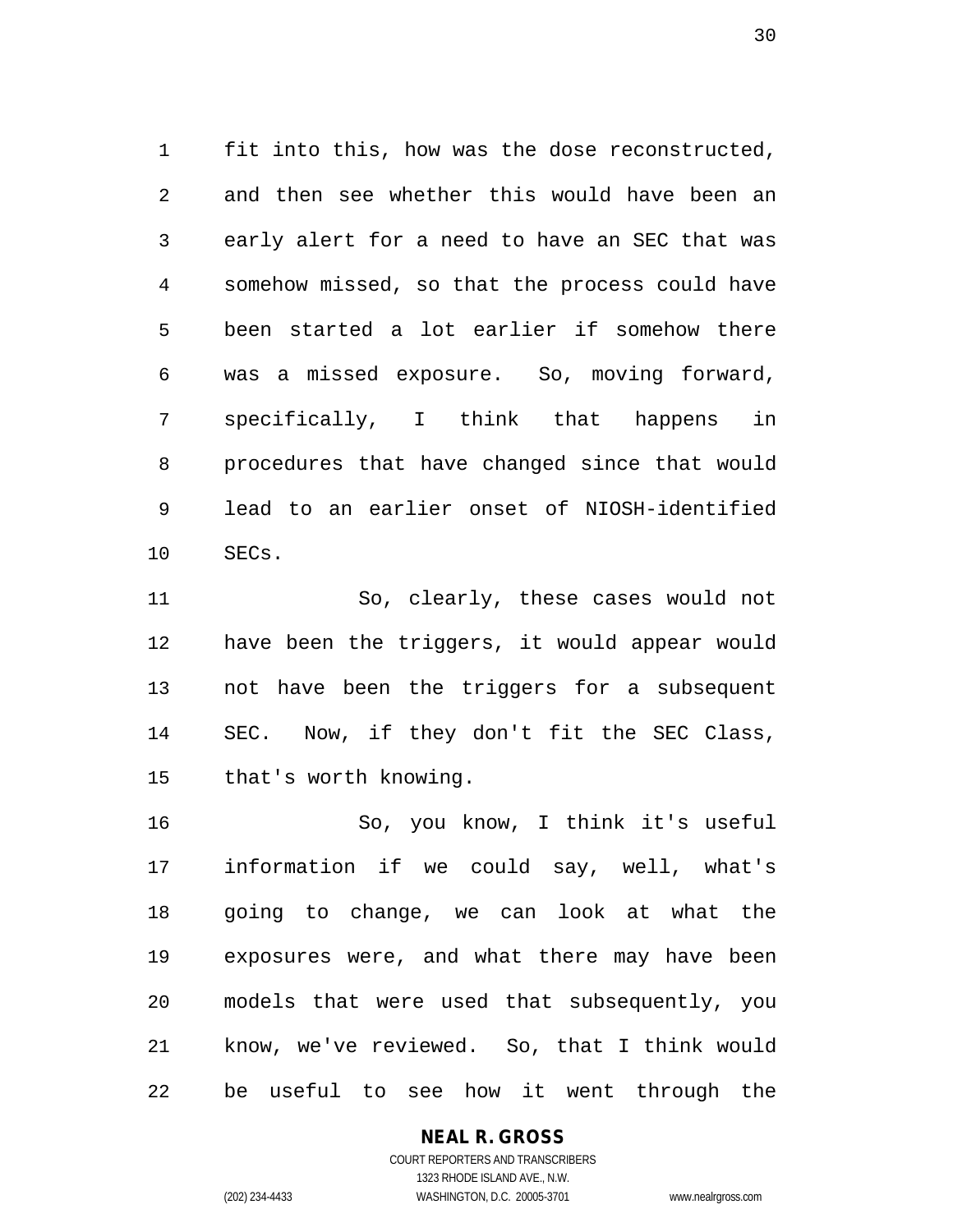process, since they are a group of people, I think, it would be useful to see.

 MEMBER GRIFFON: I think it's easy enough to get that information.

 MEMBER ANDERSON: Yes, just get a count.

 MEMBER GRIFFON: Yes, and my sense is that a lot of the ones, I don't think there's going to be a lot that actually went into the SEC, but -- and those that did, I'm expecting a lot of times it was a site-wide model or whatever that was used.

MEMBER ANDERSON: Yes.

 MEMBER GRIFFON: You know, but I don't think it's a large task, and we can certainly pull those numbers and at least look at them, and then decide if we want to do anything with them. I'm not sure, you know, I'm not sure, like Wanda, I'm not sure what we would do, but we can at least report on it as a descriptor at first, yes.

CHAIRMAN MELIUS: Phil, then Bob.

#### **NEAL R. GROSS**

COURT REPORTERS AND TRANSCRIBERS 1323 RHODE ISLAND AVE., N.W. (202) 234-4433 WASHINGTON, D.C. 20005-3701 www.nealrgross.com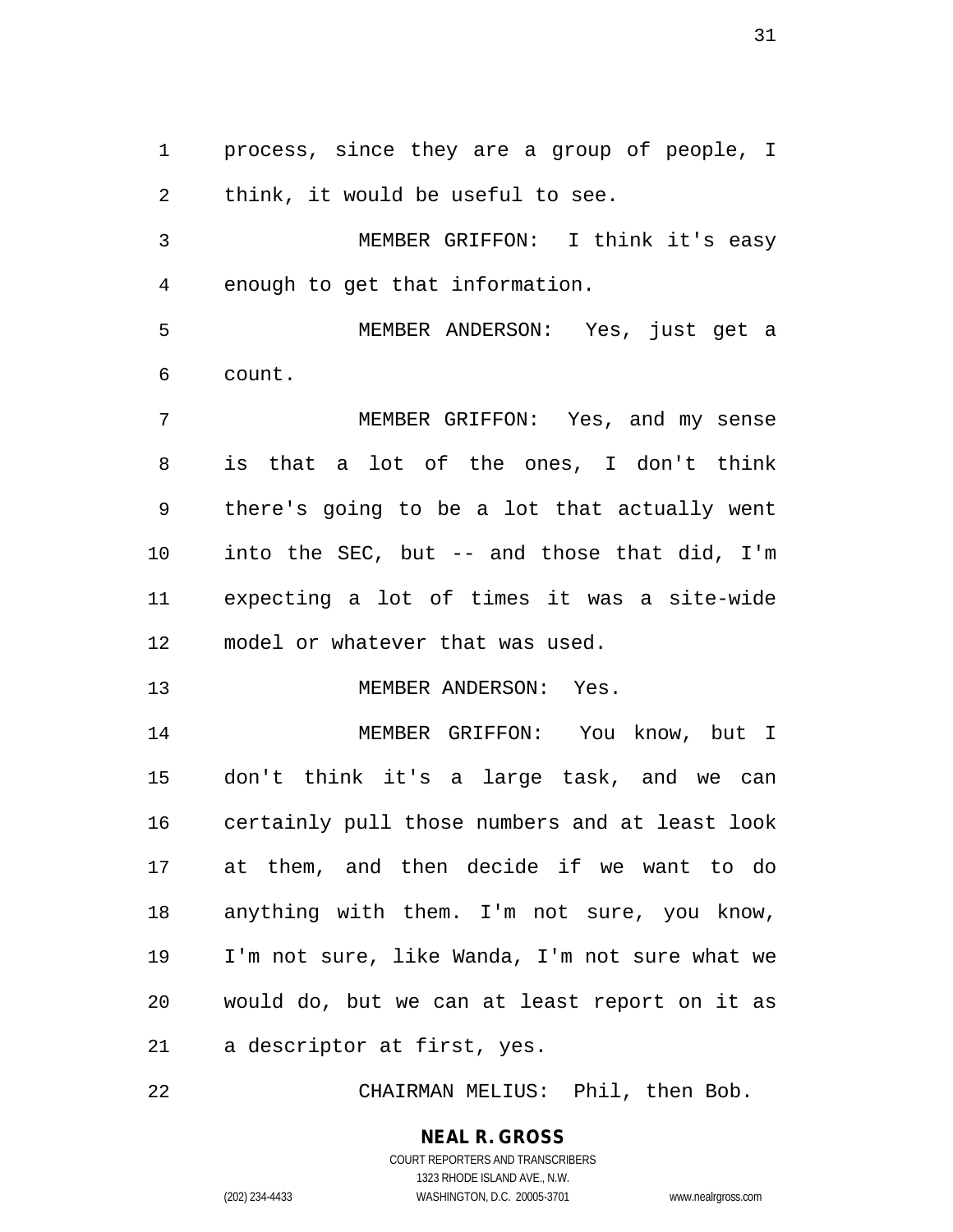MEMBER SCHOFIELD: I'd like to see a breakdown on these cases of, particularly, those where it's like a best estimate, or they are using personal dosimetry records of their internal and external exposures, see if there's any correlation for the numbers we are seeing.

 MEMBER GRIFFON: Do you mean the magnitude of internal and external exposures? MEMBER SCHOFIELD: Yes, what they are getting credit for.

 MEMBER GRIFFON: Dose assigned you mean?

 MEMBER SCHOFIELD: Dose reconstruction.

 MR. HINNEFELD: The reconstructed dose as opposed to the reported dose, you know, the site would have reported those, we would reconstruct our own, and the PoC falls directly out of that.

MEMBER SCHOFIELD: Right.

MR. HINNEFELD: I'm not sure, that

**NEAL R. GROSS** COURT REPORTERS AND TRANSCRIBERS

1323 RHODE ISLAND AVE., N.W. (202) 234-4433 WASHINGTON, D.C. 20005-3701 www.nealrgross.com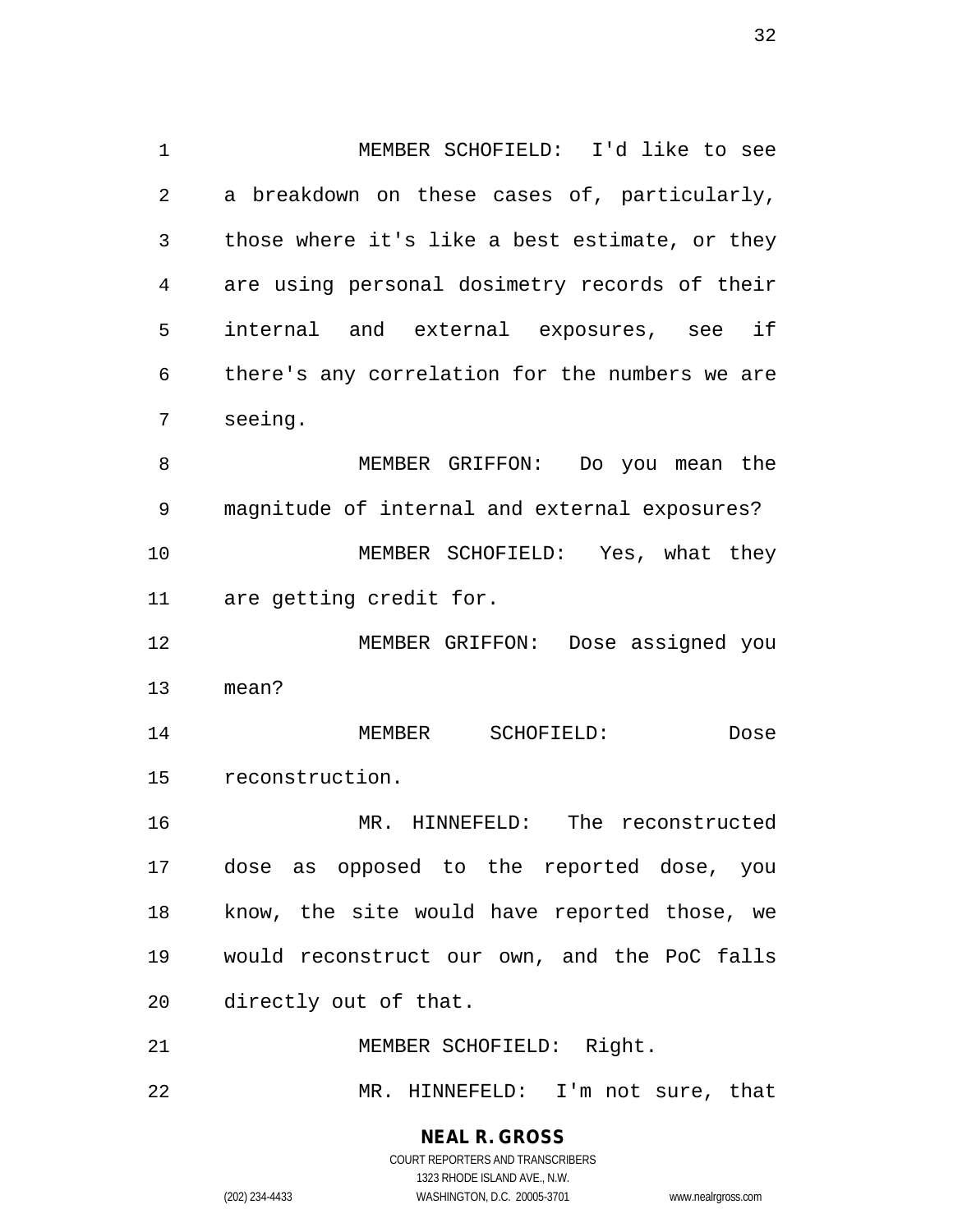will be a manual search of the dose reconstruction, because we don't -- we don't database the reconstructed dose numbers, not the database. You know, we would have to -- that would be a manual search of each dose reconstruction, in order to add those things up.

 MEMBER GRIFFON: Yes, I think that would -- yes, we -- I think you'd have to think long and hard about that one, too, because I know that the methods used in the NIOSH program are different than, you know -- so if people are going to start to look at those numbers and try to compare assigned doses, you know, although we don't give case numbers out, or specific --

 MR. HINNEFELD: You know, we, as a matter of practice now, in a reconstruction, when a person has a dose record from the facility, I think it's a standard practice, but we certainly do it often, we report their recorded dose at the site, in reference to the

#### **NEAL R. GROSS**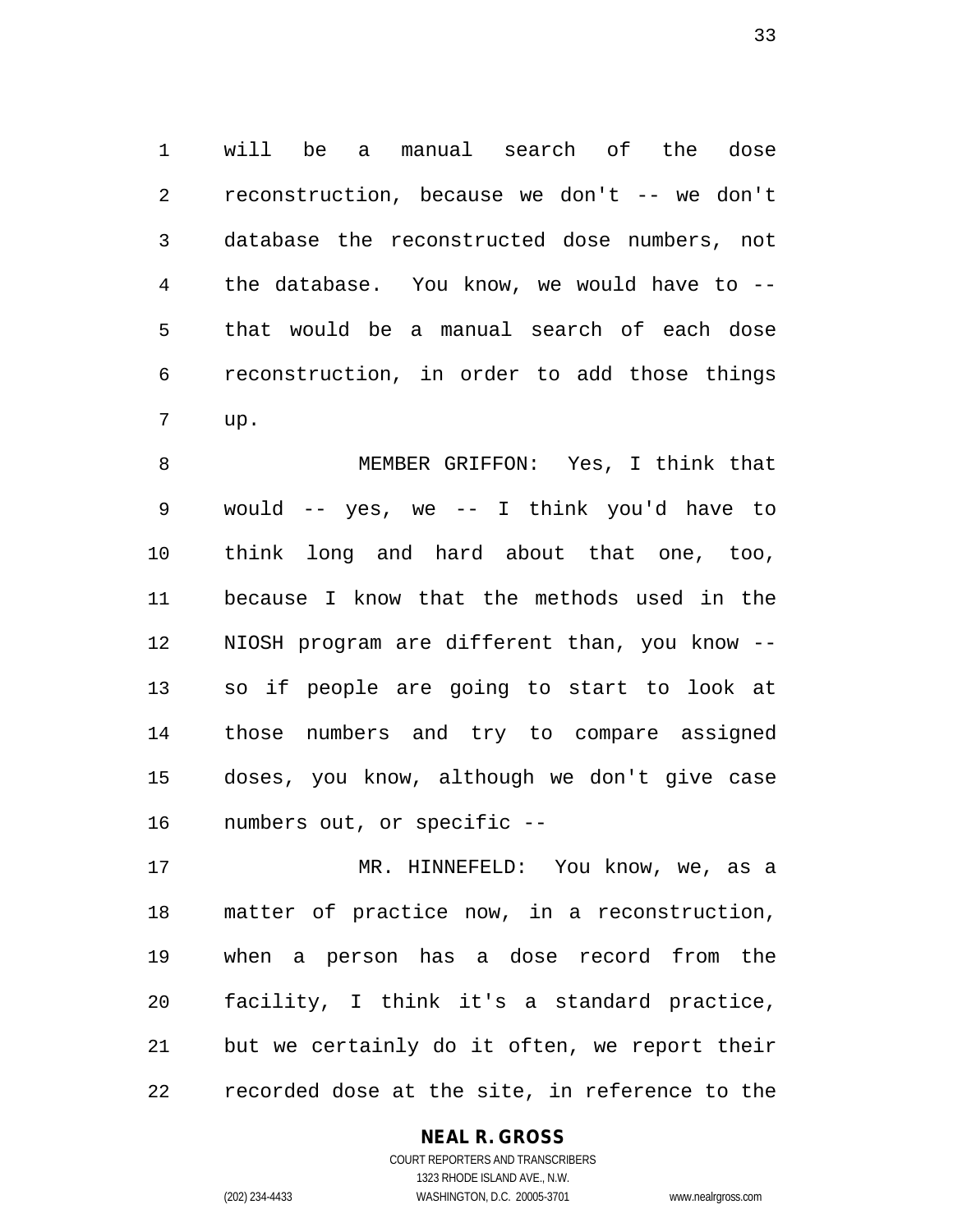reconstructed dose. I think that's just -- I know we do that quite often, I don't know that we do it in every case. Of course, some things don't have a site. CHAIRMAN MELIUS: Bob? MEMBER PRESLEY: Mark, at one time we used to have the numbers of the cases that we have sent back for rework. Do we have that? Can you expand on that? MR. HINNEFELD: Are you talking the total number of cases that are being returned to us? 13 MEMBER PRESLEY: No. 14 MR. HINNEFELD: For rework? MEMBER PRESLEY: No, the ones that we've come up with, out of the 303 cases that we've done the case studies on, where we have found a discrepancy that had to go back for rework. It's not many, we used to -- we used to have that. MR. HINNEFELD: Yes, we have --

that has been reopened?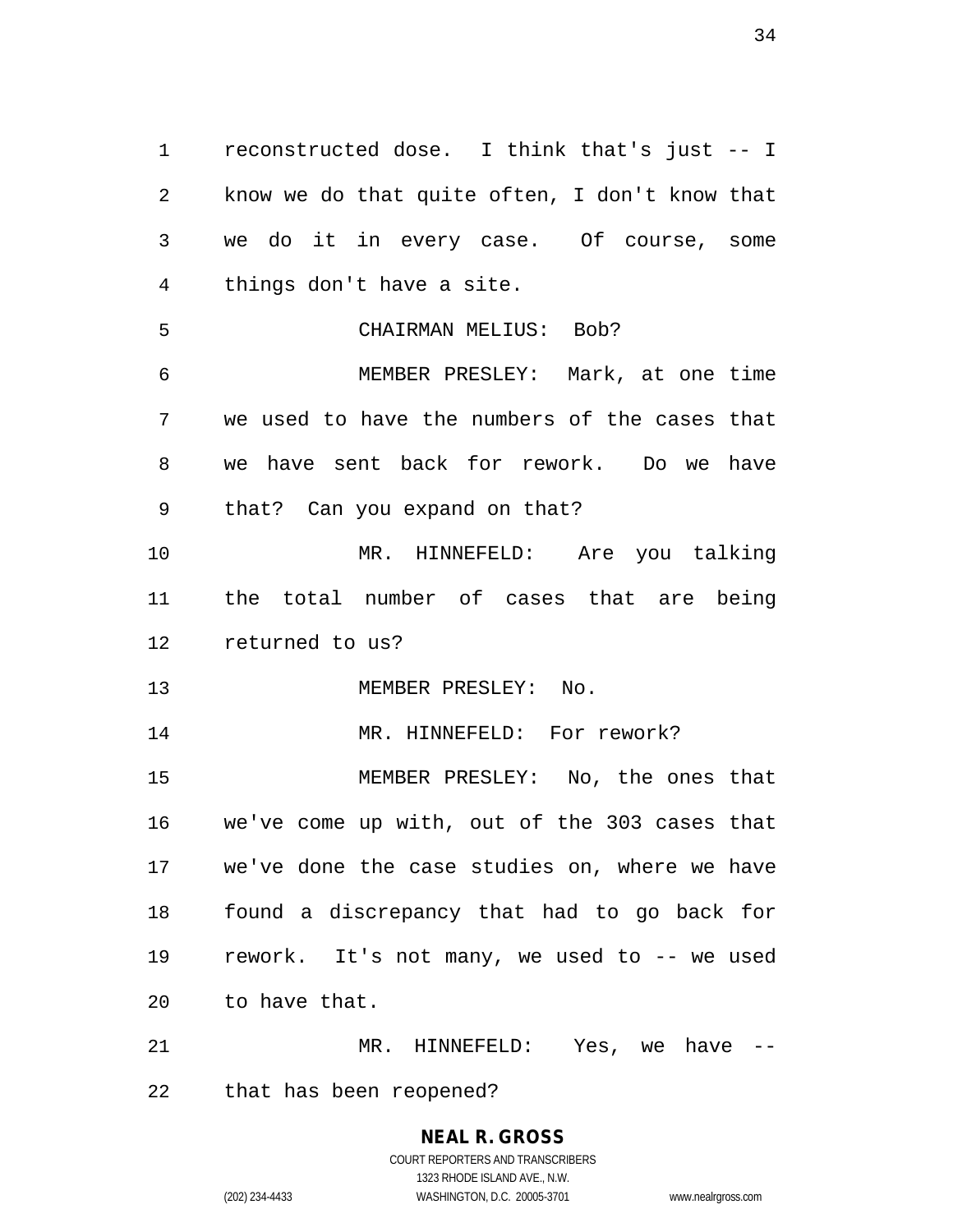1 MEMBER PRESLEY: Right. Right. MR. HINNEFELD: Because of the Board review? I don't recall any that were reopened because of Board review. MEMBER PRESLEY: I know it's been very low. MEMBER GRIFFON: There were a couple in that first set of 100 that we -- for Savannah River, actually, that ended up reworking the case.

11 MEMBER PRESLEY: It's not many.

12 MR. HINNEFELD: Well, I mean, very often there are a number of cases that we have recalculated in a demonstration and shown back to the Advisory Board. There are a number of cases that were reworked for a Program Evaluation

 Report that may or may not have come out of the Board -- the review from the Advisory Board and the Subcommittee.

21 I can't really sort that out, keep that very straight in my head.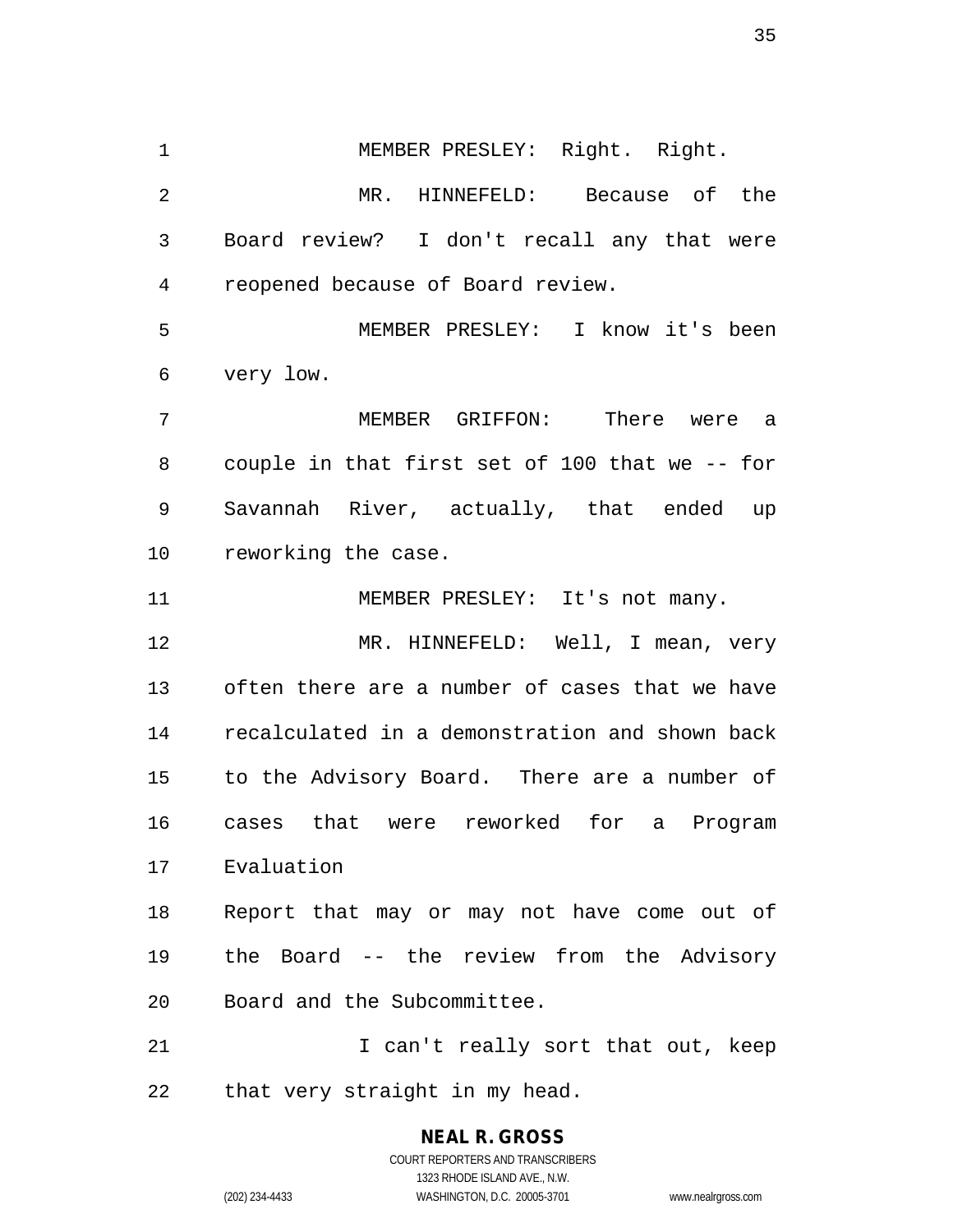So, there were some things like that that had been reworked, and so you are asking how many have been reopened and reworked from the time of the Board review. MEMBER PRESLEY: Right. It's not many. I know we had just a few to start with. MR. HINNEFELD: I think I can do that on a database search, I think I can find that on a database search. CHAIRMAN MELIUS: Any of the Board Members on the phone have questions? Dick Lemen? MEMBER LEMEN: This is Dick. I don't have any at this time. CHAIRMAN MELIUS: Dick doesn't have any. Bill Field? 18 MEMBER FIELD: No. CHAIRMAN MELIUS: And Mike Gibson? MEMBER GIBSON: No, Jim. CHAIRMAN MELIUS: Okay. Thank you, and we'll get these slides out to you. I

## **NEAL R. GROSS**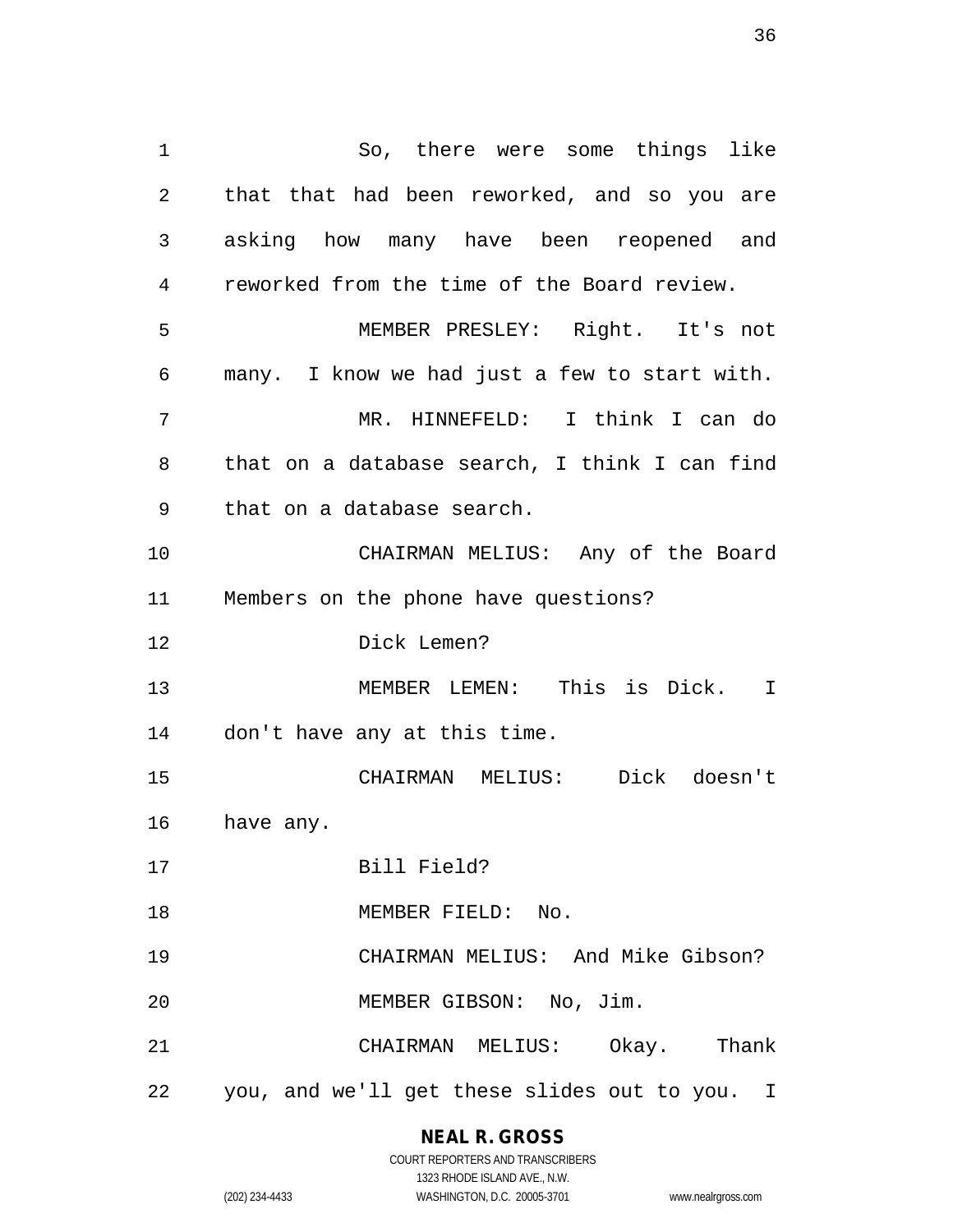know it was a little difficult to see, and there's so much data, if we'd had Mark read it all out we'd be here until midnight or something.

```
5 Yes, Paul?
```
 MEMBER ZIEMER: I have two comments. I appreciate the material that you showed, Mark, that Kathy prepared, and I was thinking about the cases by era, and you were sort of asking if we are skewed in one direction or another, particularly, with the older cases.

 It seems to me that one other piece of data we might ask SC&A to gather is to tell us what percent of the cases that 16 there are by era that we have looked at.

 For example, it makes sense, the early era, just by virtue of people's age, the incidence of cancers in there for the number of cases must be much higher. So, it seems to me an important question is, what percent of the cases from each era have we, actually,

#### **NEAL R. GROSS**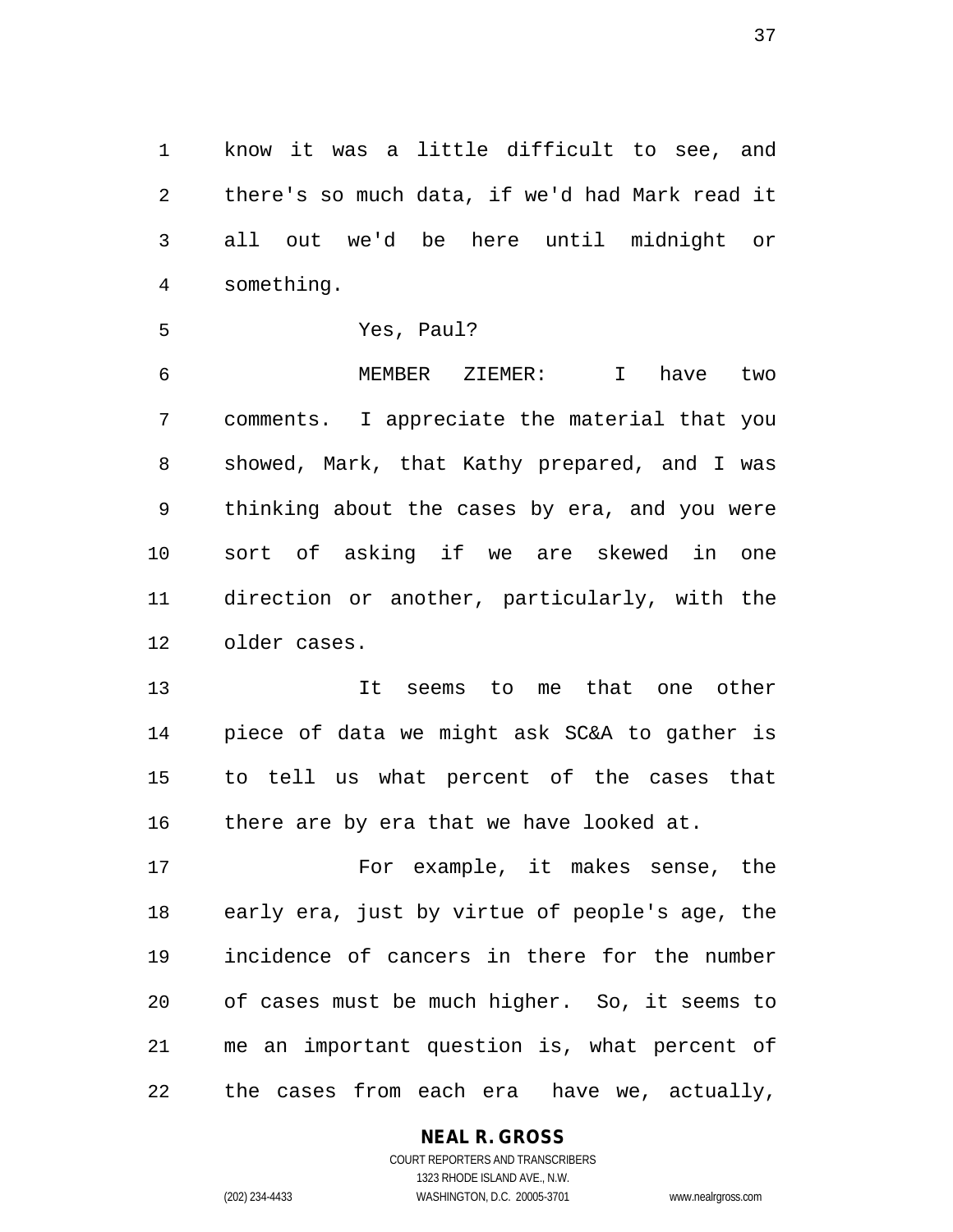looked at, because I don't think the case distribution will be equal in any event.

 And then, my second comment is, on the cancer model there would be a similar thing. There's going to be a certain -- well, for example, lung cancers are going to be pretty high in any of the populations, so the question in my mind would be, what percent of the actual lung cancer cases have we looked at, what percent of cases, and I think we would see it somewhat differently, if we change our vision of what is really skewed, because you want to look, perhaps, at sort of a comparable fraction of the type of cancers that are available in the cases.

 So, I'm wondering if it might be useful to the group to look at that.

 MEMBER GRIFFON: I think so, yes. I think that's readily -- that's something from the database, but both those factors you can get pretty readily.

MEMBER ZIEMER: I think Kathy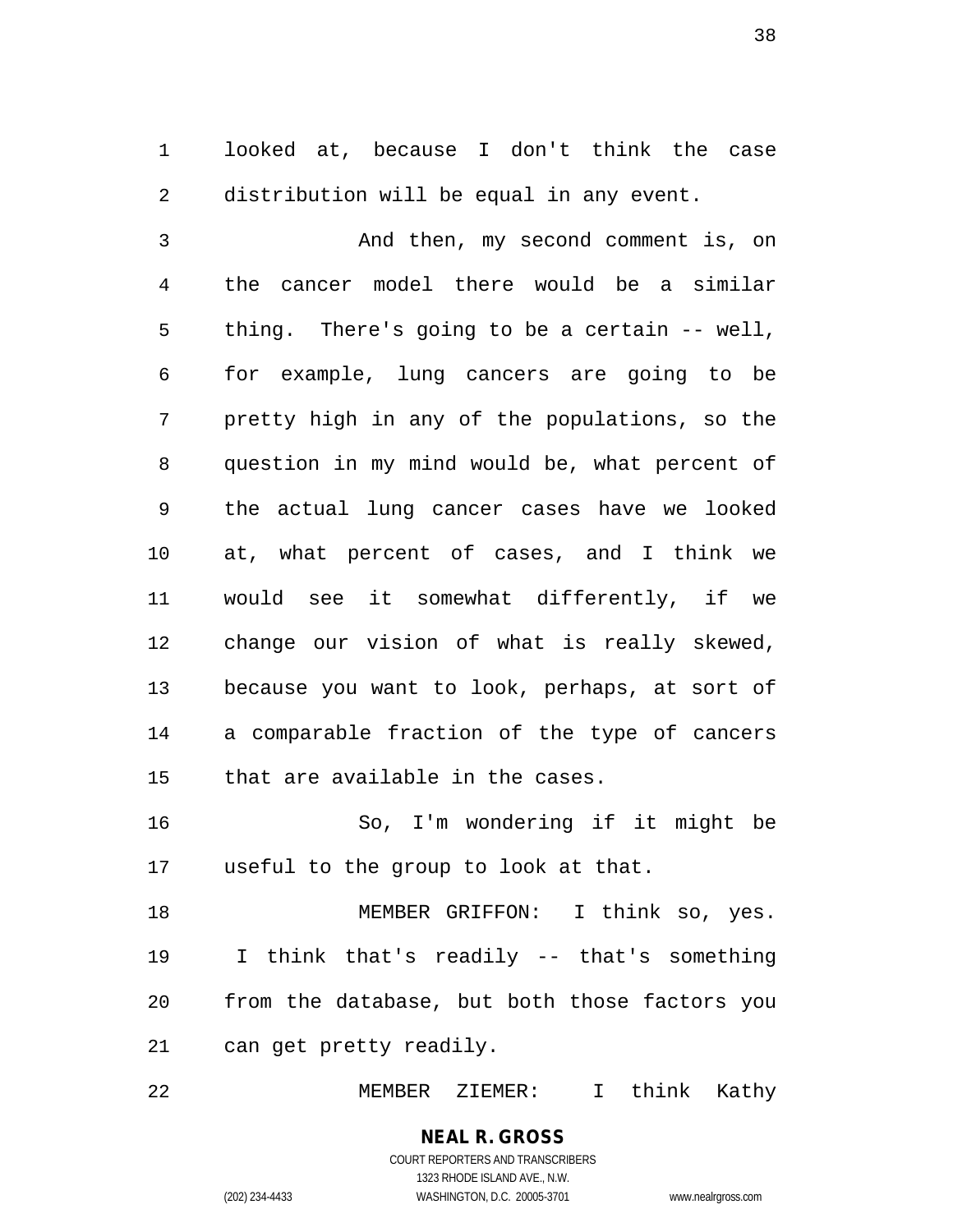could probably come up with that.

 MR. HINNEFELD: Well, for the total number of cases. MEMBER ZIEMER: Well, for example -- no, if there are X number of lung cancers in the database, what fraction of those have we looked at. MR. HINNEFELD: Okay, we'll have to -- MEMBER ZIEMER: If there are X number of thyroids, what fraction have we looked at. MR. HINNEFELD: Yes, we'll run that, and then just so I know -- MEMBER ZIEMER: I think Kathy could probably do that. MR. HINNEFELD: Yes, we can run 18 that. Our TST people can run that. Just so I'm clear then, for cases that have multiple cancers should we count them multiple times? MEMBER ZIEMER: Well --

#### **NEAL R. GROSS**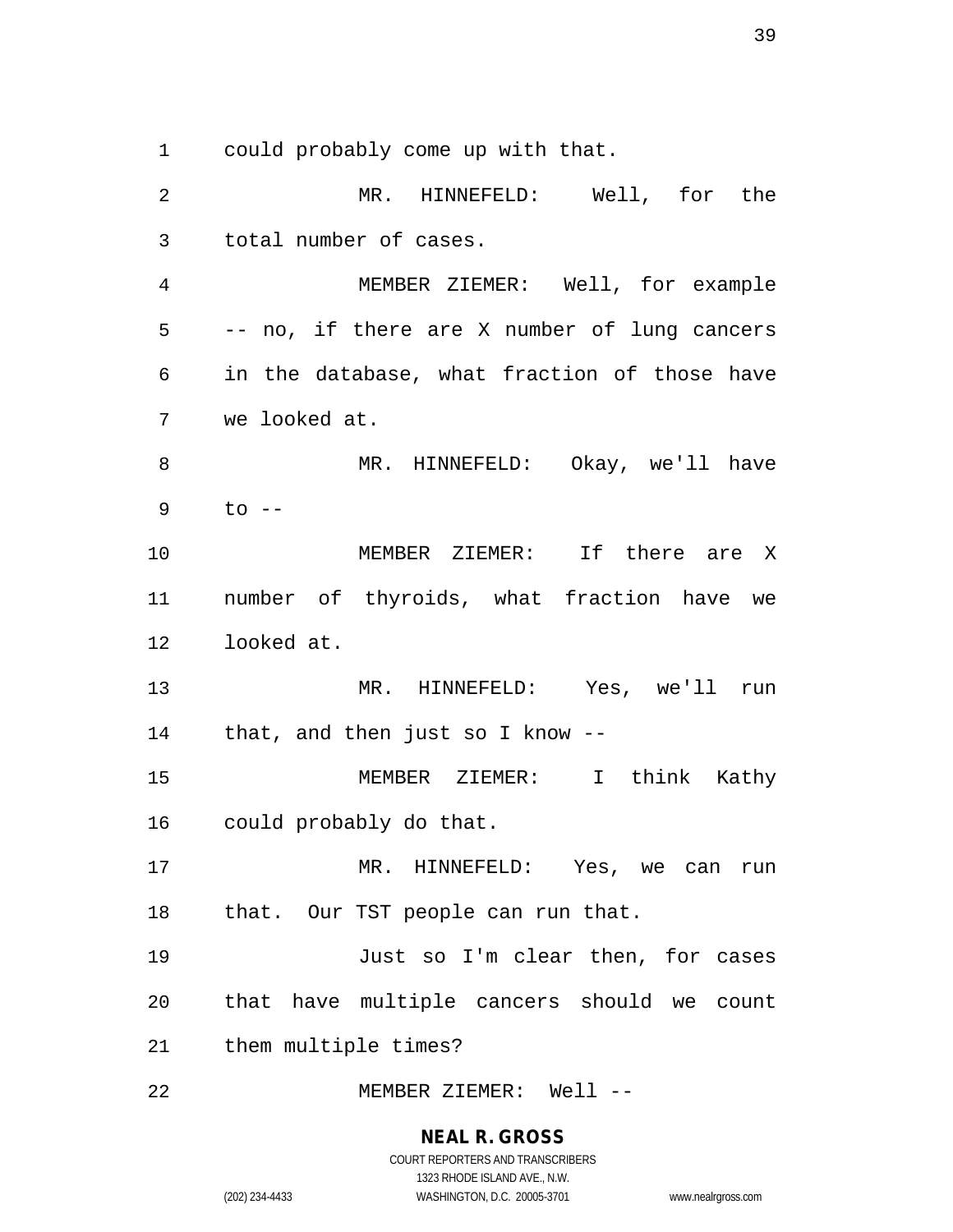MR. HINNEFELD: Does it matter? MEMBER ZIEMER: I haven't given this a lot of thought, and I'm not, necessarily -- it's just an idea. I don't know, maybe the Board doesn't agree to it, and I don't want to be tasking NIOSH. It's just an idea. MR. HINNEFELD: The TST people do this, so I don't even have to do it. So, this is easy. MEMBER ZIEMER: In that case I have several other items I'd like to do then. CHAIRMAN MELIUS: Any other -- anybody else we can put to work? Any other questions for Mark related to the Subcommittee or anything else you need to say? 18 Okay, thank you. Bless you. Let the record show somebody in the audience just sneezed. Okay, let's do the letters. I do need to do my reading.

> **NEAL R. GROSS** COURT REPORTERS AND TRANSCRIBERS

> > 1323 RHODE ISLAND AVE., N.W.

(202) 234-4433 WASHINGTON, D.C. 20005-3701 www.nealrgross.com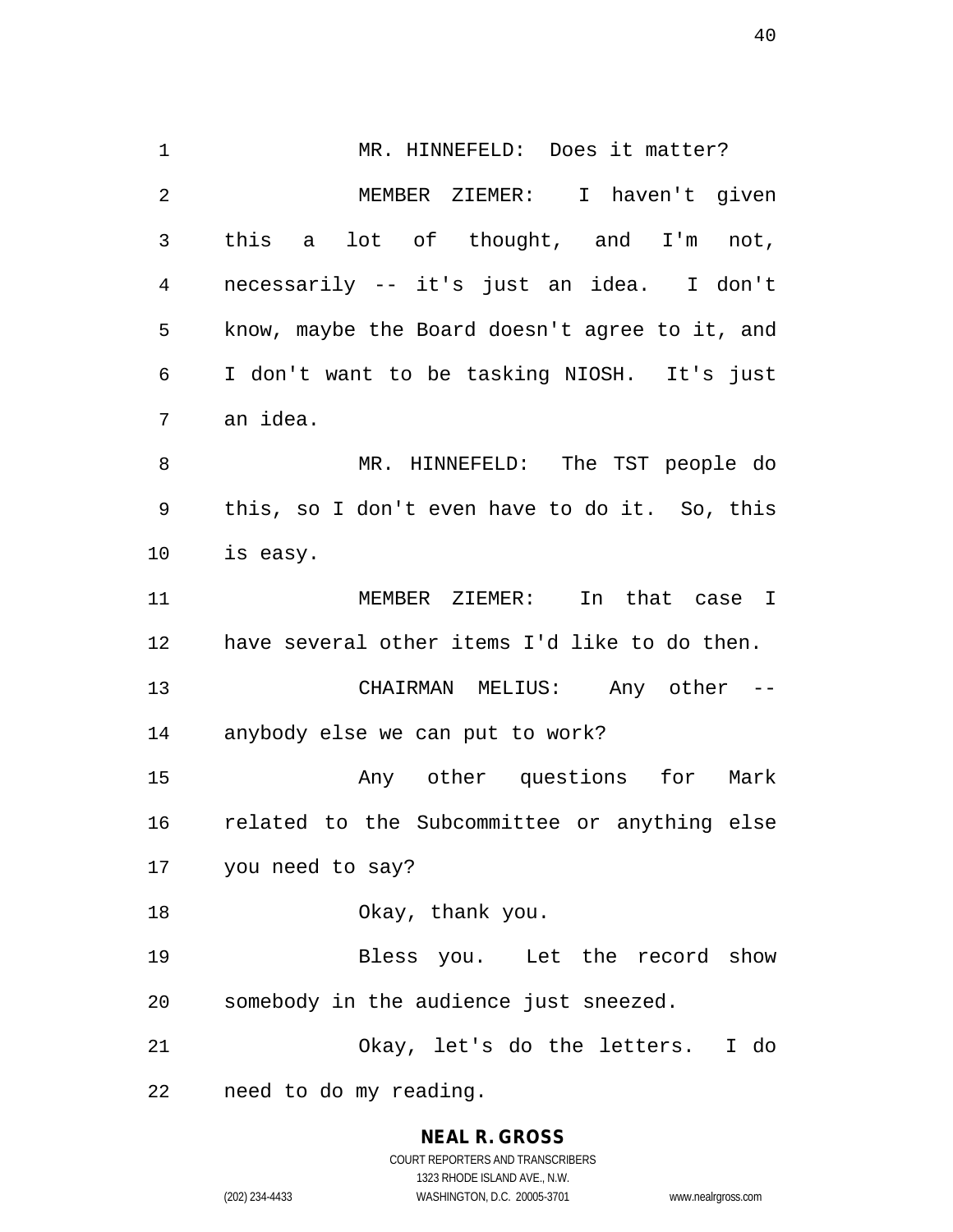You have in front of you, from this morning Ted handed out, the two letters. I will -- we'll do them one at a time, but I'll start with the one for Revere Copper & Brass.

 The Advisory Board on Radiation Worker Health, the Board has evaluated SEC Petition 00164, concerning workers at Revere Copper & Brass in Detroit, Michigan, under the statutory requirements established by EEOICPA incorporated into 42 CFR Section 83.13. The Board respectfully recommends Special Exposure Cohort status be accorded to all Atomic Weapons Employer employees who worked at Revere Copper & Brass, Detroit, Michigan, from July 24, 1943 through December 31, 1954, for number of work days aggregating at least 250 work days, occurring either solely under this employment or in combination with work days within the parameters established for one or more other Classes of employees included in the Special Cohort.

#### **NEAL R. GROSS**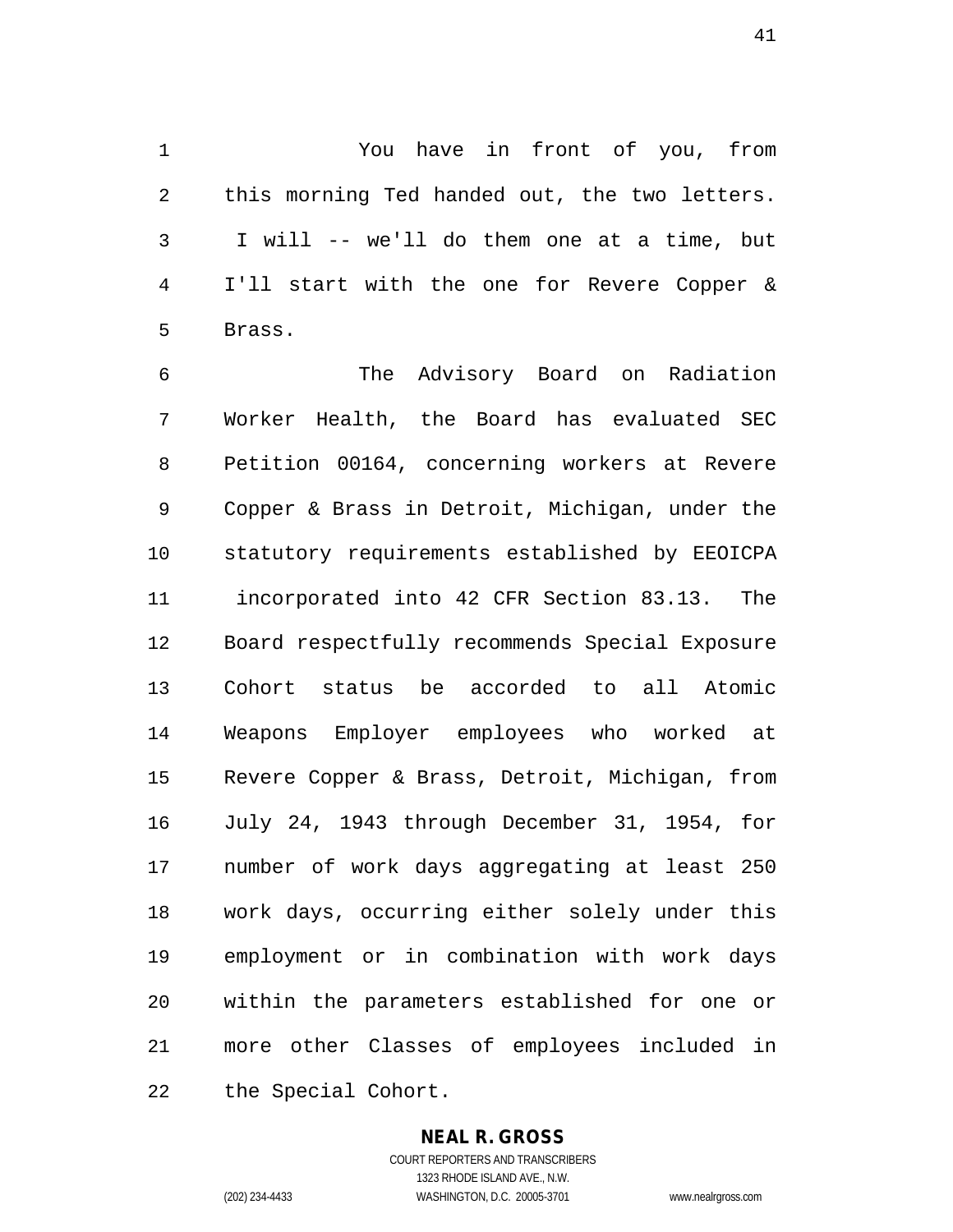This recommendation is based on the following factors: people working at this facility during the time period in question worked on the extrusion of uranium and thorium billets for nuclear weapons production.

 The NIOSH review of available data found that they lacked adequate source-term process and monitoring data in order to establish with sufficient accuracy internal radiation doses for thorium and external exposures other than occupational medical X- ray for employees of this facility during the time period in question.

 The Board concurs with this determination.

 NIOSH determined that health may have been endangered for these Revere Cooper & Brass facility workers during the time period in question.

 The Board concurs with this determination.

Based on these considerations, and

**NEAL R. GROSS** COURT REPORTERS AND TRANSCRIBERS 1323 RHODE ISLAND AVE., N.W. (202) 234-4433 WASHINGTON, D.C. 20005-3701 www.nealrgross.com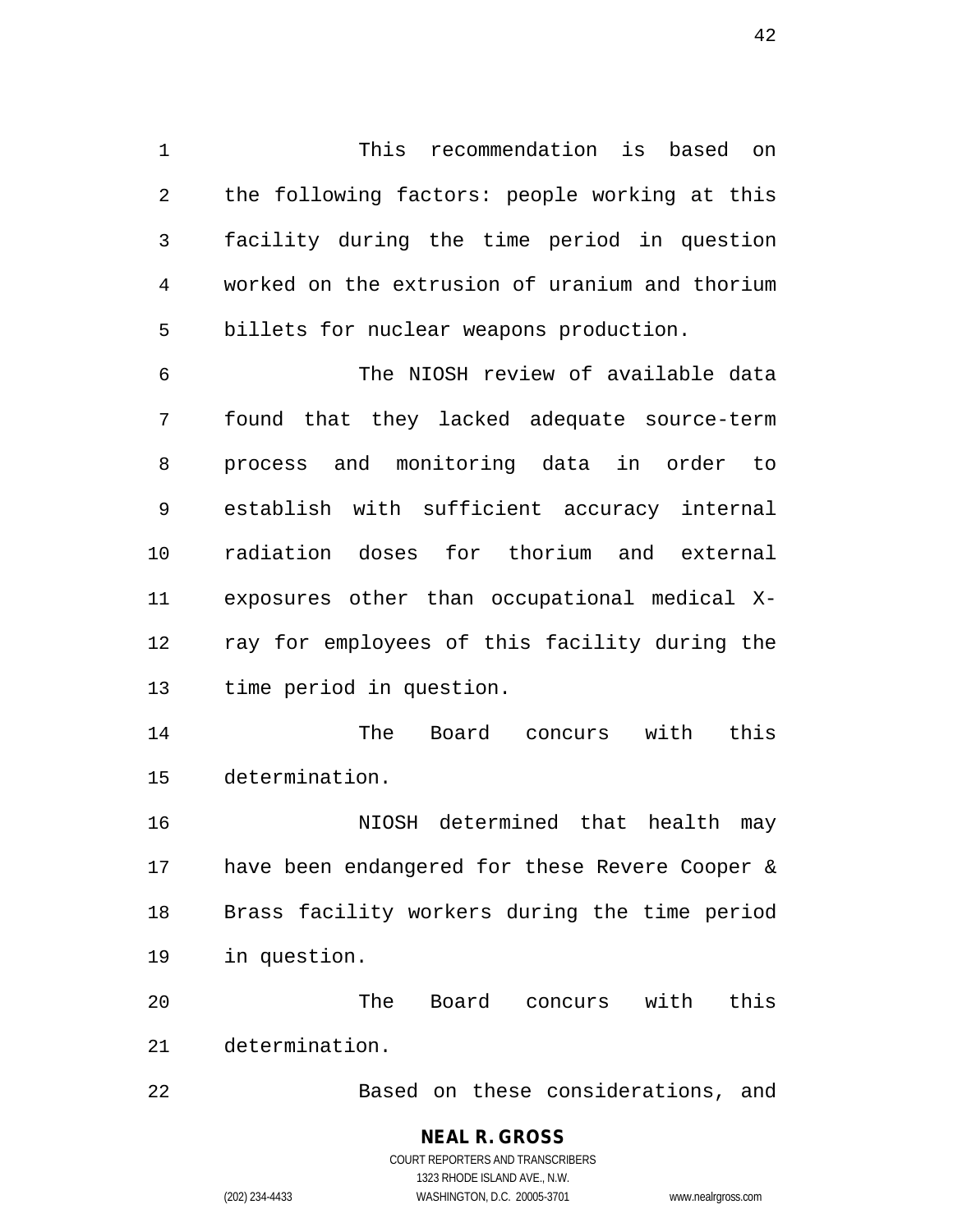the discussions held at our October 10-12, 2010 Advisory Board meeting in Idaho Falls, Idaho, the Board recommends that this Special Exposure Cohort petition be granted.

 Enclosed is the documentation from the Board meeting where the Special Exposure Cohort Class was discussed. This documentation includes transcripts of the deliberations, copies of the petition, the NIOSH review thereof, and related materials. If any of these items are unavailable at this time they will follow shortly. Anybody have comments? MEMBER FIELD: Jim, did you say October 12th?

 CHAIRMAN MELIUS: No. August. I may have misspoke.

18 MEMBER FIELD: Okay.

 CHAIRMAN MELIUS: Any questions? Paul?

 MEMBER ZIEMER: I hate to say this, but I have a friendly amendment. Maybe

#### **NEAL R. GROSS** COURT REPORTERS AND TRANSCRIBERS

1323 RHODE ISLAND AVE., N.W. (202) 234-4433 WASHINGTON, D.C. 20005-3701 www.nealrgross.com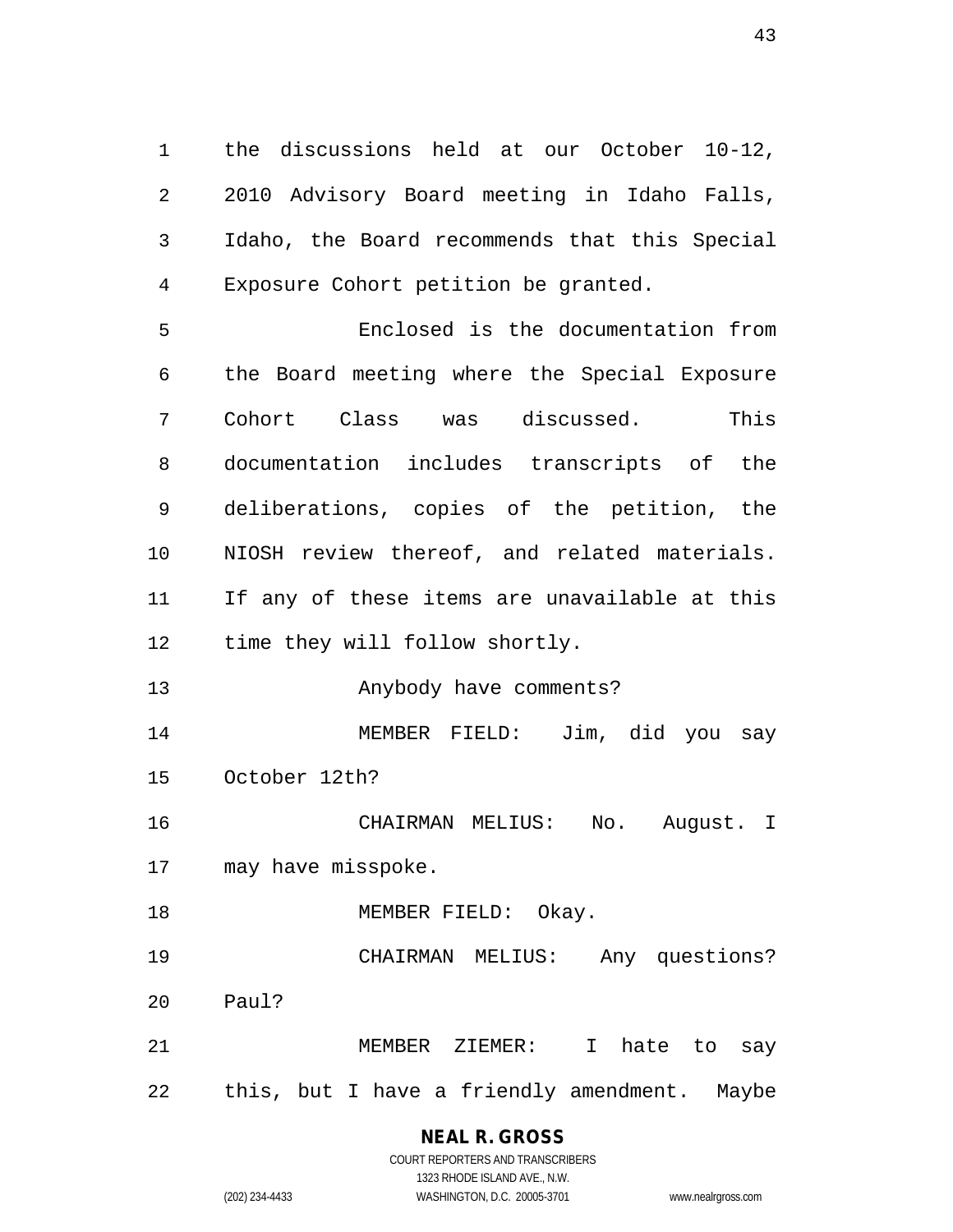I don't hate to say it, I'm glad to say it.

 I just noticed in the first bullet, and this is strictly a writing preference I think, but the first bullet talks about people working, work -- people working, dot, dot, dot, work, which I always like to avoid sentences that sound like that, where you are sort of repeating the same word. I'm suggesting that we say, and this would apply to both of these letters, when we get to the other one as well, employees at the facility worked on. Do you see what I'm saying? CHAIRMAN MELIUS: Yes, that's fine. MEMBER ZIEMER: I just -- it's a personal preference, I think it sounds better, but I may be the only one who thinks it sounds better. CHAIRMAN MELIUS: Employees are people. MEMBER ZIEMER: I agree that they are, it's the work, work part that I'm

## **NEAL R. GROSS**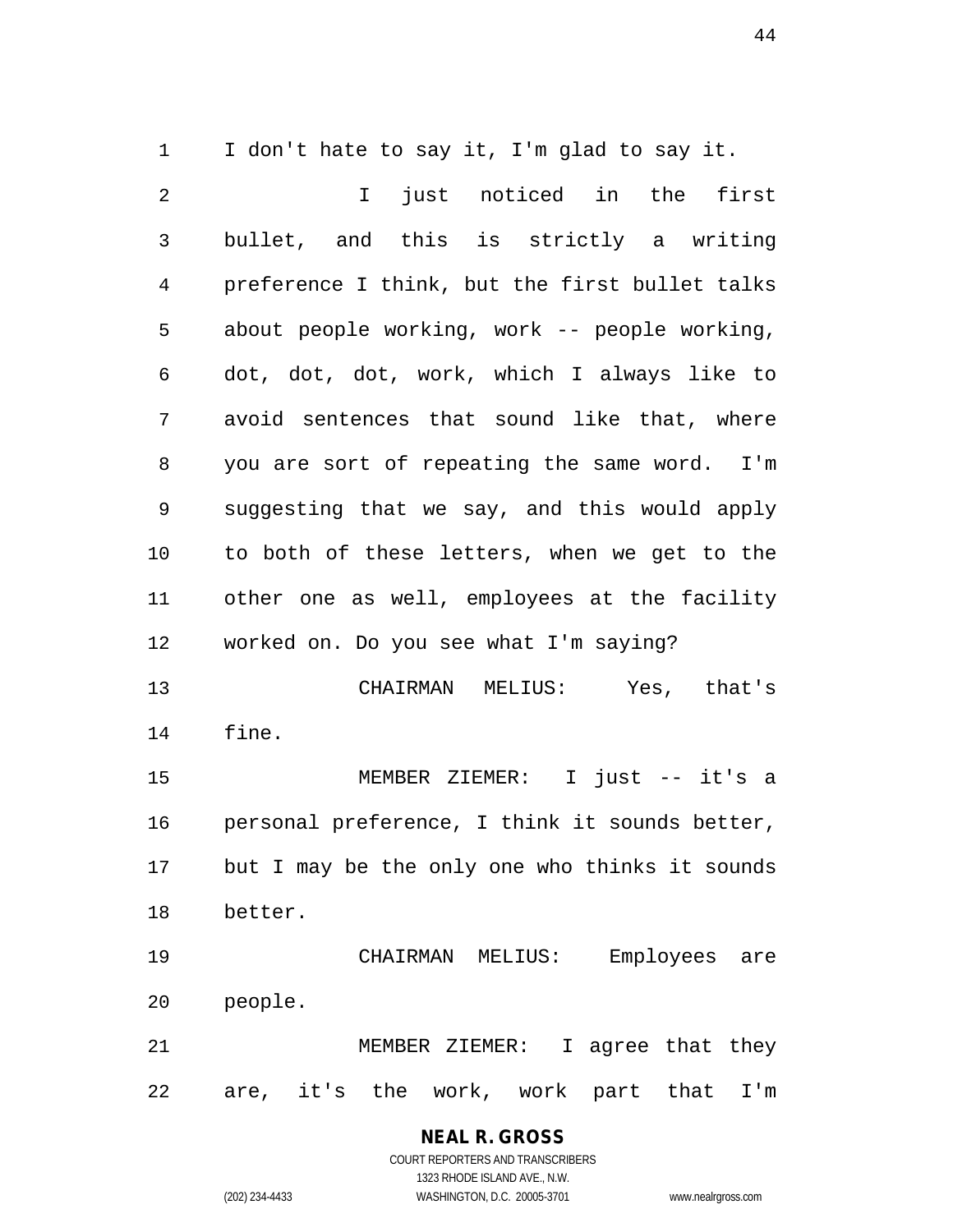concerned about.

 CHAIRMAN MELIUS: So change people to employees? MEMBER ZIEMER: Employees at the facility. CHAIRMAN MELIUS: Okay. MEMBER ZIEMER: Employees at the Ames Lab, employees at this facility. CHAIRMAN MELIUS: Okay, that's fine. MEMBER ZIEMER: I'm trying to get rid of the double use of the work word. CHAIRMAN MELIUS: I understand. Any other? I don't think we really even need a motion on this, do we? We've already done that. So, okay. Now, we'll go on to the Ames letter, and I'll explain in a second. Let me read it in first. The Advisory Board on Radiation and Worker Health, the Board has evaluated SEC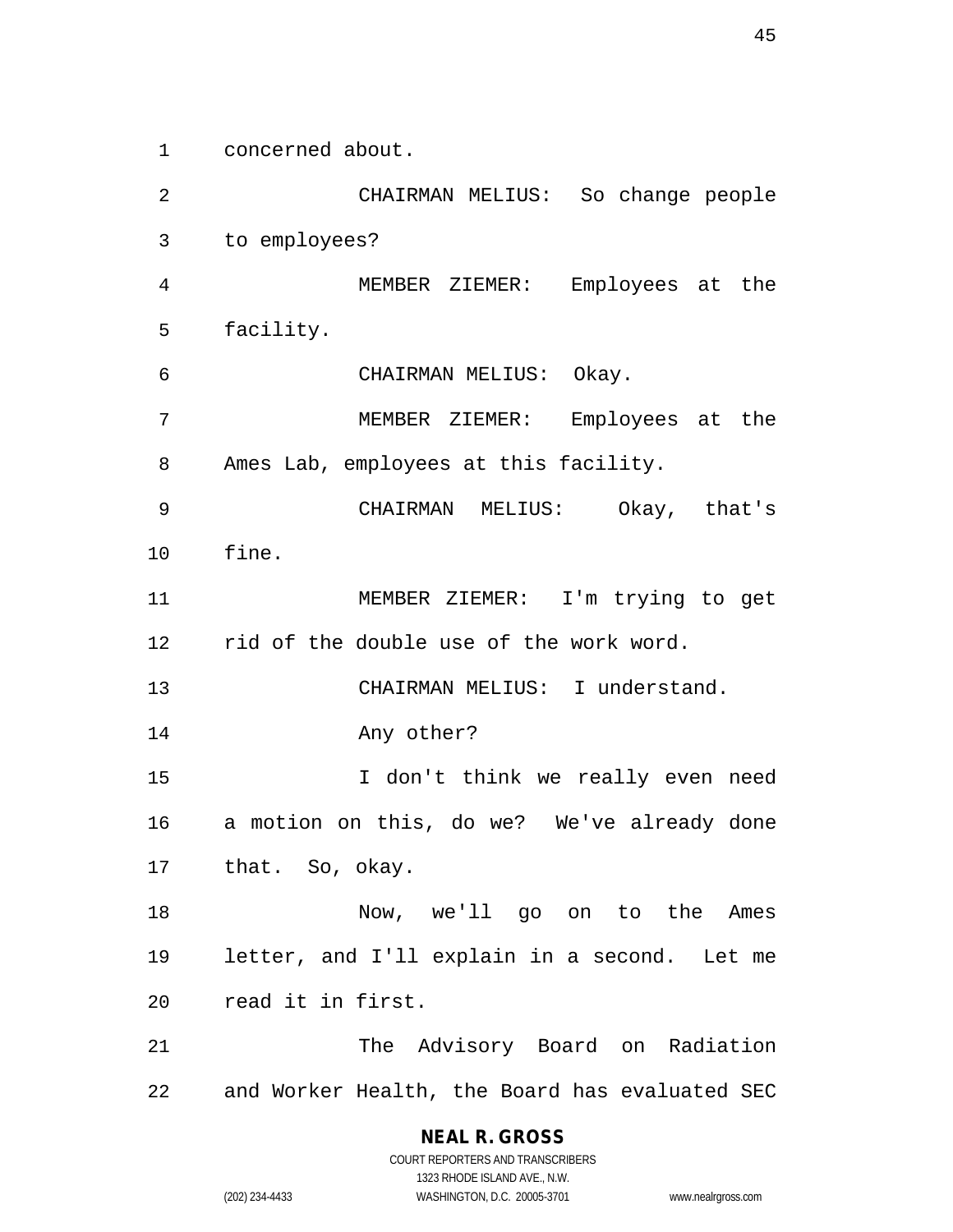Petition 00166 concerning workers at the Ames Laboratory in Ames, Iowa, under the statutory requirements established by EEOICPA incorporating 42 CFR Section 83.13.

 The Board respectfully recommends Special Exposure Cohort status be accorded to all employees of the Department of Energy, predecessor agencies, and its contractors or subcontractors who worked in any area of the Department of Energy facility at the Ames Laboratory from January 1, 1955 through December 31, 1960, for a number of work days aggregating at least 250 work days, occurring either solely under this employment or in combination with work days within the parameters established for one or more other Classes of employees in the Special Exposure Cohort.

 This recommendation is based on the following factors: employees at the Ames Laboratory during the time period in question worked on research and production activities

#### **NEAL R. GROSS**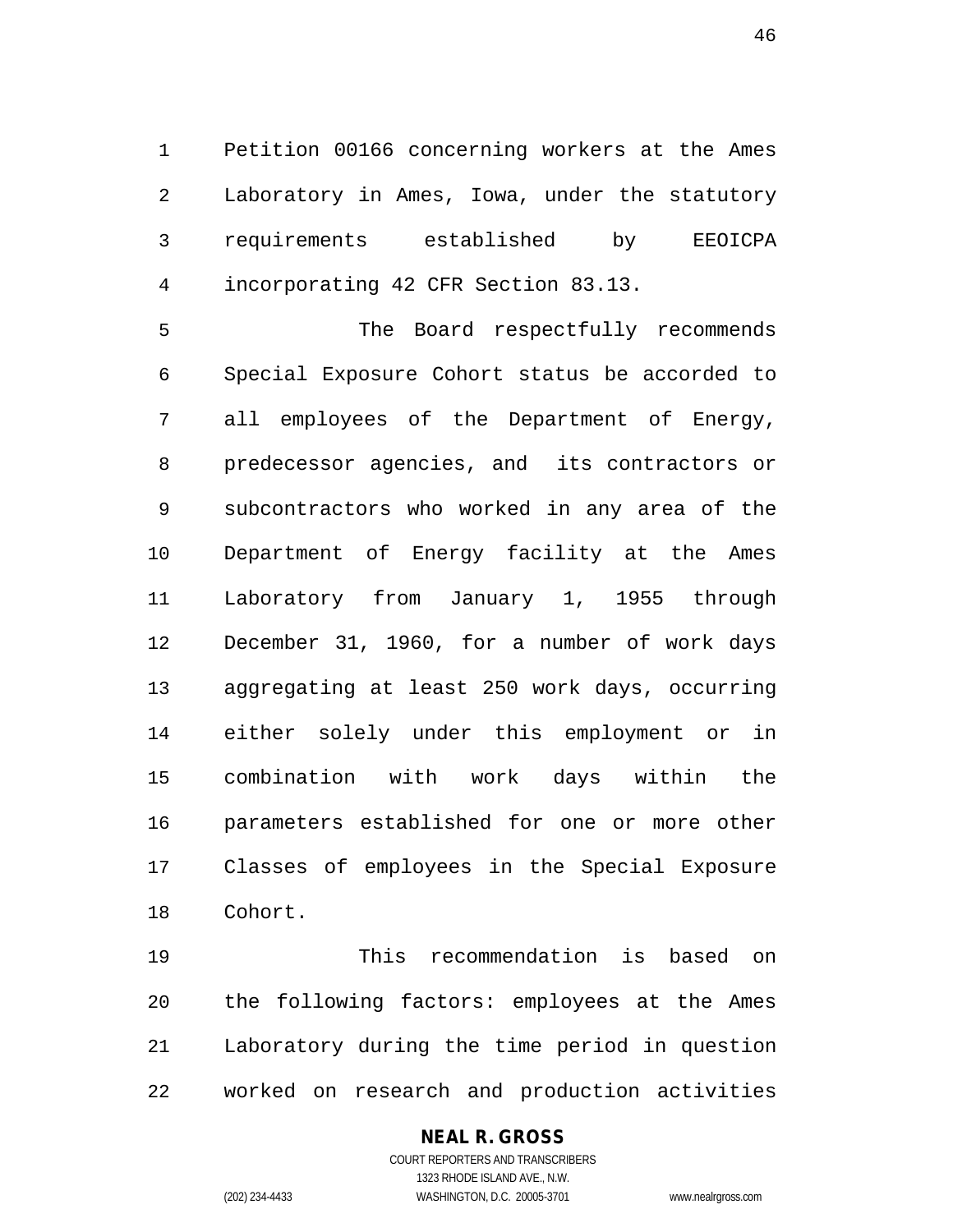related to nuclear weapons production.

 The NIOSH review of available monitoring data, as well as available process and source-term information for the various nuclear research and production activities at the Ames Laboratory found that there were insufficient data to estimate with sufficient accuracy internal exposures to various radionuclides, parenthesis, other than uranium and thorium contamination resulting from earlier production activities, closed parenthesis, for workers at this facility during the time period in question. The Board concurs with this determination. NIOSH determined their health may have been endangered for these Ames Laboratory facility workers during the time period in question. The Board concurs with this determination. Based on these considerations and

> **NEAL R. GROSS** COURT REPORTERS AND TRANSCRIBERS 1323 RHODE ISLAND AVE., N.W. (202) 234-4433 WASHINGTON, D.C. 20005-3701 www.nealrgross.com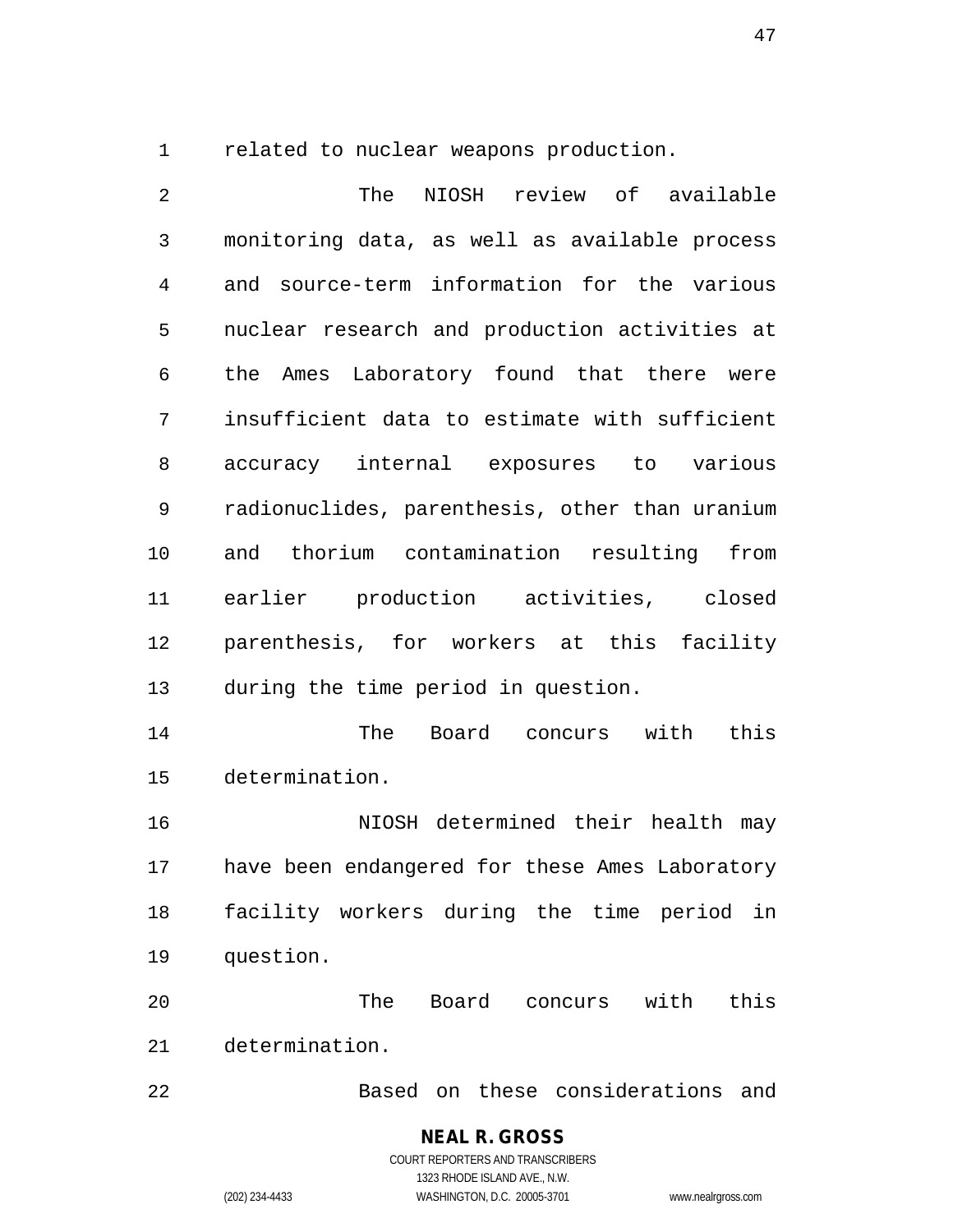discussions held at our August 10-12, 2010 Advisory Board meeting held in Idaho Falls, Idaho, the Board recommends that this Special Exposure Cohort petition be granted.

 Enclosed is the documentation from the Board meeting where this Special Exposure Cohort Class was discussed. The documentation includes transcripts of the deliberations, copies of the petition, the NIOSH review thereof, and related materials. If any of these items are unavailable at this time they will follow shortly.

 Now, the Class Definition there in the letter differs a little bit from what was in the report, and there were some corrections that were made in consultation with counsel, in order to match up, you know, how this was listed, and it wasn't, actually, listed quite correctly in the SEC Evaluation Report we have, so we are just trying to be consistent. It doesn't -- it hasn't really changed anything from what we discussed and voted on

#### **NEAL R. GROSS**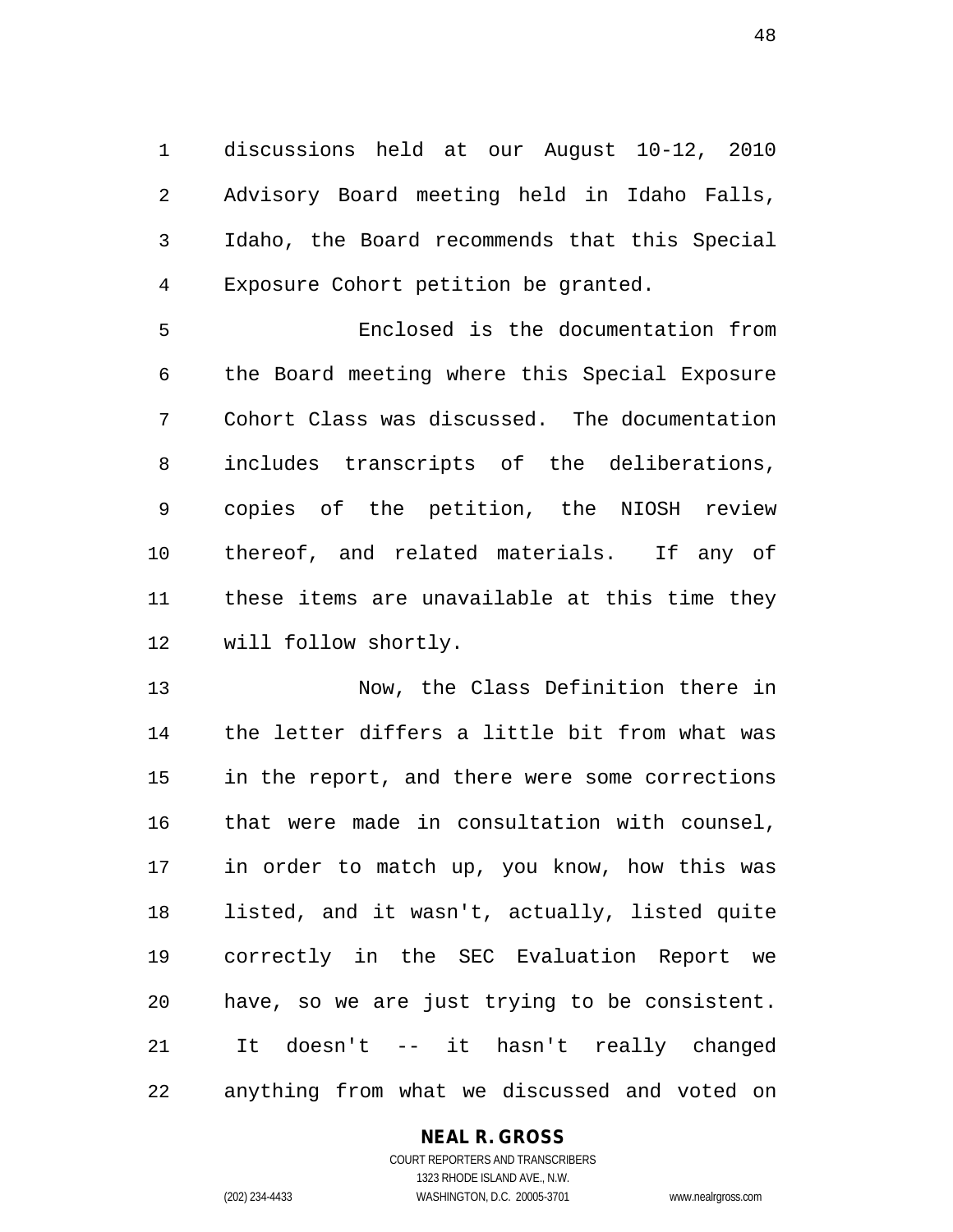yesterday. But, it looks different if you bother to look back. Any questions or comments on that, friendly or unfriendly amendments? Yes, Wanda? MEMBER MUNN: I would suggest the same  $-$  CHAIRMAN MELIUS: We did. We did. I'm sorry, when I read it -- MEMBER MUNN: I was reading it here. CHAIRMAN MELIUS: I know. I know. I wasn't necessarily expecting everybody to listening intently. You've heard a lot of this before. Okay. Let's see what else we have. 18 We have one other change in -- possible change in dates. Due to a little bit of an email mix-up, I ended up with a conflict on October 7th, which is the teleconference, and we wanted to see if we could change that

#### **NEAL R. GROSS**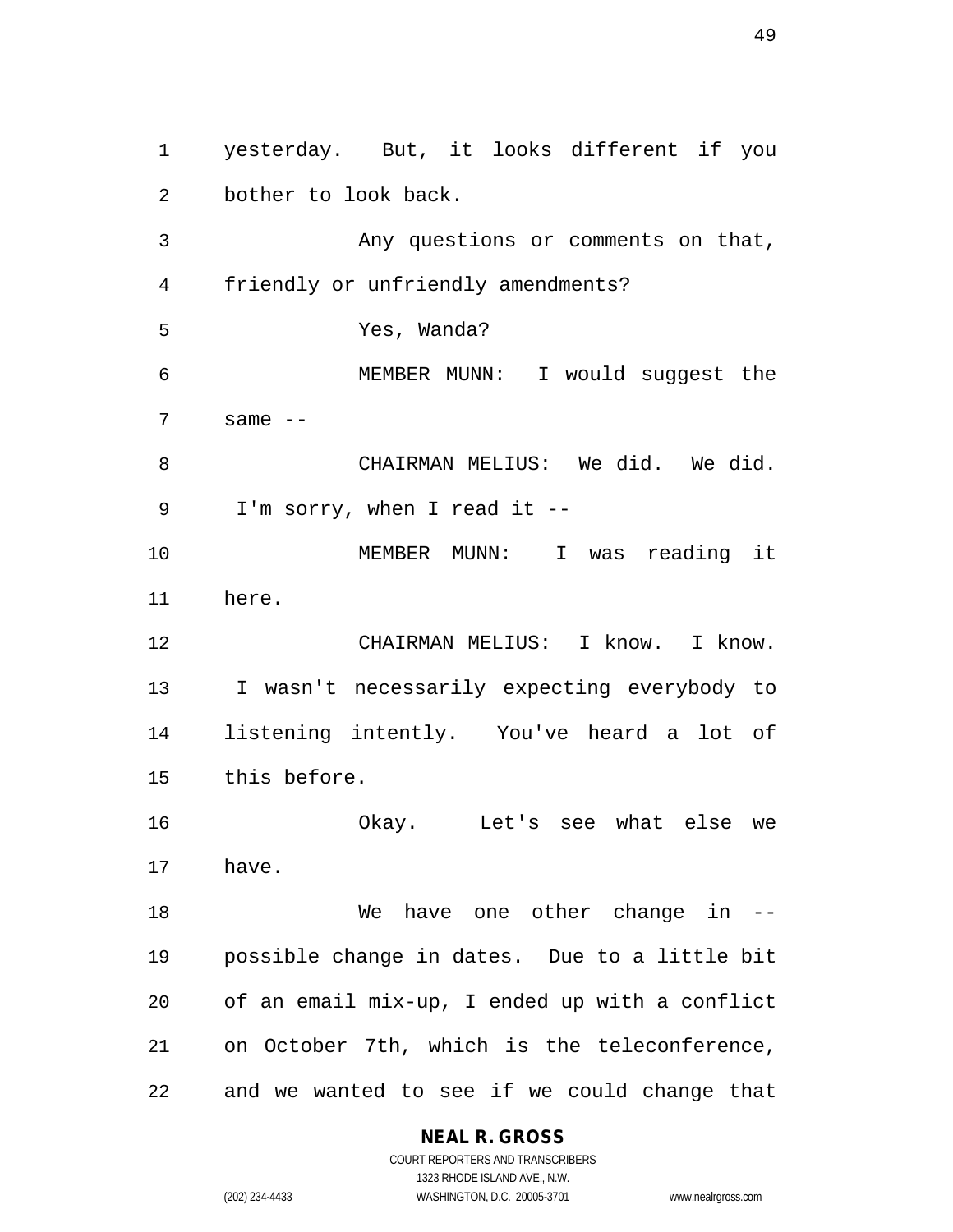date. How about Friday, October 8th? MR. KATZ: That would be 11:00, 11:00, you know, `till 1:00 or 2:00 on the 8th. MEMBER ANDERSON: I can't. CHAIRMAN MELIUS: How about the 5th? It's a Tuesday. MEMBER LOCKEY: That doesn't work for me. CHAIRMAN MELIUS: Okay. MEMBER BEACH: The 5th doesn't work for me either. MR. KATZ: 4th? CHAIRMAN MELIUS: 4th? Are you away at that time? 16 MEMBER BEACH: Yes, I am gone. 17 CHAIRMAN MELIUS: Okay. MR. KATZ: Do you want to do it a week later? MEMBER MUNN: Just for your information, we are -- there are emails going back and forth this morning about the

> **NEAL R. GROSS** COURT REPORTERS AND TRANSCRIBERS

1323 RHODE ISLAND AVE., N.W. (202) 234-4433 WASHINGTON, D.C. 20005-3701 www.nealrgross.com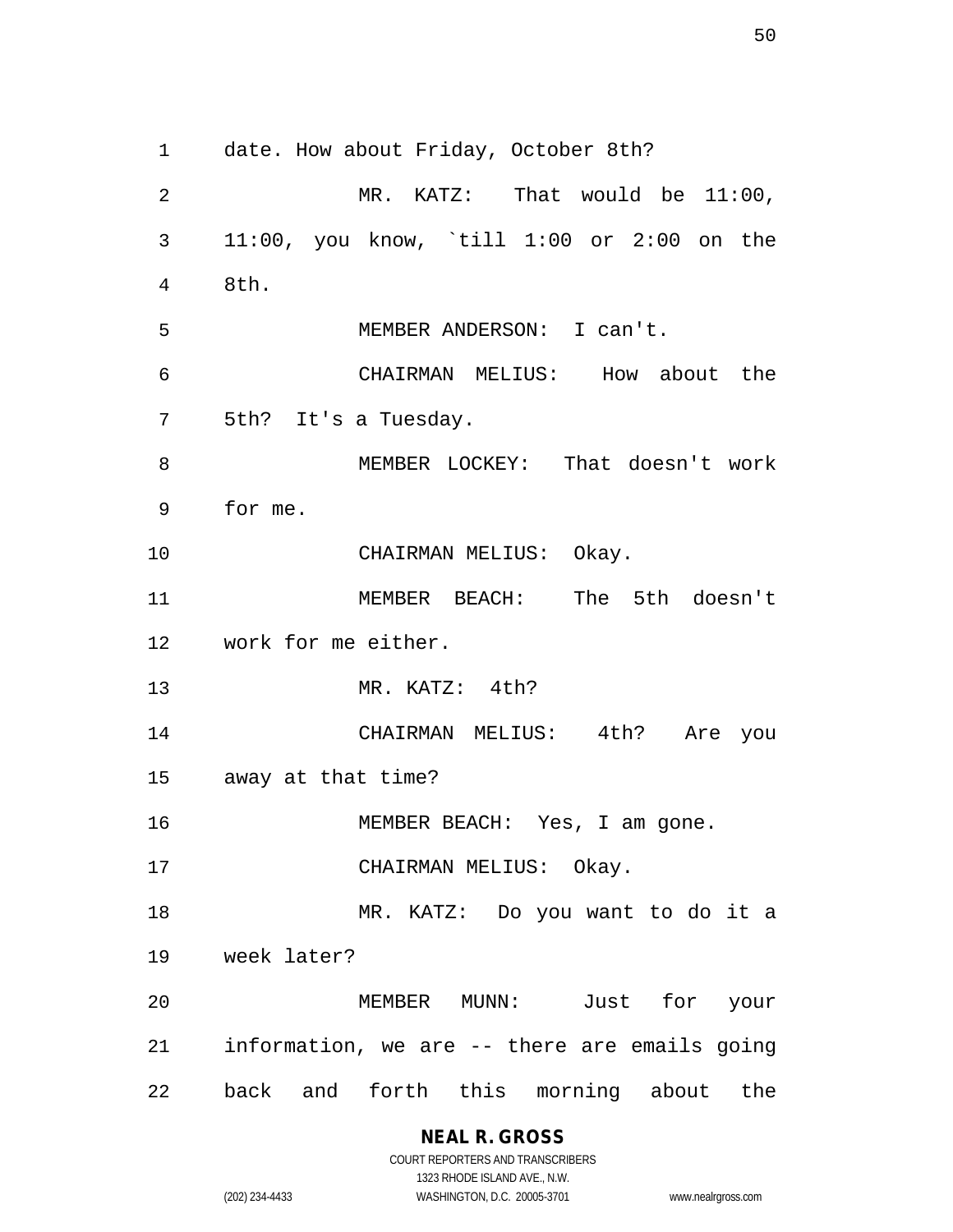possibility of another meeting on the 15th. CHAIRMAN MELIUS: Okay. Then, let's just leave it. We'll leave it the 7th then. MEMBER ANDERSON: Would a different time of day work? CHAIRMAN MELIUS: No, no, no, it won't. We'll just leave it the same. MEMBER FIELD: Jim, this is Bill. What's the time that day? CHAIRMAN MELIUS: Eleven Eastern Time. 14 MEMBER FIELD: Okay. CHAIRMAN MELIUS: Okay. Any other business? I'd certainly like to thank Ted Zaida for getting us all here, hopefully, getting us all back, and NIOSH, and everybody, SC&A, for help. Yes? 22 MEMBER CLAWSON: Excuse me.

> **NEAL R. GROSS** COURT REPORTERS AND TRANSCRIBERS 1323 RHODE ISLAND AVE., N.W.

(202) 234-4433 WASHINGTON, D.C. 20005-3701 www.nealrgross.com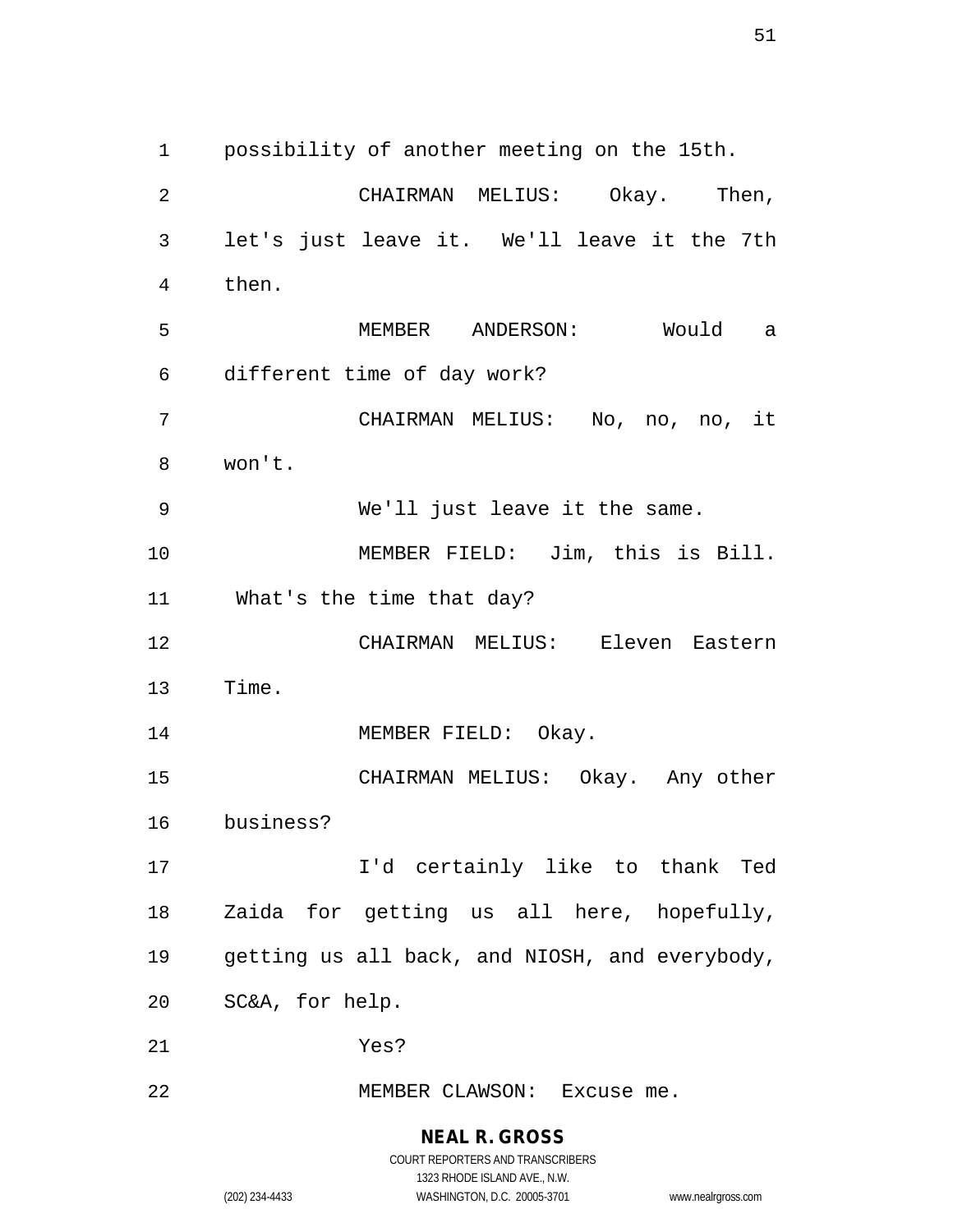CHAIRMAN MELIUS: Okay. MEMBER CLAWSON: What did we come up with with BWXT? That was on the agenda here, and I was just wondering. MR. KATZ: Brad, that was just an update. MEMBER CLAWSON: Oh, okay. MR. HINNEFELD: LaVon reported on it briefly at the end of his SC&A update progress report. MEMBER CLAWSON: I saw that we had more there, and I was wondering if -- CHAIRMAN MELIUS: No, no. 14 MEMBER CLAWSON: Okay. 15 MEMBER PRESLEY: Hey, Jim? CHAIRMAN MELIUS: Yes. MEMBER PRESLEY: They were asking last night if we do go to Nashville, Tennessee, where to stay, there's a huge Marriott. It's very, very nice. It's right at the airport entrance, and it's a very good place to stay.

#### **NEAL R. GROSS**

COURT REPORTERS AND TRANSCRIBERS 1323 RHODE ISLAND AVE., N.W. (202) 234-4433 WASHINGTON, D.C. 20005-3701 www.nealrgross.com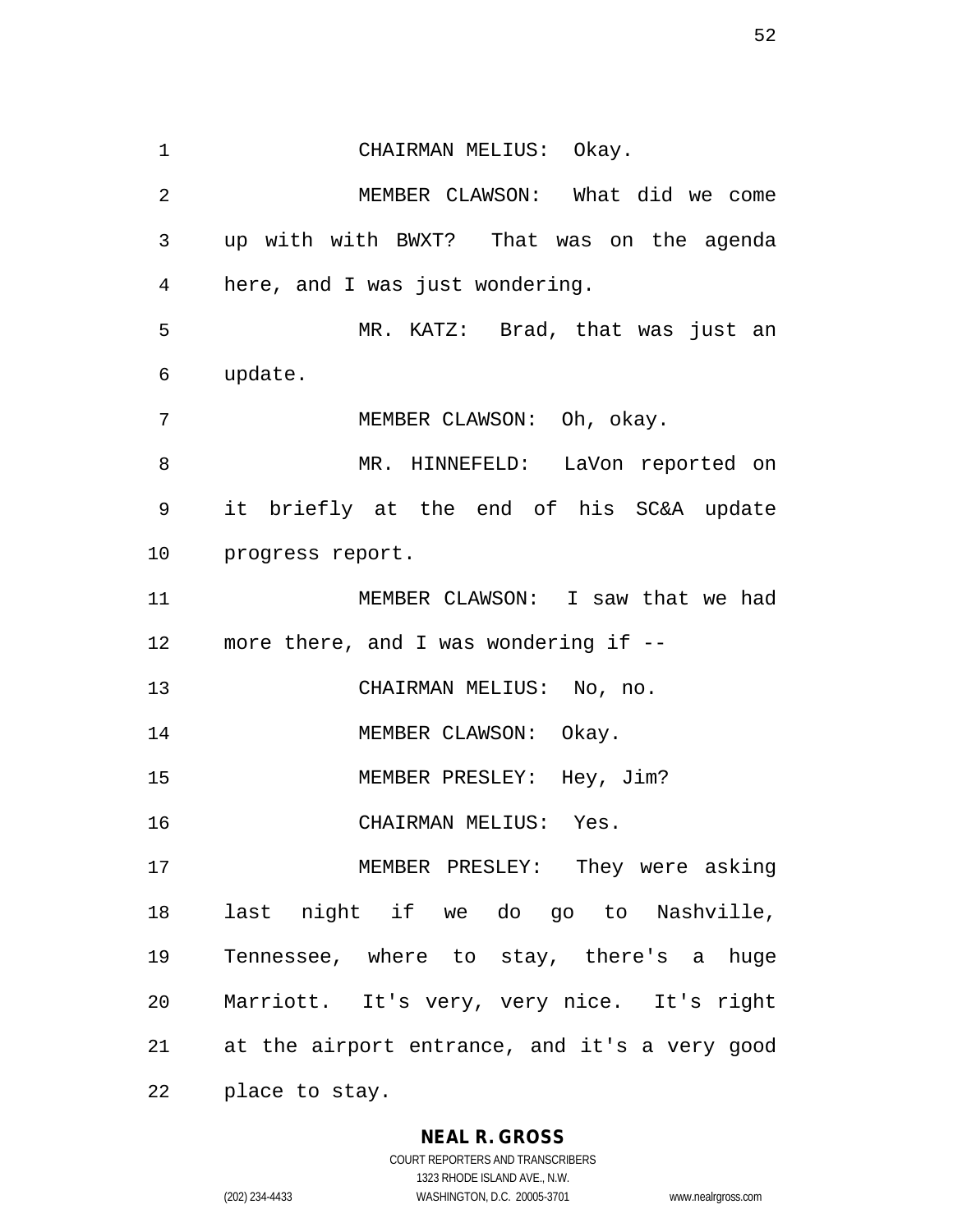MEMBER LEMEN: Ted, this is Dick. Can you, Ted, send around all the dates we finally ended up deciding upon? MR. KATZ: Yes. Yes, I will be doing that, Dick. Thank you. MEMBER LEMEN: Thank you. CHAIRMAN MELIUS: Yes, go ahead, Jim. MEMBER LOCKEY: I will wait until you are done, because I have an issue to raise. CHAIRMAN MELIUS: Okay. The November meeting is Santa Fe? MR. KATZ: November is Santa Fe, that's set for Santa Fe. We have a hotel. It's right in the middle. It's very convenient to everything. 18 CHAIRMAN MELIUS: Okay. MEMBER ROESSLER: What is the name of the hotel? MR. KATZ: I would have to ask Zaida. It's in Santa Fe, it's in town. The

#### **NEAL R. GROSS**

COURT REPORTERS AND TRANSCRIBERS 1323 RHODE ISLAND AVE., N.W. (202) 234-4433 WASHINGTON, D.C. 20005-3701 www.nealrgross.com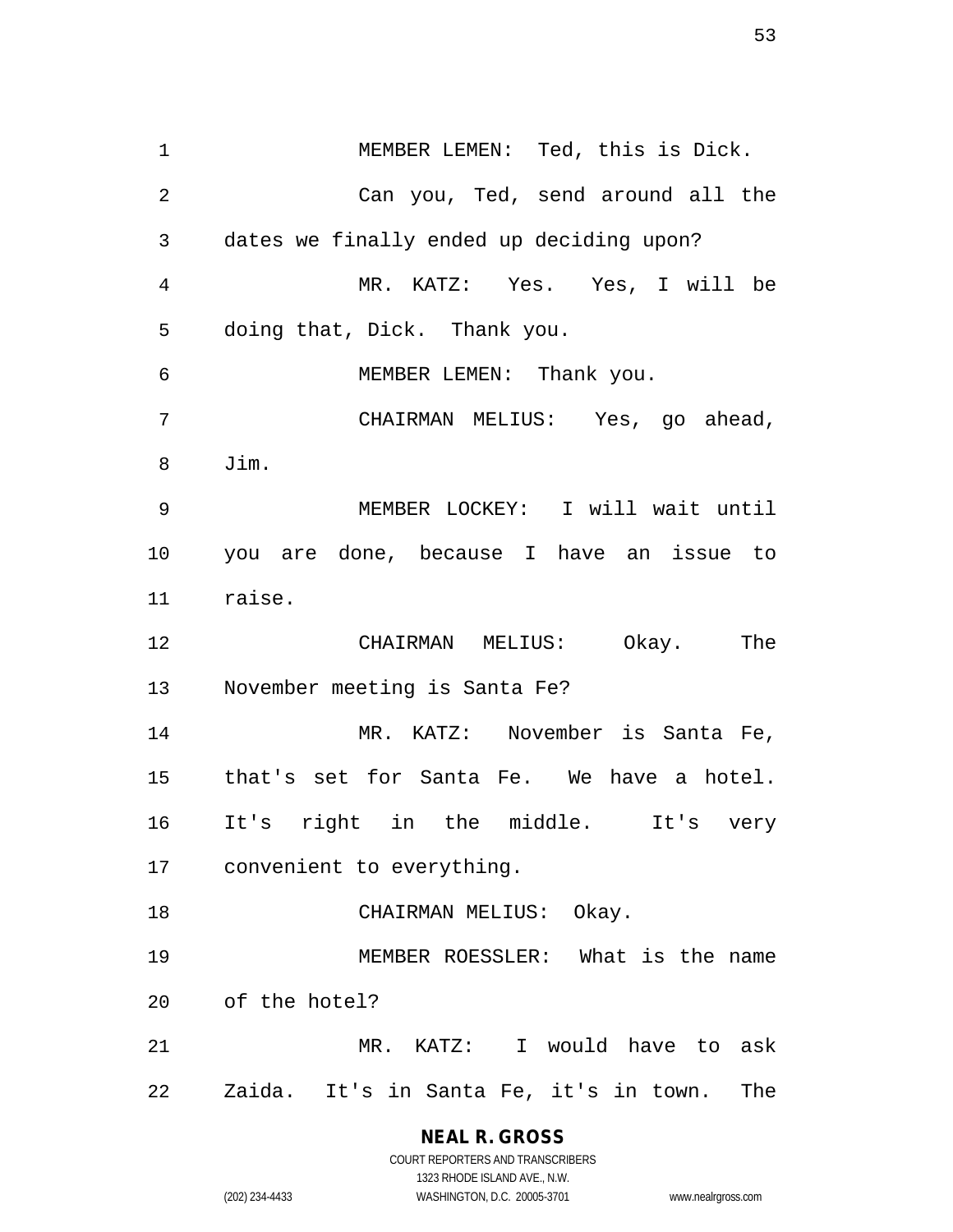Hilton.

 CHAIRMAN MELIUS: So, tentatively, let's think about a two-and-a-half day meeting, so if that helps people with their thinking about travel and so forth. MEMBER PRESLEY: Do you want to try to go to Los Alamos or anything, while we are out there? MR. KATZ: Well, I think we'll try to arrange a tour for those Board Members who can make a tour, so, yes, we will be working on a tour. MEMBER GRIFFON: What is the date? CHAIRMAN MELIUS: November 16th, 17th and 18th. MR. KATZ: That sounds right. CHAIRMAN MELIUS: Yes. 18 Jim Lockey, yes. MEMBER LOCKEY: I wanted to -- in relationship, this has relationship to the Niagara Falls meeting, Jim. CHAIRMAN MELIUS: Yes.

**NEAL R. GROSS**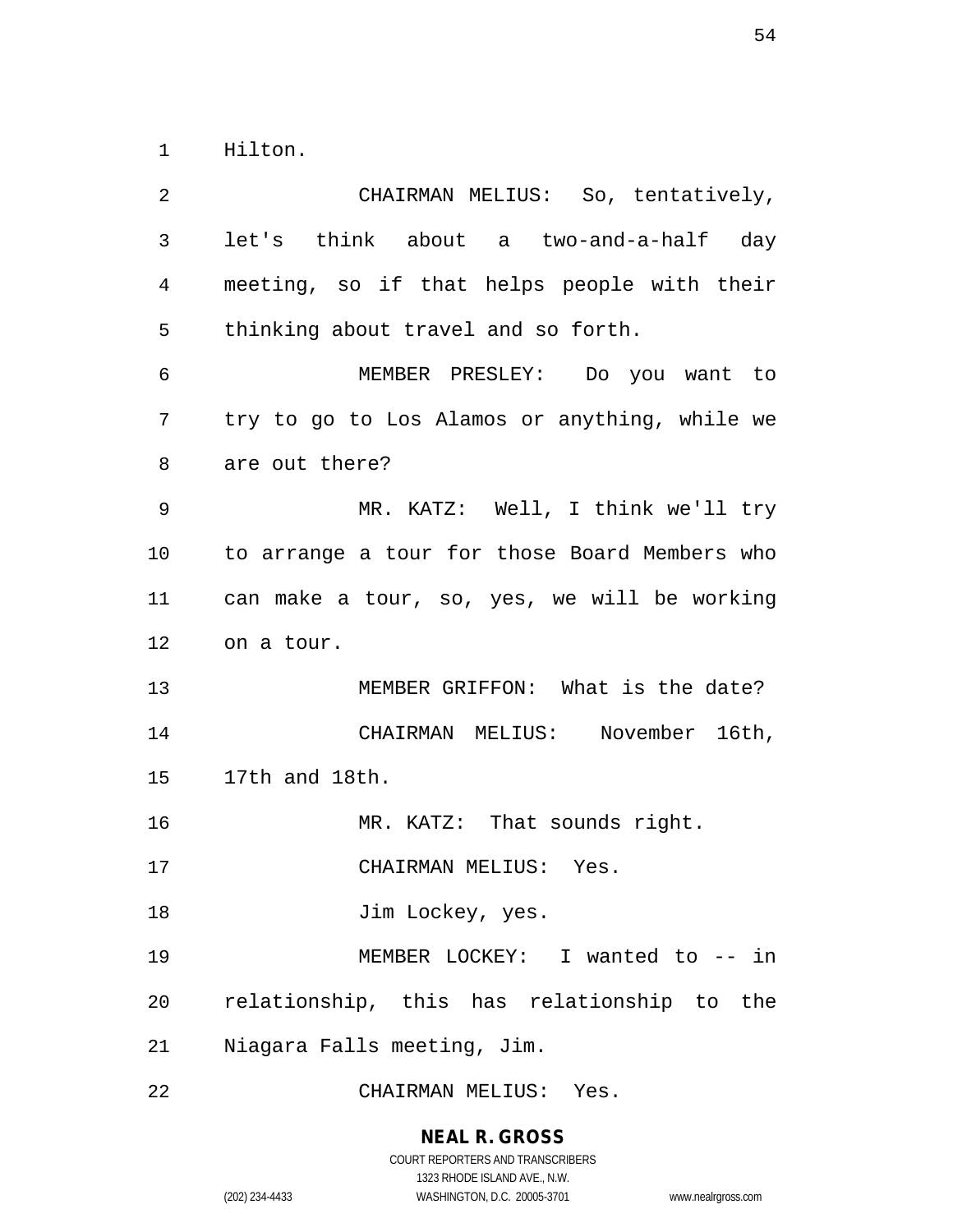MEMBER LOCKEY: The process that was used to bring up the vote for Bethlehem Steel, I'd like to get through that process.

 I was unprepared for that vote. I had not really been involved with Bethlehem Steel.

CHAIRMAN MELIUS: Yes.

 MEMBER LOCKEY: I was not aware of the history, and I should have probably abstained from the vote, because I had little knowledge about that situation. But, I was surprised that the vote was brought up, and I was surprised, I don't think Chairs can lead with -- but maybe I'm wrong about that -- in Robert's Rules I believe the Chair is not the one who offers a proposal, but put that aside.

 I think that's past, but I think the future, if we are going to vote as a Board on SECs, we should at least have agreement among us that we are forewarned at least some point, so we have time, if we need to, to go back and look at these, especially for some of

#### **NEAL R. GROSS**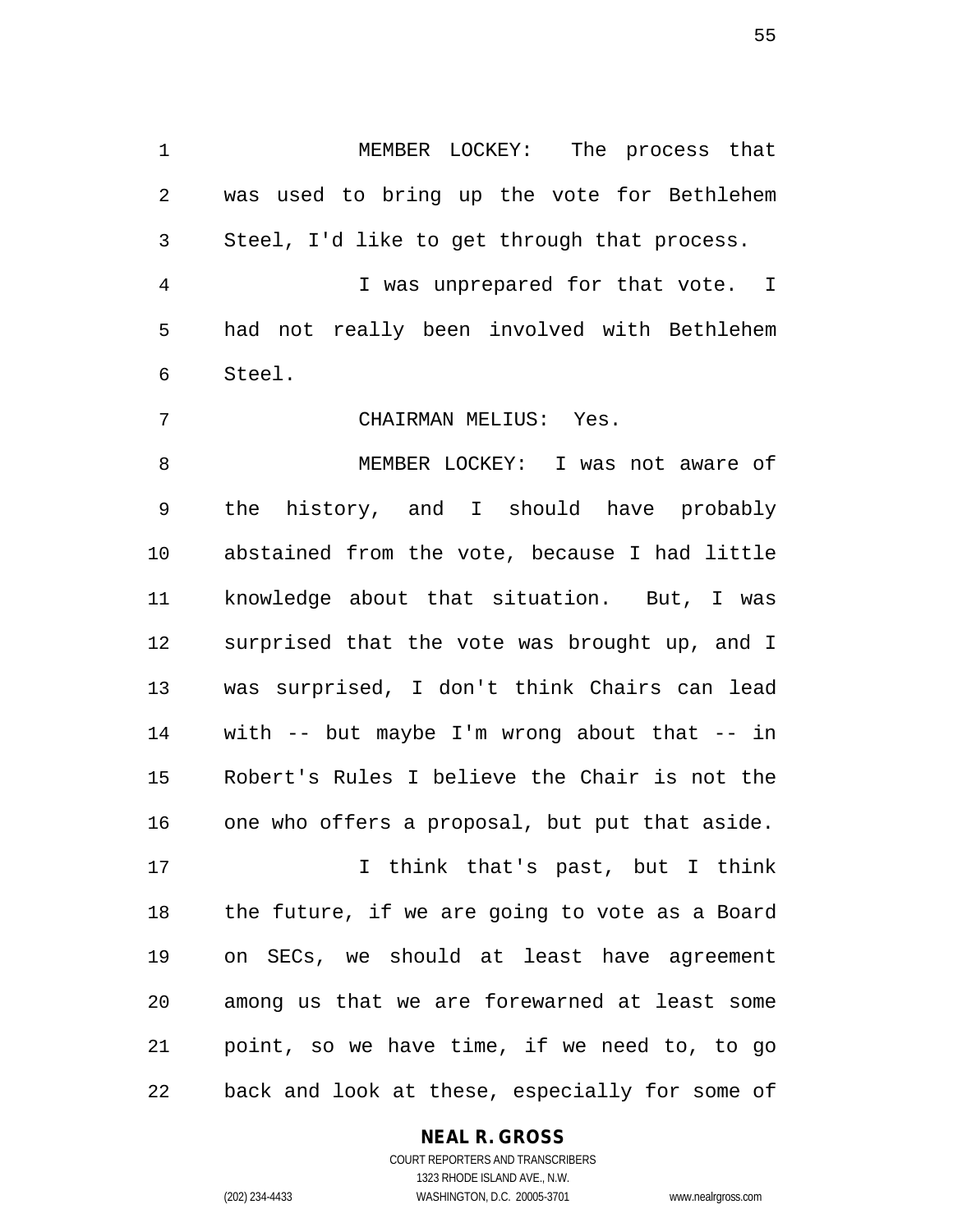the new Members. We did that for Blockson, because I know you said, well, we need to have new Members have time to review the data, but we did not do that for Bethlehem Steel, and there might have been reasons for that, and I can imagine what the reasons could have been.

 But, I think as a Board we should discuss the process, and at least give the Board an opportunity, and Members of the Board an opportunity, to catch up if the vote is coming.

 CHAIRMAN MELIUS: Okay, and, well, we'll try to communicate better.

14 14 I mean, the one -- if it helps, when you get the annotated agenda --

 MEMBER LOCKEY: I saw that, but it changed through the week. You know, there was something else on the agenda, then it changed again.

 CHAIRMAN MELIUS: Yes, well, but I'm just saying, that -- the petitioners, what happened with this meeting is, one of the

#### **NEAL R. GROSS**

COURT REPORTERS AND TRANSCRIBERS 1323 RHODE ISLAND AVE., N.W. (202) 234-4433 WASHINGTON, D.C. 20005-3701 www.nealrgross.com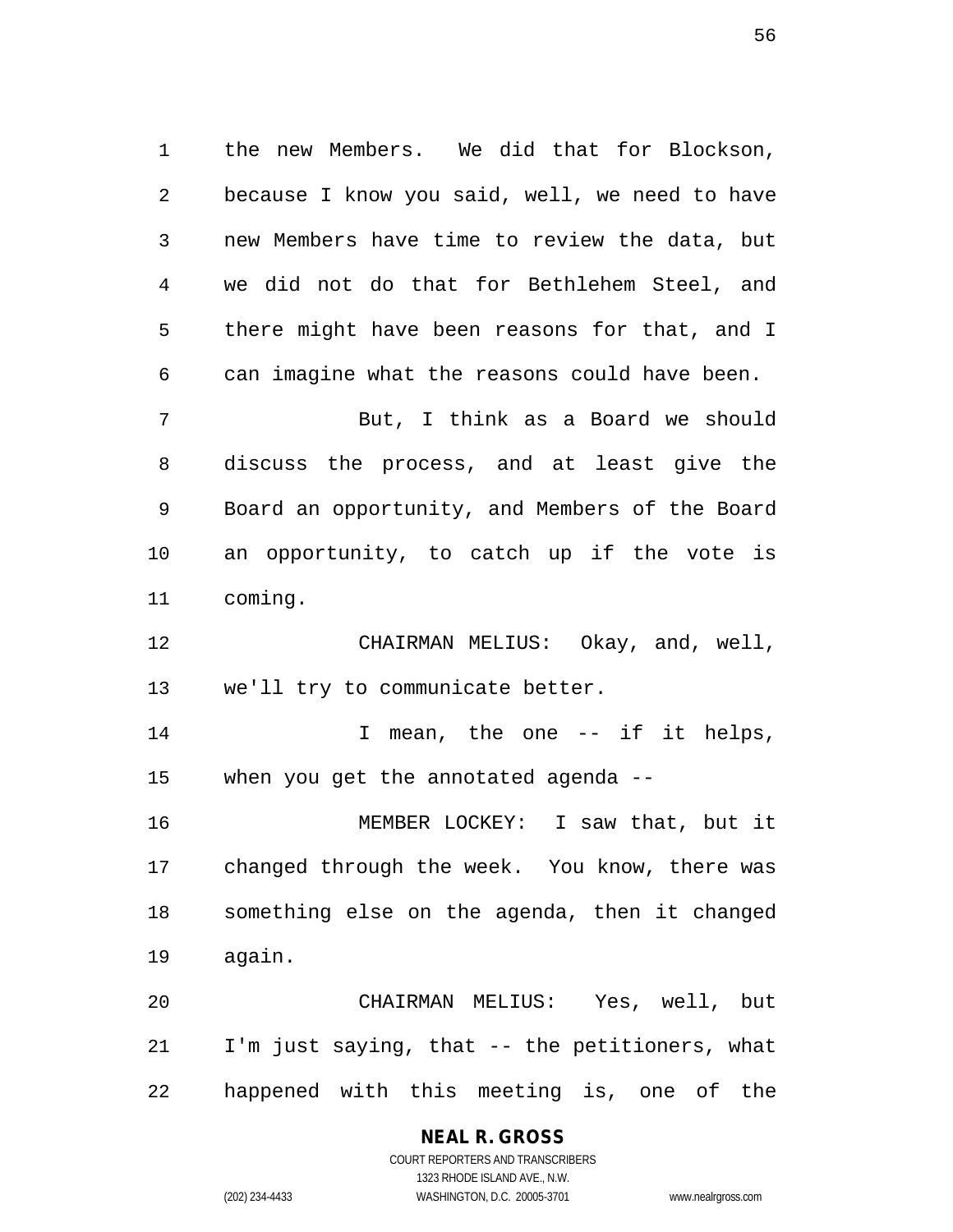reasons we have time is that we thought we had, you know, two votes coming.

 I agree with you, though. I think that what we've been trying to do, and been thinking about this in terms of some of the longer-term -- long-delayed, let's say, SEC Evaluations, it's hard, and to try to get -- even if we are not going to be ready yet, I think having some sort of a briefing, you know, periodically, or a month or so ahead, you know, the previous meeting or something, that's what, actually, we are trying to do with the SEC, ten 250 day issue. It wasn't to reach a decision, but was to be able to have everyone become familiar with the issue update, you know, lots of documents, lots of meetings, and try to get key information for people to be able to read ahead of time and so forth.

 And then, it may also help to facilitate reaching a decision on that, because it's input for the Work Group from

#### **NEAL R. GROSS** COURT REPORTERS AND TRANSCRIBERS

1323 RHODE ISLAND AVE., N.W. (202) 234-4433 WASHINGTON, D.C. 20005-3701 www.nealrgross.com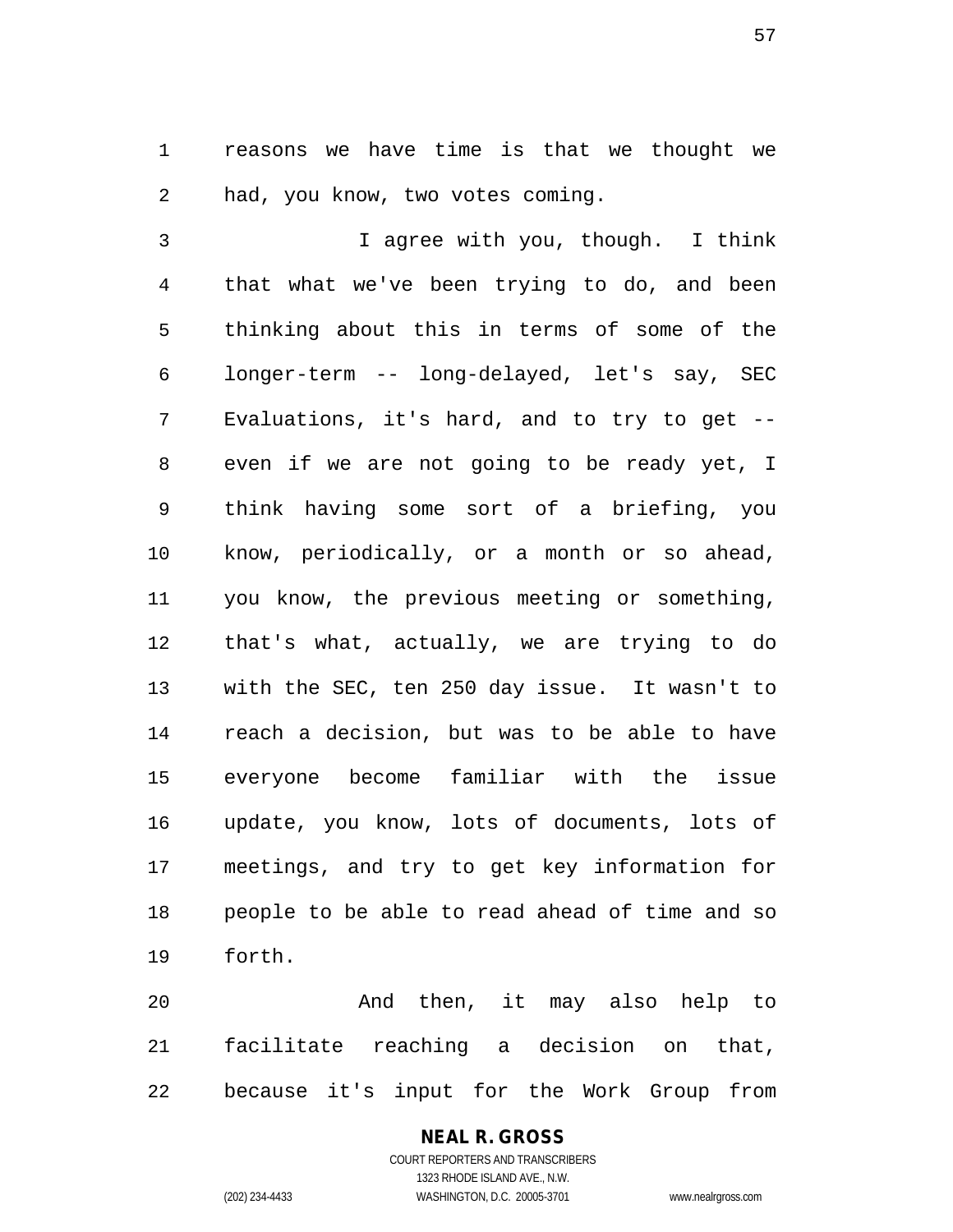other Board Members. And so, I think we will try to do that periodically. It is hard with our -- you know, it's a balance on our agenda, I think, between, you know, how much time it takes, especially, with all the SEC Evaluations that come in, you know, it's limited, and I think we want to try and avoid longer meetings if we can also. But, I hear you and I agree. MEMBER LEMEN: Hello, this is Dick Lemen. Could I say something? 12 CHAIRMAN MELIUS: Yes, you may. MEMBER LEMEN: As a new Board Member, I would disagree with Dr. Lockey. I think that we had adequate time to study the

Bethlehem Steel.

 I felt that I was more briefed about Bethlehem Steel and the problems that had been encountered with Bethlehem Steel, and the long, latency period of nothing being done with Bethlehem Steel, that I was ready to make the motion myself about moving forward with a

#### **NEAL R. GROSS**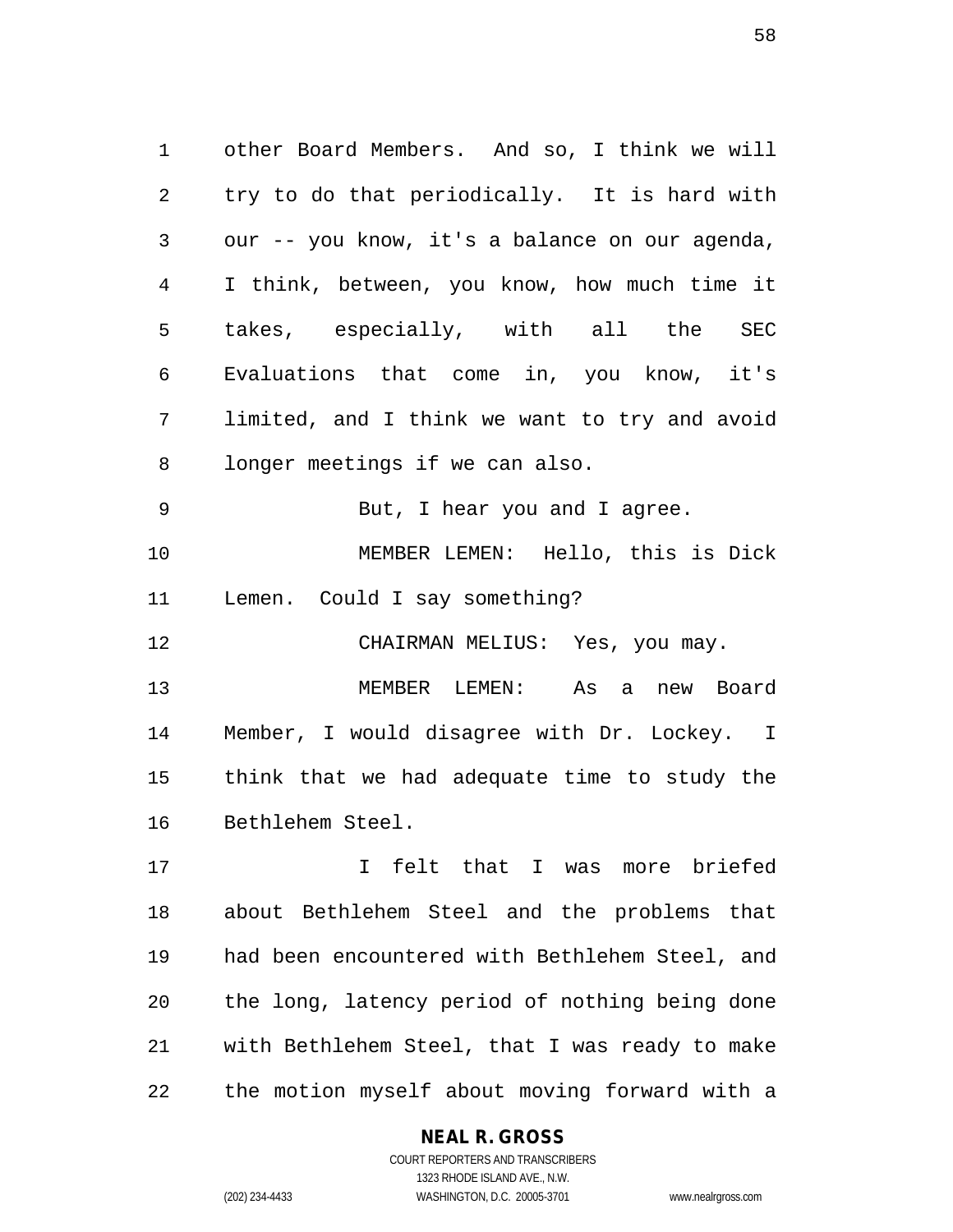vote.

| I think that we had a lot of                   |
|------------------------------------------------|
| information, more than I've had about many of  |
| the other sites, to move forward with          |
| Bethlehem Steel, and it was clear that         |
| Bethlehem Steel had been sitting in abeyance   |
| with nothing being done for quite some time.   |
| So, I would respectfully disagree              |
| with your assessment, Jim, Jim Lockey, and     |
| feel that it was appropriate the way we moved  |
| forward, and I would like to encourage us to   |
| do that more frequently with other groups, so  |
| that we could clear out some of these problems |
| that have been sitting around for years.       |
| MEMBER FIELD: This is Bill. As a               |
| new Board Member, I abstained for that vote,   |
| just for the reason Jim indicated. I thought   |
| I was totally blind-sided by the vote          |
| occurring that day, and I would have really    |
| appreciated more time, so I could have made an |
| informed vote, rather than abstaining.         |
|                                                |

So, in all due respect, Dick, I

**NEAL R. GROSS** COURT REPORTERS AND TRANSCRIBERS

1323 RHODE ISLAND AVE., N.W.

(202) 234-4433 WASHINGTON, D.C. 20005-3701 www.nealrgross.com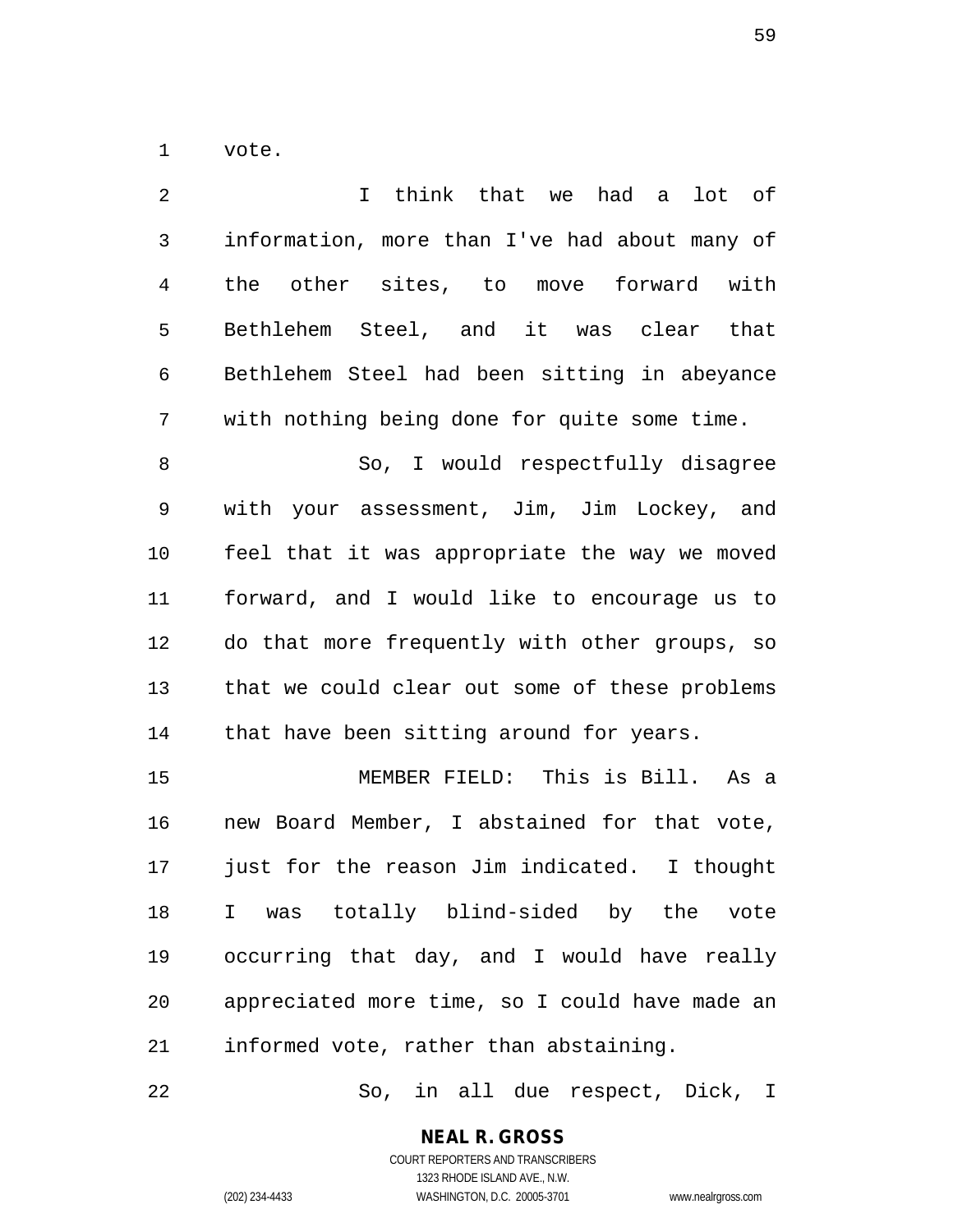have to disagree, and say I wish I had more time.

 The meetings before the face-to- face, there were two votes that were put off to the next meeting because I believe in that case you weren't prepared to vote. I was prepared to vote at those votes. I thought I had plenty of information.

 So, I think, you know, to be fair to all the Board Members, especially, the new Board Members, it would really be helpful if we had notice ahead of time, and really information that we need to base a vote upon.

14 CHAIRMAN MELIUS: Wanda?

15 MEMBER MUNN: My only comment about that discussion is I really don't feel, from this perspective, that Bethlehem Steel had been sitting in abeyance. I really feel it had been under active consideration and under discussion, virtually, until the time we put it on the calendar.

22 And, I can easily understand how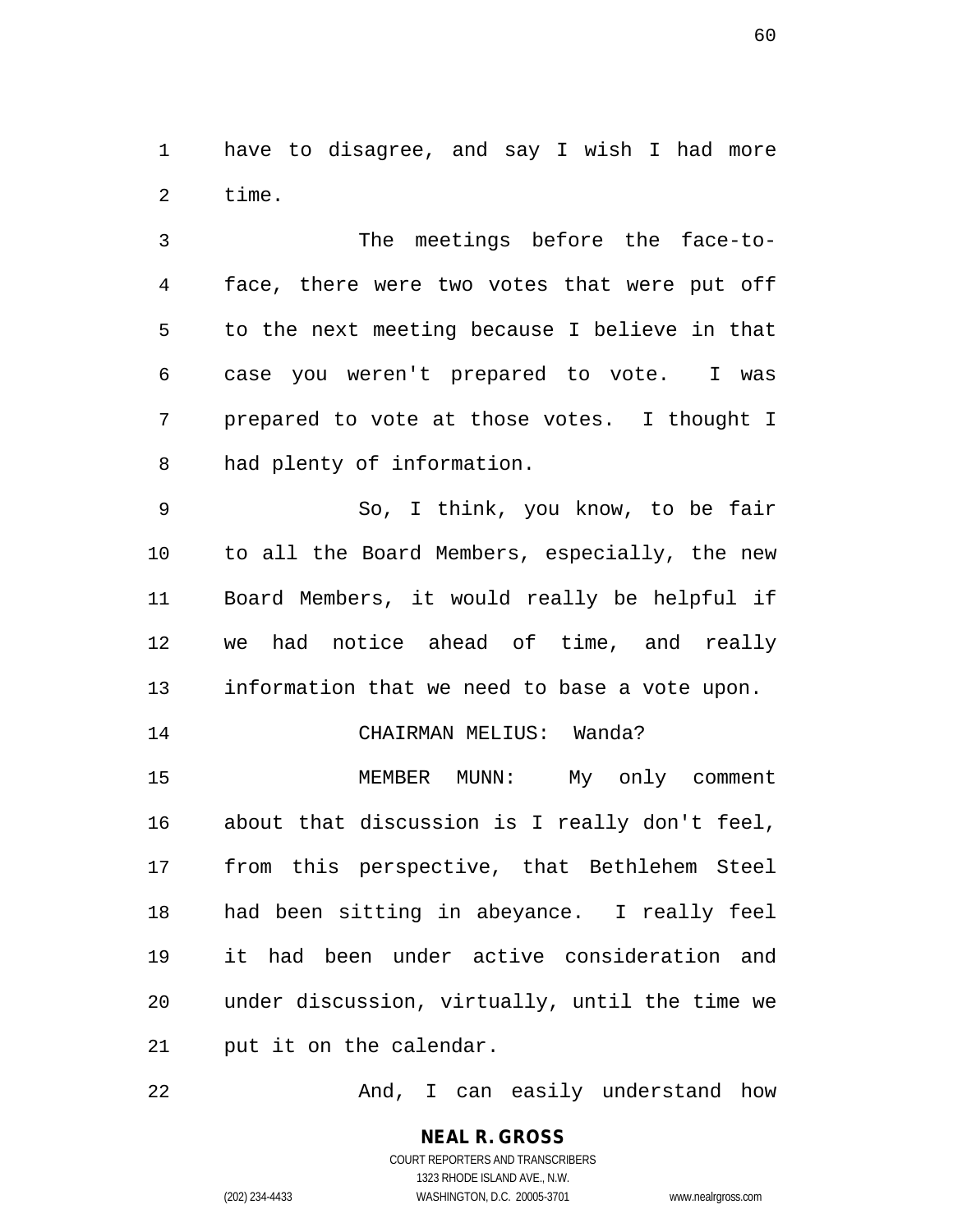anyone that was relatively new to the process would have missed the first couple of years of debate and conversation about it, but it was - - I can certainly respect the view of new Board Members with respect to the need for a little more background, a little more time to consider that.

8 CHAIRMAN MELIUS: Jim Lockey? MEMBER LOCKEY: Jim, I think it is -- it's easily solvable. We have -- you know, we have a conference call usually between Board meetings. If there's a potential SEC vote coming up we can discuss it then, and everybody can have, you know, six weeks notice that it may or may not happen, but at least you are notified it may happen.

17 And, that's an easy thing to do, I think.

 CHAIRMAN MELIUS: Yes, I don't disagree, at least to the extent that we can foresee what's going to be on the agenda, but it does change, I can tell you. I wish it

#### **NEAL R. GROSS**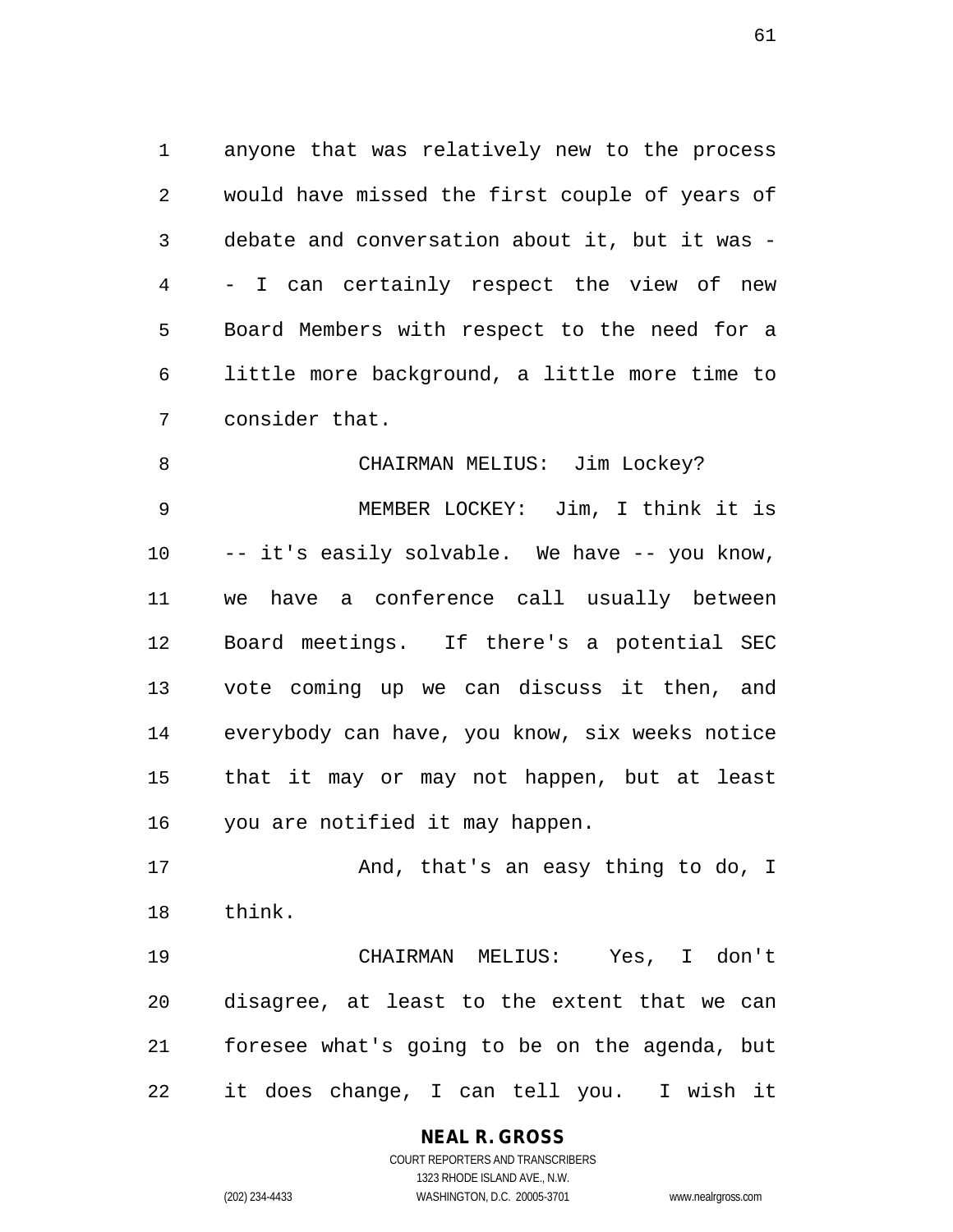didn't, but things drop off, you know, things, you know --

 MEMBER LOCKEY: I understand that. CHAIRMAN MELIUS: Come up. You know, some of it -- you know, we are trying to be timely in terms of decision making and so forth.

 I think, again, to sort of rehash what happened I don't think is necessarily helpful, but, you know, whoever puts forward a motion, and we've gone through that, it's then up to the Board to, you know, vote and decide. And, if people want to express and say they want delay or whatever, which we've done many times, that's fine.

**Any other comments?** 

Yes, Wanda.

18 MEMBER MUNN: Not on this topic, if I may change the topic.

CHAIRMAN MELIUS: That's fine.

 MEMBER MUNN: I have not done a search of our transcripts to try to identify

> **NEAL R. GROSS** COURT REPORTERS AND TRANSCRIBERS

> > 1323 RHODE ISLAND AVE., N.W.

(202) 234-4433 WASHINGTON, D.C. 20005-3701 www.nealrgross.com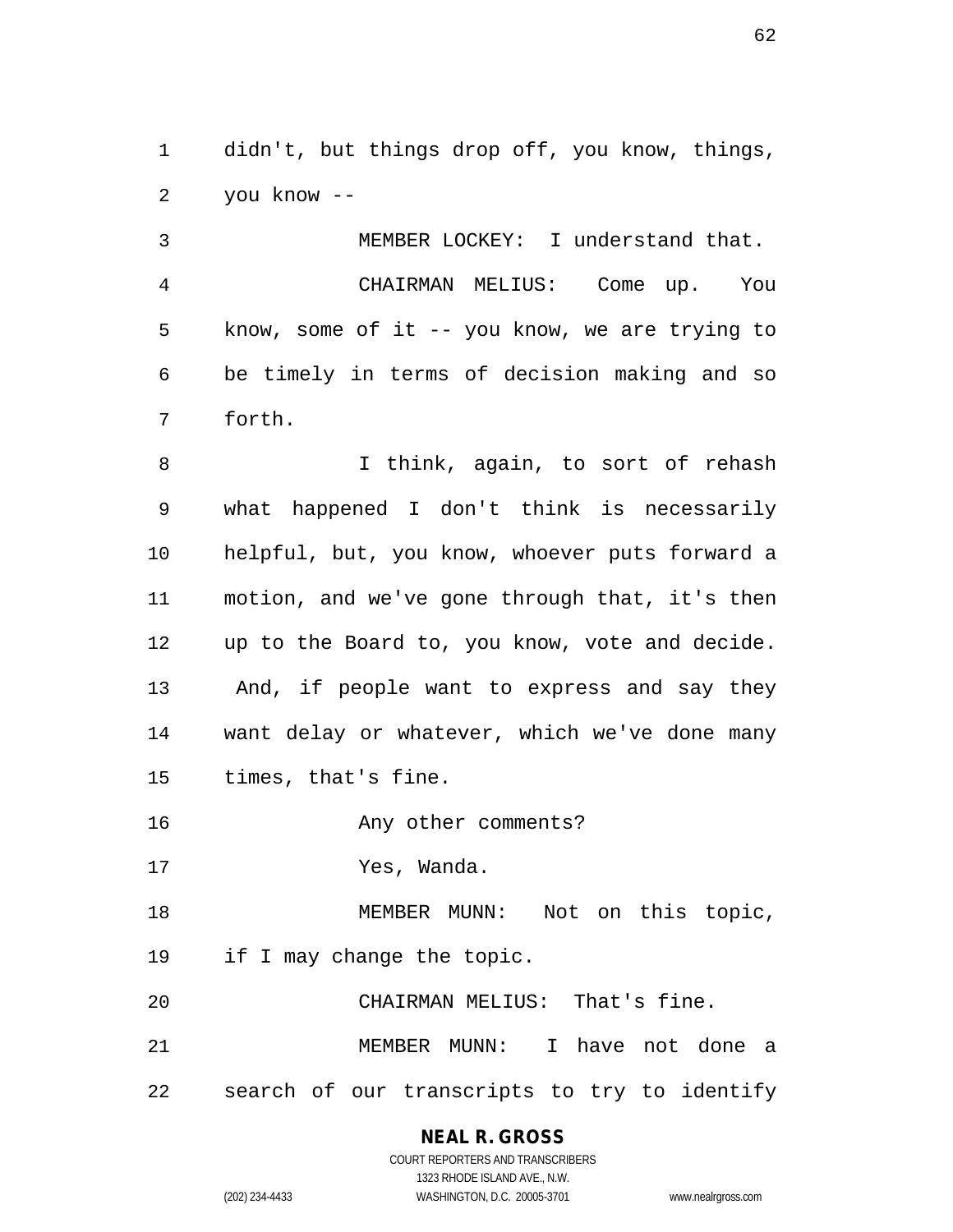whether the discussions that have gone on with respect to this topic were, actually, done in a formal setting, or whether they were informal discussions. But, a number of years ago there were several discussions that took place among Board Members with respect to the possibility of minority reports being attached to letters to the Secretary when a significant portion of the Board had a disagreement with the final finding.

 That has not come up in recent years, and it may be a topic that some of the Board might be interested in pursuing, not, perhaps, at this meeting, but it's a thought that I'd like to lay on the table.

 I know it's clear from the votes that have been taken on several of our actions in the last year or so, that some of the findings that the Board has made, some of the recommendations that have been made to the Secretary, could not -- they are majority votes, but they are not -- they can't be

#### **NEAL R. GROSS**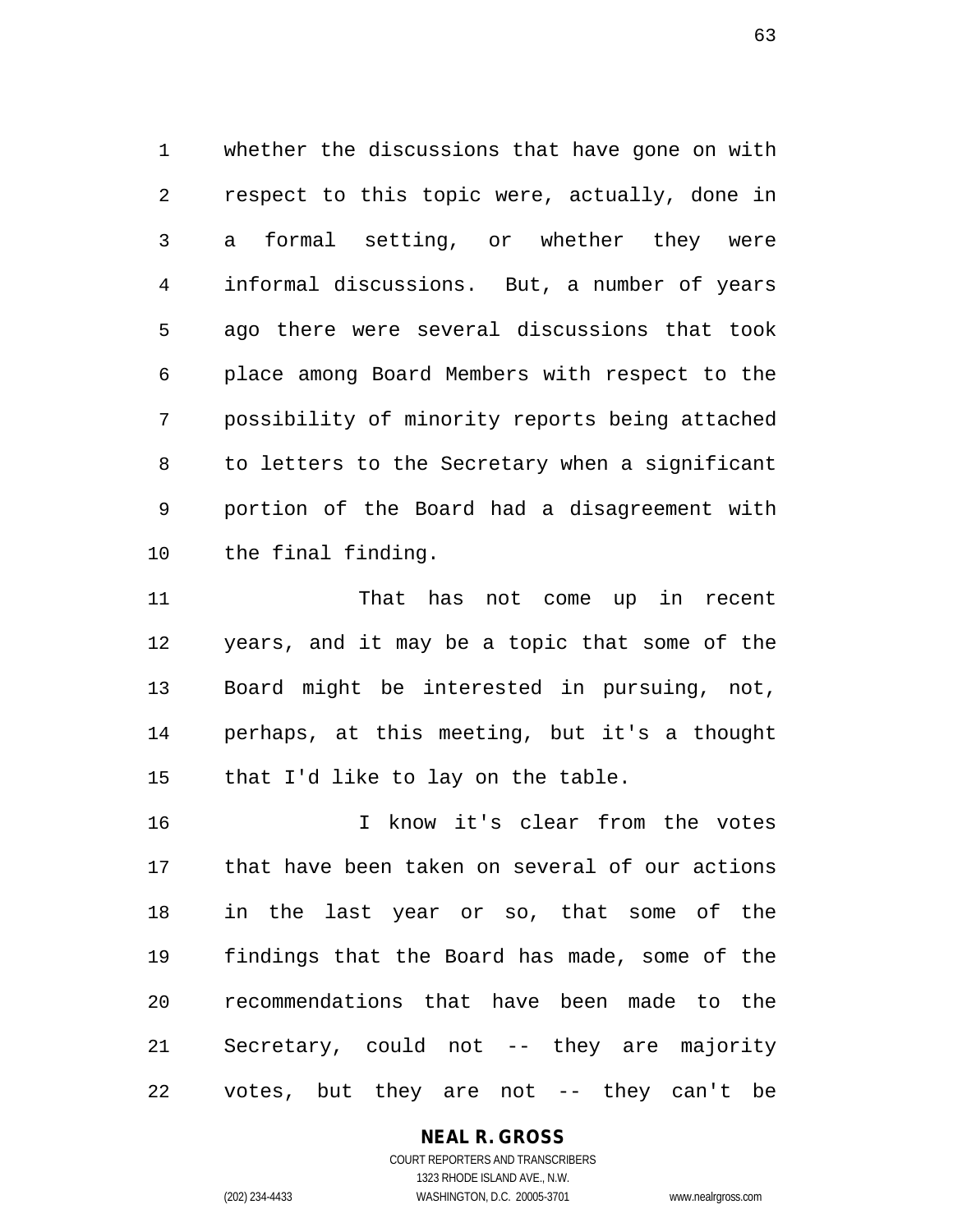considered strong support for the Board in all cases.

 It would be, I think, worthwhile for this body, as a group, to consider the possibility of whether such a report could be done in a formal fashion, or even in an informal fashion, following the recommendation to the Secretary.

 I realize that this would complicate matters for, not only the Board, but also the Secretary, but it seems only fair. We certainly don't expect the Secretary and the Secretary's staff to be keeping track of our transcripts, and the feelings that are expressed by some of the Members here regarding how the Board findings come down.

 So, I'd like to recommend that we take that under consideration, and, perhaps, have a discussion about it. It may be an adequate topic for our upcoming teleconference.

MR. KATZ: I think that would be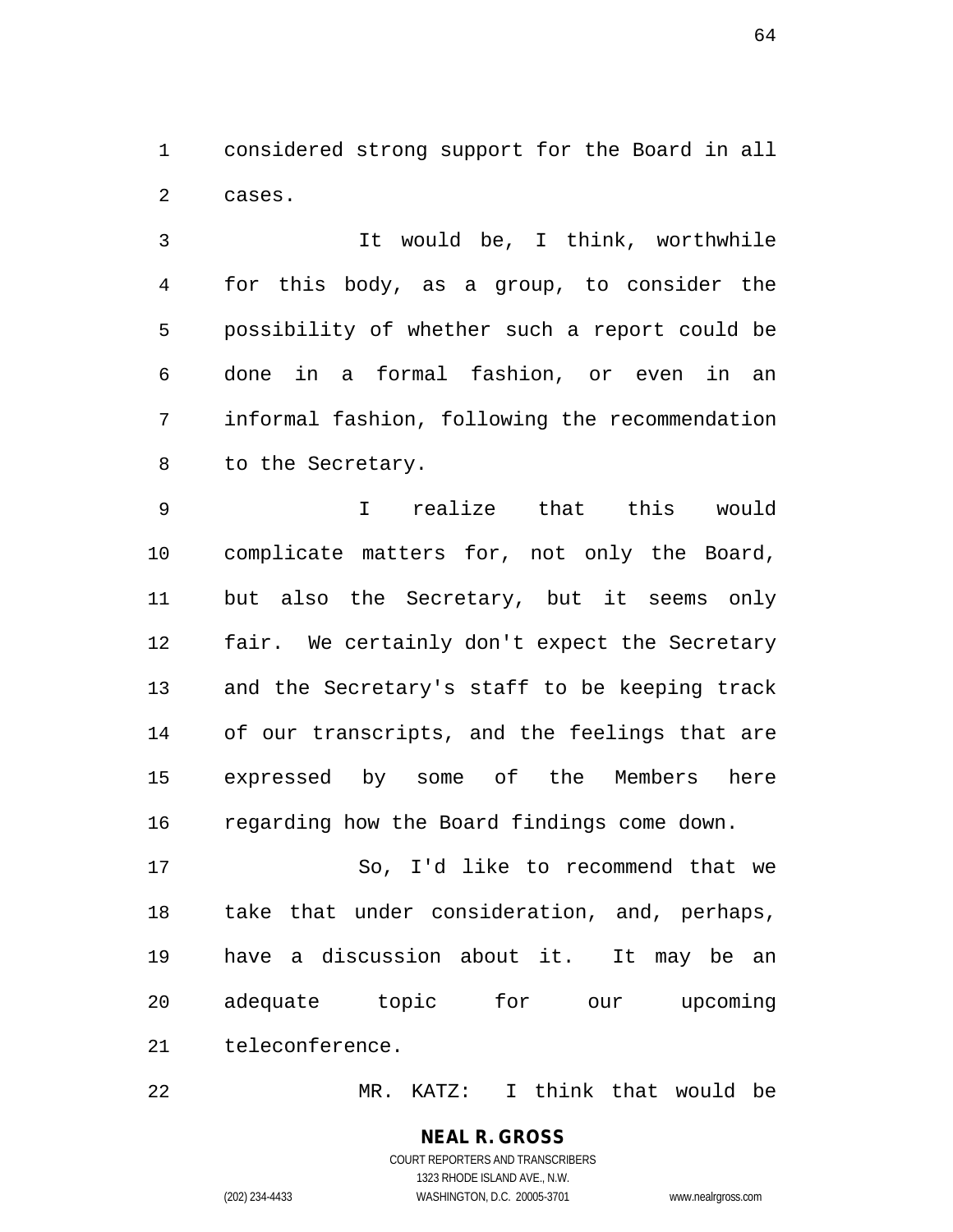good to have that discussion then when everyone is present.

 CHAIRMAN MELIUS: Well, I think it would be better to do it in person, not on the phone. That would be my only comment.

Paul?

 MEMBER ZIEMER: I don't disagree that it would be worth having the discussion, but I believe there was discussion on this a number of years ago.

 One thing I would point out, and we have to consider, I suppose, whether or not the Secretary would feel well served by such information, one of the reasons we attached to the findings the transcripts, and other documentation, is so that there is available to the Secretary the information on why a certain outcome has occurred, and whether or not that is of value to the Secretary is not necessarily clear to me. In one sense, that's the Secretary's business, but I do think the information is available if the Secretary

#### **NEAL R. GROSS**

COURT REPORTERS AND TRANSCRIBERS 1323 RHODE ISLAND AVE., N.W. (202) 234-4433 WASHINGTON, D.C. 20005-3701 www.nealrgross.com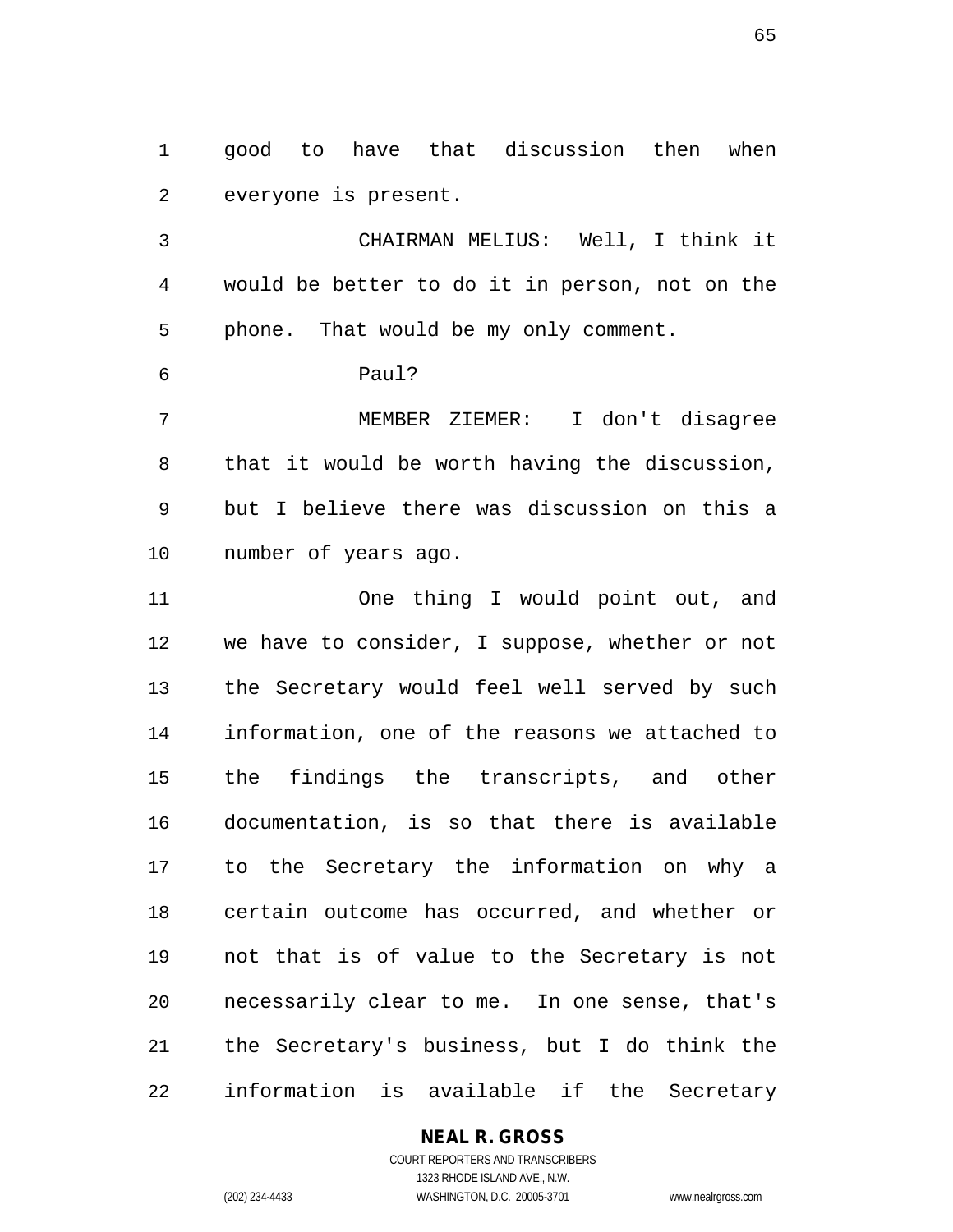would, herself or himself in the future as the case may be, believe that it would be useful to have a specific individual report beyond the transcripts and the main outcome recommendation, certainly, we should consider that.

 I think counsel also weighed in on this before, as to whether or not there could be a separate report, but I think that was, perhaps, your predecessor, Emily, but it may be that counsel would have to weigh in on it, too.

 But, again, I guess we are not going -- we don't need to have the discussion here, I just wanted to indicate that I know we have considered it before, and wanted to make sure that the Secretary was at least fully apprised of everything that went into the decision, including the transcripts.

 CHAIRMAN MELIUS: Yes, as I recall that discussion, that was -- it was also, since we were making a recommendation that was

#### **NEAL R. GROSS**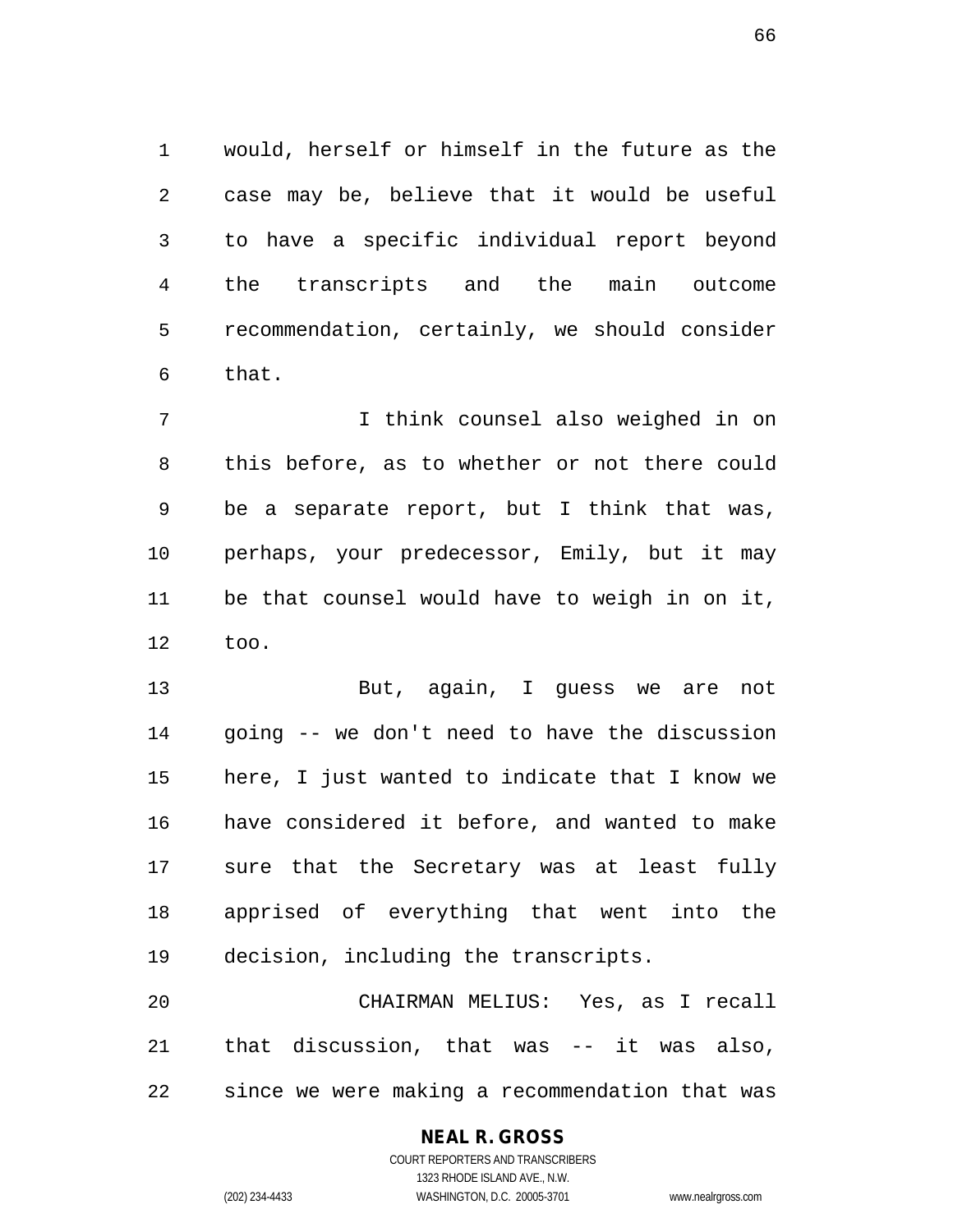going to be relatively short, we are not issuing a report on something, it gives, you know, some logistical issues to trying to do minority reports and so forth, but let's have the discussion. Any other issues? Ted? MR. KATZ: I'm happy to follow-up with OGC internally -- CHAIRMAN MELIUS: Okay. MR. KATZ: About to get some input on this question. CHAIRMAN MELIUS: That's fine. MEMBER MUNN: Ted, if at the time you are following up, if you are able to identify where in our official transcripts those proceedings are, I'll be glad to try to do that, if that's necessary, but it seems that it would be beneficial. If we are going to have the discussions, to see what the previous discussion was.

MR. KATZ: Yes, I'll certainly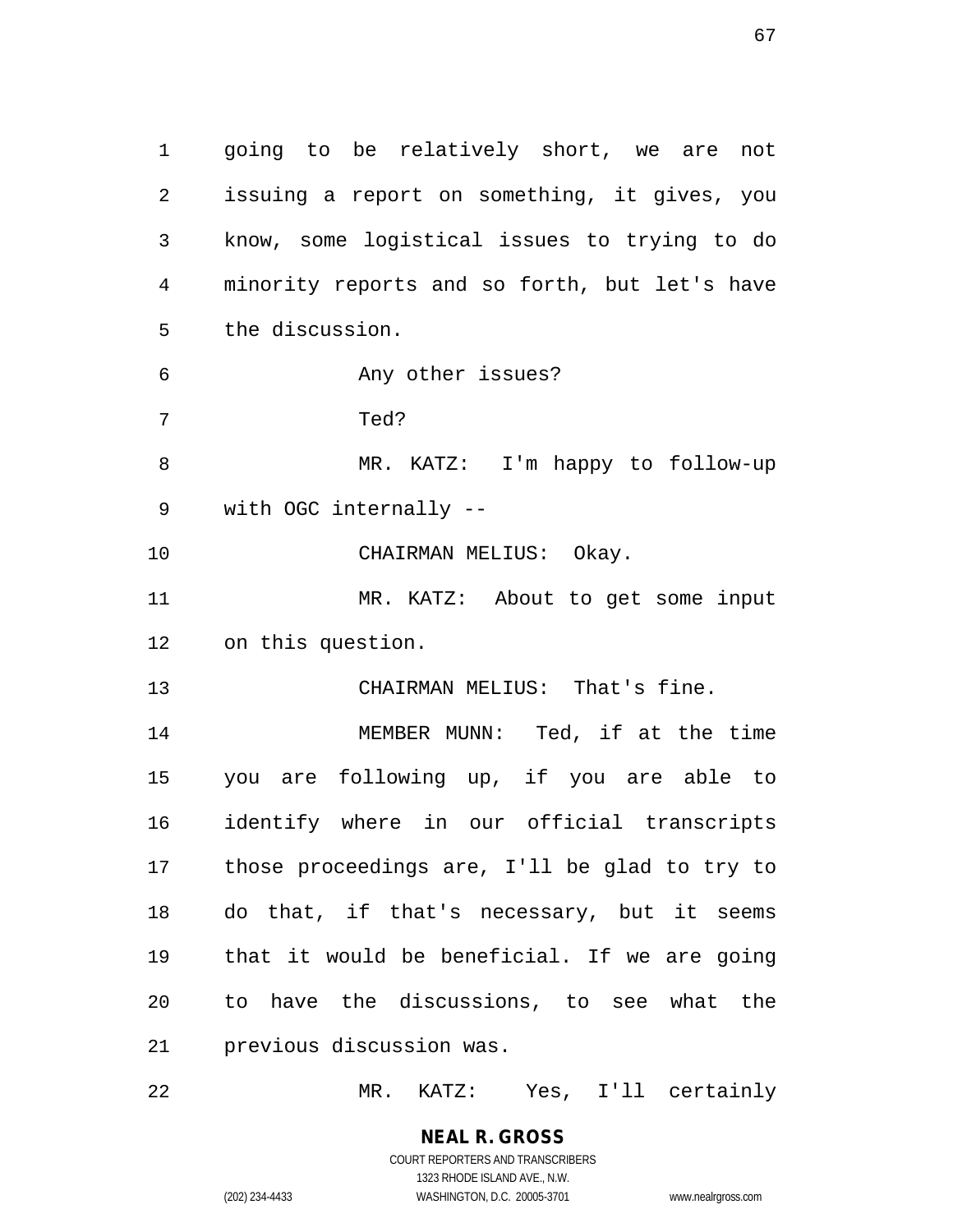make an attempt to go fishing for whenever that might have been discussed. MEMBER MUNN: Yes, thank you.

 MR. KATZ: Any clues that Board members might give me --

 MEMBER ZIEMER: I will give you a clue, and that would be to go back to the times of the Mallinckrodt discussions.

MR. KATZ: Okay, thank you.

 CHAIRMAN MELIUS: And, I, actually, think it was even before that. I think it was when we were first establishing the Board.

 MEMBER ZIEMER: It could have been.

 CHAIRMAN MELIUS: It was -- and we were discussing how we were going to be reporting it, and so the format of the letters and so forth, I think that's where the discussion took place, and sort of our rules of operations, whatever.

MEMBER MUNN: Yes, late 2002,